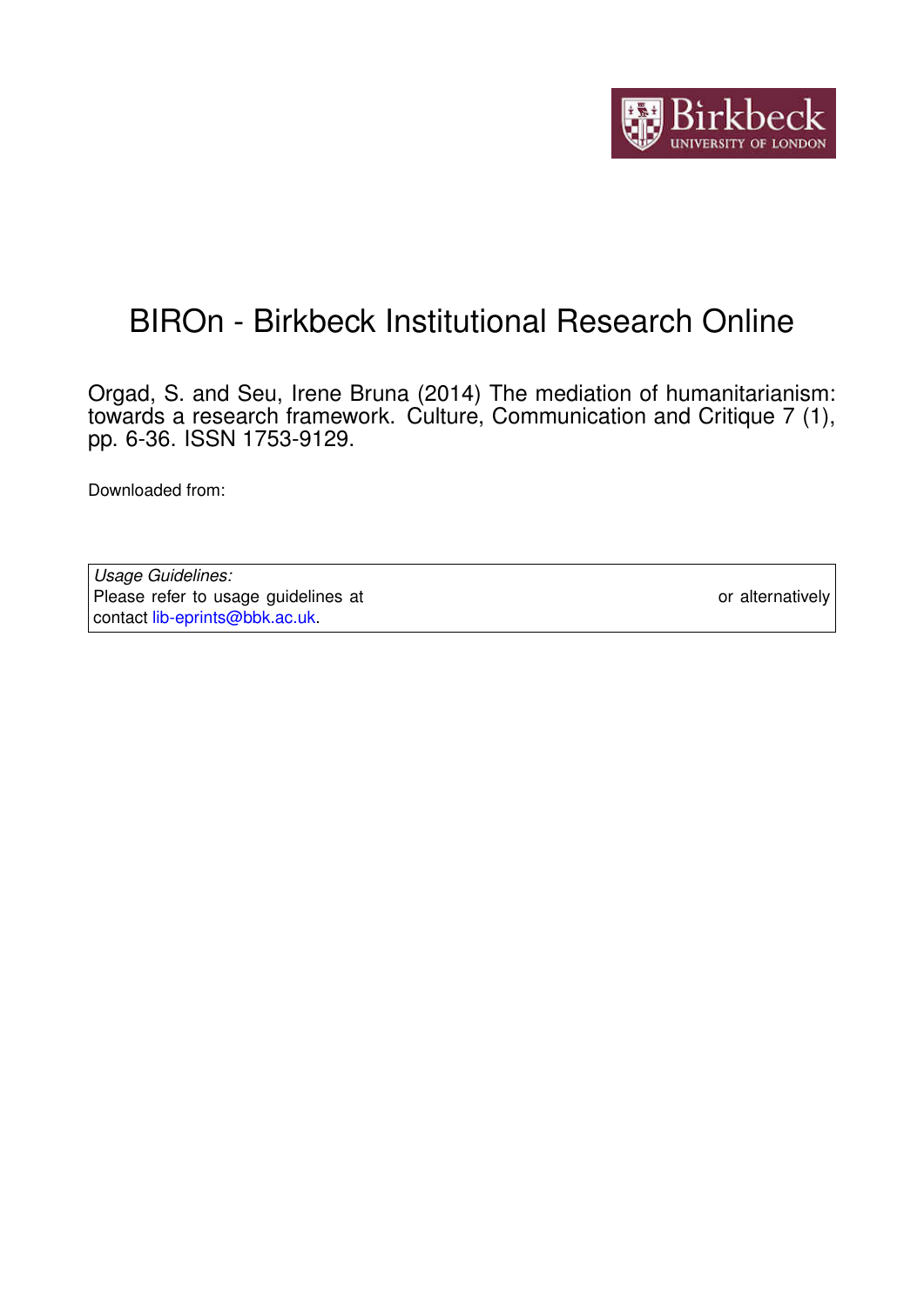# **The mediation of humanitarianism: Towards a research framework**

Shani Orgad and Bruna Seu

# **Abstract**

The role of mediated narratives and images of distant suffering in cultivating moral response has provoked lively debate within and outside academia. In particular, since the mid-1990s, in the light of "uncivil wars" and the "crisis of humanitarianism", studies have sought to address the apparent gap between the mediation of humanitarianism – the intense visibility of humanitarian disasters and distant suffering in the globally mediated space – and the lack of commensurate response - action to alleviate that suffering, specifically by western publics. The paper examines existing research in this area, identifying two central strands, namely philosophically-oriented accounts and empirical studies of text, audience and production. The discussion evaluates their contributions, limitations and lacunas. Based on this critical review, we suggest a research framework that simultaneously builds on and departs from existing work and can help to expand and strengthen a programme of research on the mediation of humanitarianism. This framework highlights the importance of: (1) studying mediated humanitarianism as a multi-sited dialectical process; (2) moving away from prescriptive normativity to studying how the mediation of humanitarianism is experienced, affected and negotiated; and (3) "undoing" despair as the motivation and consequent impulse of critique of the mediation of humanitarianism.

# **Introduction**

In *The Theory of Moral Sentiments*, Adam Smith [1976 (1759)] poignantly reflects on the limits of the spectator's moral imagination when encountering the suffering of distant others. "A man of humanity in Europe", Smith [1976 (1759): 136] argues, would be far more disturbed by "the most frivolous disaster which could befall himself" than by a large-scale disaster with devastating consequences for far away strangers; "If he was to lose his little finger to-morrow, he would not sleep to-night;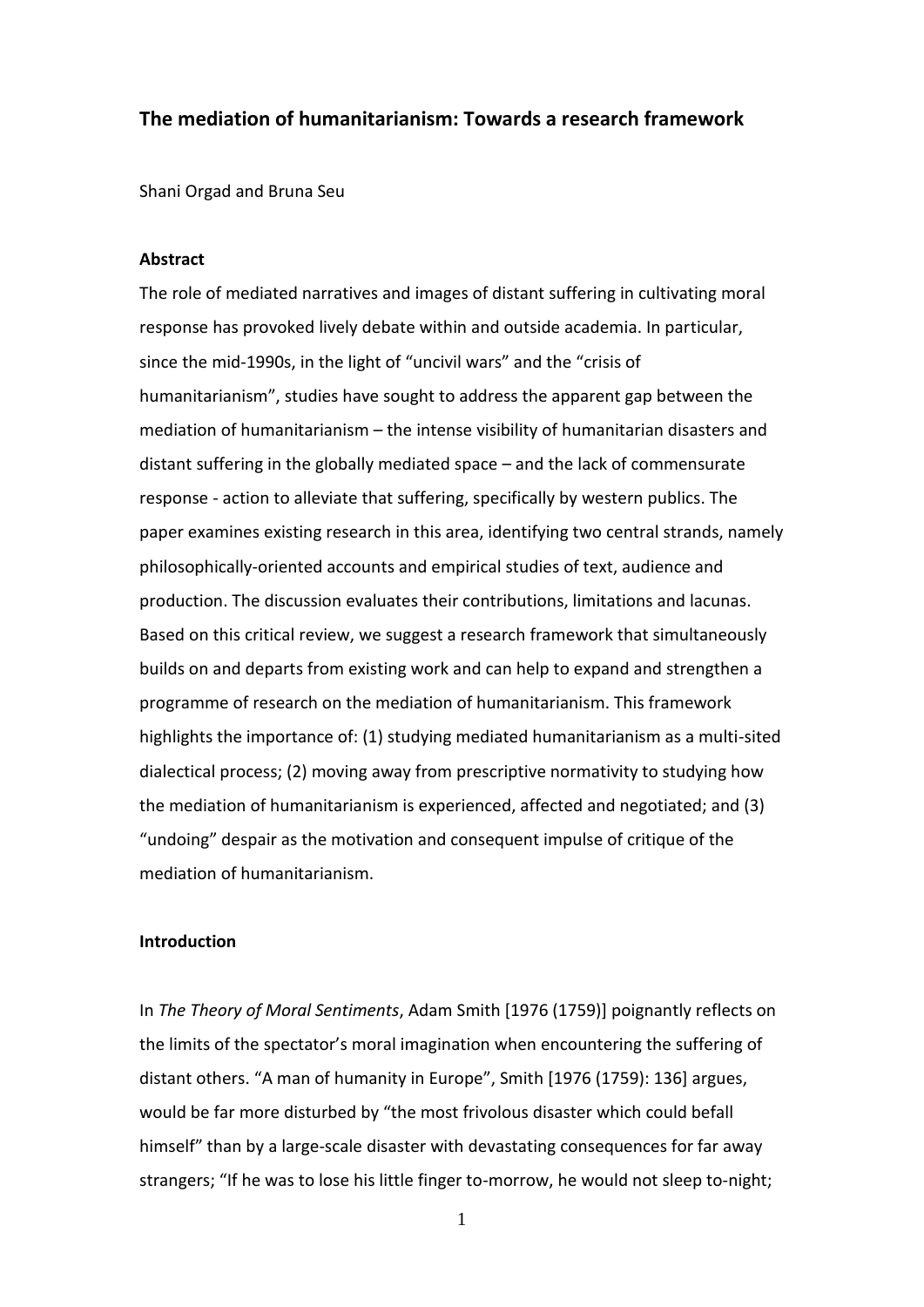but, provided he never saw them, he will snore with the most profound security over the ruin of a hundred millions of his brethren". More than 250 years later, Smith's [1976 (1759)] critique of the western spectator's "self-love" (137) and indifference to the suffering of distant strangers, continues to reverberate in contemporary debate and critical thinking. But the problem of people's response (or lack of it) to distant suffering has also gained important new dimensions, and been fundamentally complicated since the 18th century.

Modern sensibilities of responding to the suffering of distant others were already developing in the  $18<sup>th</sup>$  century (Calhoun, 2008). For example, in 1755 the Lisbon earthquake provoked what were then unprecedented compassionate reaction and flow of charitable actions and material aid from across Europe (Orgad, 2012). However, the actual capacity to act at a distance was still limited in the 18<sup>th</sup> century. It has expanded fundamentally in scale and range since, and the ability to respond has potentially accelerated, sometimes being immediate. This has been enabled by new transportation and communications technologies – specifically the invention of photography and, later, television and the internet, the wealth accumulated by the more developed world, and the consolidation of a range of organizations which have been created to deliver services on a global scale, such as NGOs and UN agencies (Calhoun, 2008). However, as the capability and possibility to respond to distant suffering have become more widespread, the complexity of and the limits to the moral demand to act at a distance have become increasingly exposed. Of particular significance in this context are two developments, namely humanitarianism and mediation.

*Humanitarianism* is founded on a recognition of the fundamental dignity and value of an essential humanity common to all people (Rieff, 2002: 332). It refers to a commitment to compassion and assistance beyond borders and a belief in transnational action as "related in some way to the transcendent and the growing organization and governance of activities designed to protect and improve humanity" (Barnett, 2011: 10). This commitment has informed the traditional humanitarian relief principles of neutrality and impartiality (Barnett and Weiss, 2008;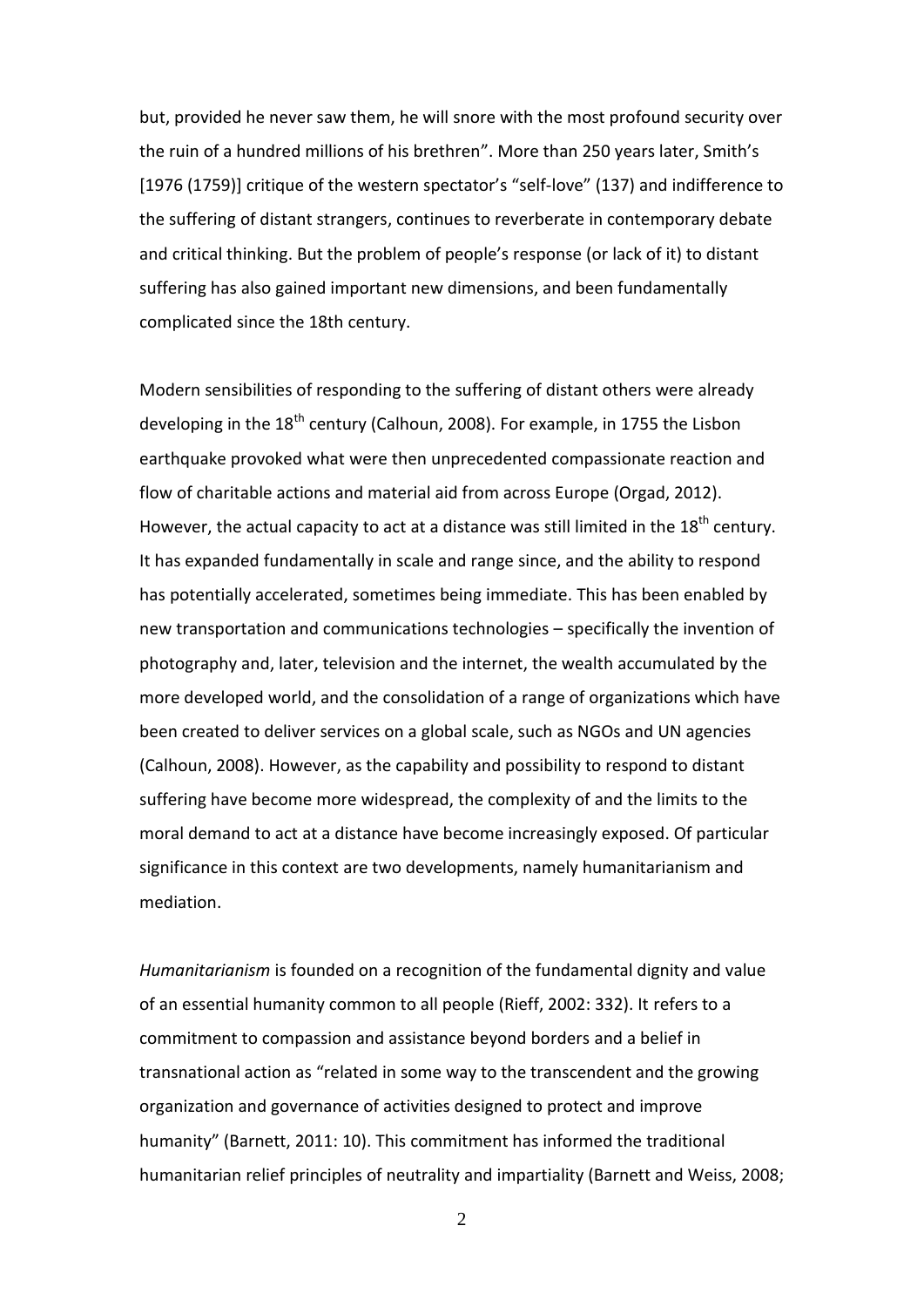Rieff, 2002). However, from the mid-1990s, the conviction that humanitarian aid should be bound by its original principles if it is to be morally coherent, appropriate and effective, has been questioned. Many of the wars that have occurred since the 1990s (e.g. Kosovo, Bosnia, Sierra Leone, Rwanda, Sudan, Afghanistan) have targeted civilian populations, and practised on them extreme violence including ethnic cleansing and genocide, "according to no rules except those of destruction itself" (Linfield, 2012, drawing on Keane). These tragic "uncivil wars" (Keane, 1996) or "new wars" (Kaldor, 2001), and their consequent major humanitarian operations, have revealed the limitations and shortcomings of the traditional humanitarian stance (Rieff, 2002). In particular, the deep entanglement of relief agencies, militaries and western governments has cast widespread doubt on humanitarian intervention and the traditional paradigm of relief work, predicated on neutrality, impartiality, purity and the universal right to relief based on human need (Barnett and Weiss, 2008; Hoffman and Weiss, 2006; Rieff, 2002). It has exposed the limits and failures entailed in humanitarian work (Linfield, 2010a), and the precariousness of the humanitarian idea (Rieff, 2002: 332). These "uncivil wars" have been seen as signalling a deep "moral meltdown" (Rieff, 2002, cited in Linfield, 2010a: 41) of humanitarianism, and a severe erosion of the capacity to act in solidarity. "The humanitarian world emerged saddened and chastened from the 1990s" (Rieff, 2002: 303) and has been experiencing a deep "identity crisis" since (Barnett and Weiss, 2008).

Barnett (2011: 10) notes a central distinction between two branches of humanitarianism that have dominated thought and practice and which "for much of humanitarianism's history… had parallel lives". The first, the "chemical" branch, refers to an emergency branch that focuses on symptoms. It has reigned supreme and "its definition of humanitarianism was the industry standard" (Barnett, 2011: 10). The second, the "alchemical" branch, adds the ambition of removing the root causes of suffering. Those in the latter branch tend "to avoid the discourse of humanitarianism in favour of the discourses of relief and development" (Barnett, 2011: 10). Since the 1990s "these two branches crossed paths in relief and reconstruction operations and struggled over the meaning of humanitarianism" (Barnett, 2011: 11). Nevertheless, and notwithstanding efforts to dissolve this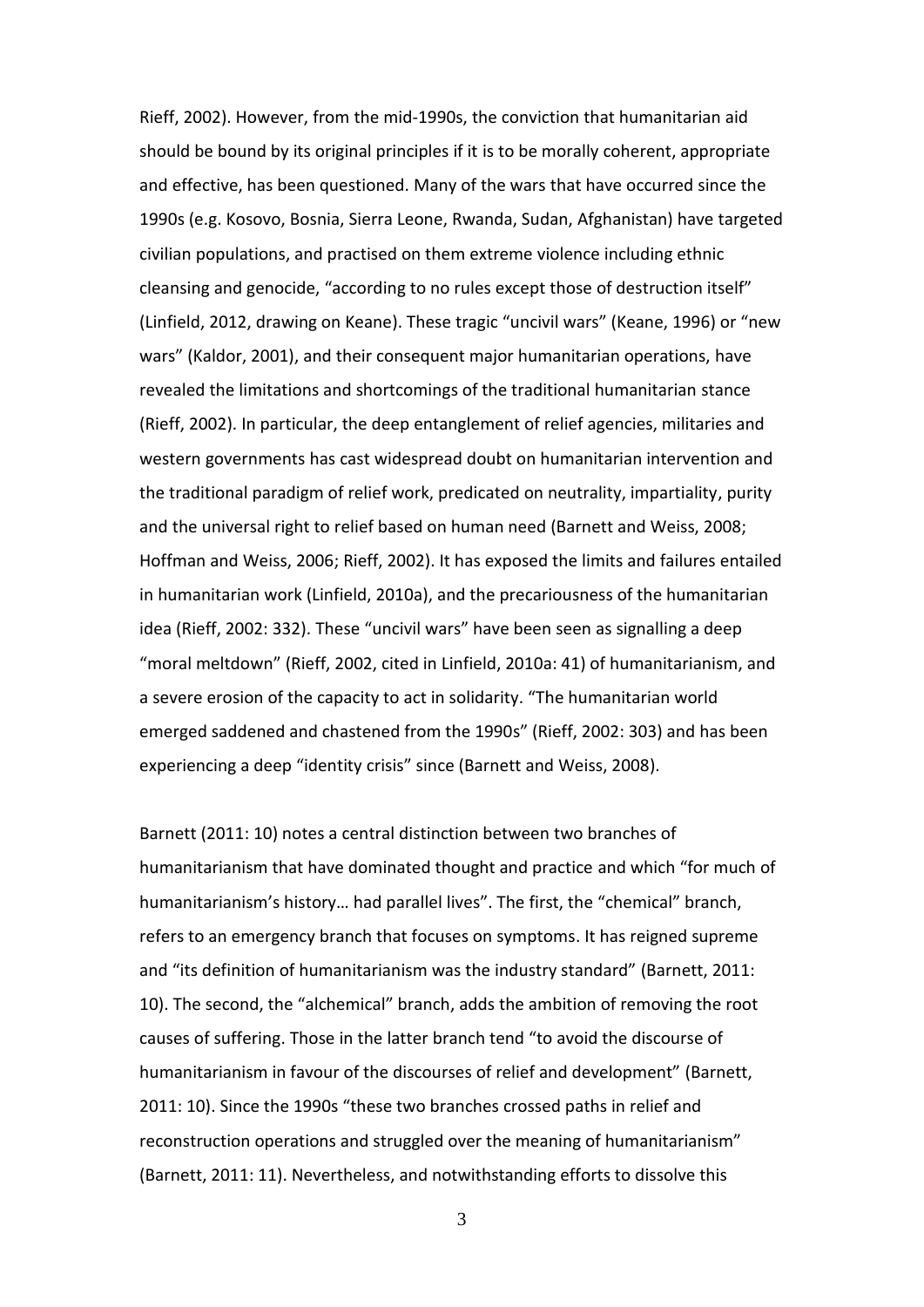distinction (Slim, 2010), it is the former branch, embodied in the imaginary of the humanitarian emergency (Calhoun, 2008), e.g. disasters, catastrophes and wars, that has come to be associated with humanitarianism and to dominate its definition. The flow of images of humanitarian disasters that circulate in the news, internet and entertainment media reinforces the "chemical" version of humanitarianism (Calhoun, 2008) and is the focus of this paper.

*Mediation*, in which increasingly pervasive technological intermediaries have "been interposed to transcend the limitations of time and space" (Cathcart and Gumpert, 1983: 271, cited in Livingstone, 2009: 3), propels the projection of distant suffering on to the global stage. With the global expansion of communication technologies, and an increasingly intense, interconnected, extensive and porous communication environment, humanitarianism (and its crisis) has been rendered visible globally. The media and humanitarian organizations are key intermediaries in the mediation of distant suffering, and the global production and dissemination of images and stories of disasters and atrocities. Humanitarian organizations increasingly depend on, and use the media and their individual means of communication to promote their causes. The media – both "old" (e.g. newspaper and television news) and "new" (e.g. the blogosphere, social media, citizen journalism) – play a primary role in making humanitarian disasters visible and in framing and narrating their significance, and the urgency of their alleviation.

The intersection between mediation and humanitarianism has provoked lively debate, particularly since the mid-1990s, in light of the huge challenges to humanitarianism and the transformations in the humanitarian field. Debate has focused on the role of narratives and images of distant suffering in provoking moral responses and cultivating care, compassion, responsibility for and action aimed at alleviating the suffering of distant strangers. The question that has driven scholarship on this topic is how and to what extent the *mediation* of humanitarianism and, specifically, the *knowledge* produced by humanitarian *messages*, translate (or fail to translate) into a moral *response* and *action.* This work is underpinned by a concern with the *gap* between the representation of suffering, the knowledge it presents and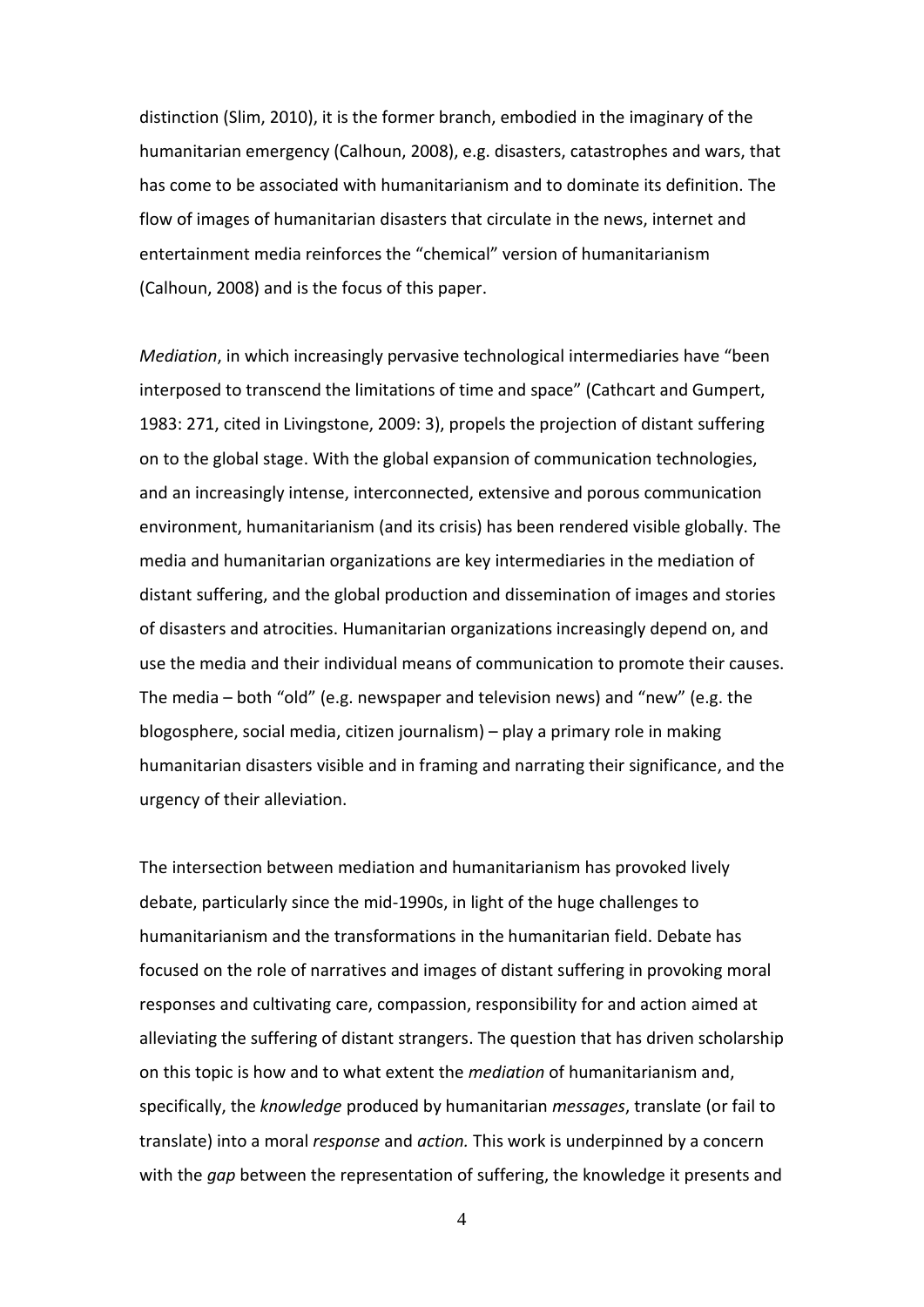the action it is supposed, but often fails to elicit (Cohen, 2001; Rieff, 2002). Why does the western spectator continue to "snore with the most profound security" to use Smith's provocative simile, despite the wide availability of information about distant suffering, and the live dissemination of news about humanitarian emergencies in the current global, intensely-mediated environment?<sup>1</sup> What factors and/or interventions might help to reduce or bridge the gap between knowing about suffering and acting in relation to it?

This paper does not seek to answer these questions.<sup>2</sup> Rather, it examines how existing research addresses them, and considers the answers provided so far, their strengths and shortcomings, and the lacunas that remain unaddressed. On the basis of this critical review, we suggest ways in which research could/should move forward. The first section of the paper identifies the central strands in the study of mediation of humanitarianism, namely philosophically-oriented accounts and empirical studies of text, audience and production, and evaluates their contributions, limitations and lacunas. The second section, which also concludes the paper, brings together the threads in the critical review in the first section to propose a research framework pivoted on three propositions: (1) studying mediated humanitarianism as a multi-faceted, multi-sited dialectical process; (2) moving away from prescriptive normativity to studying how the mediation of humanitarianism is experienced, affected and negotiated; and (3) "undoing" despair as the motivation for and consequent impulse of critiques of the mediation of humanitarianism.

The objective is to propose a research framework that would advance ways of studying and understanding the role and consequences of mediating humanitarianism. The proposed approach is not advocated as "better" than others; nor is it intended to provide a totalizing, exhaustive or prescriptive model for research. Rather, it is hoped that the proposed framework, which simultaneously draws on and departs from existing research, will provide a way to develop this important research area, making it relevant and useful beyond academic debate – an effort that seems particularly urgent in the context of growing criticism of the isolation of academic social analysis from public life.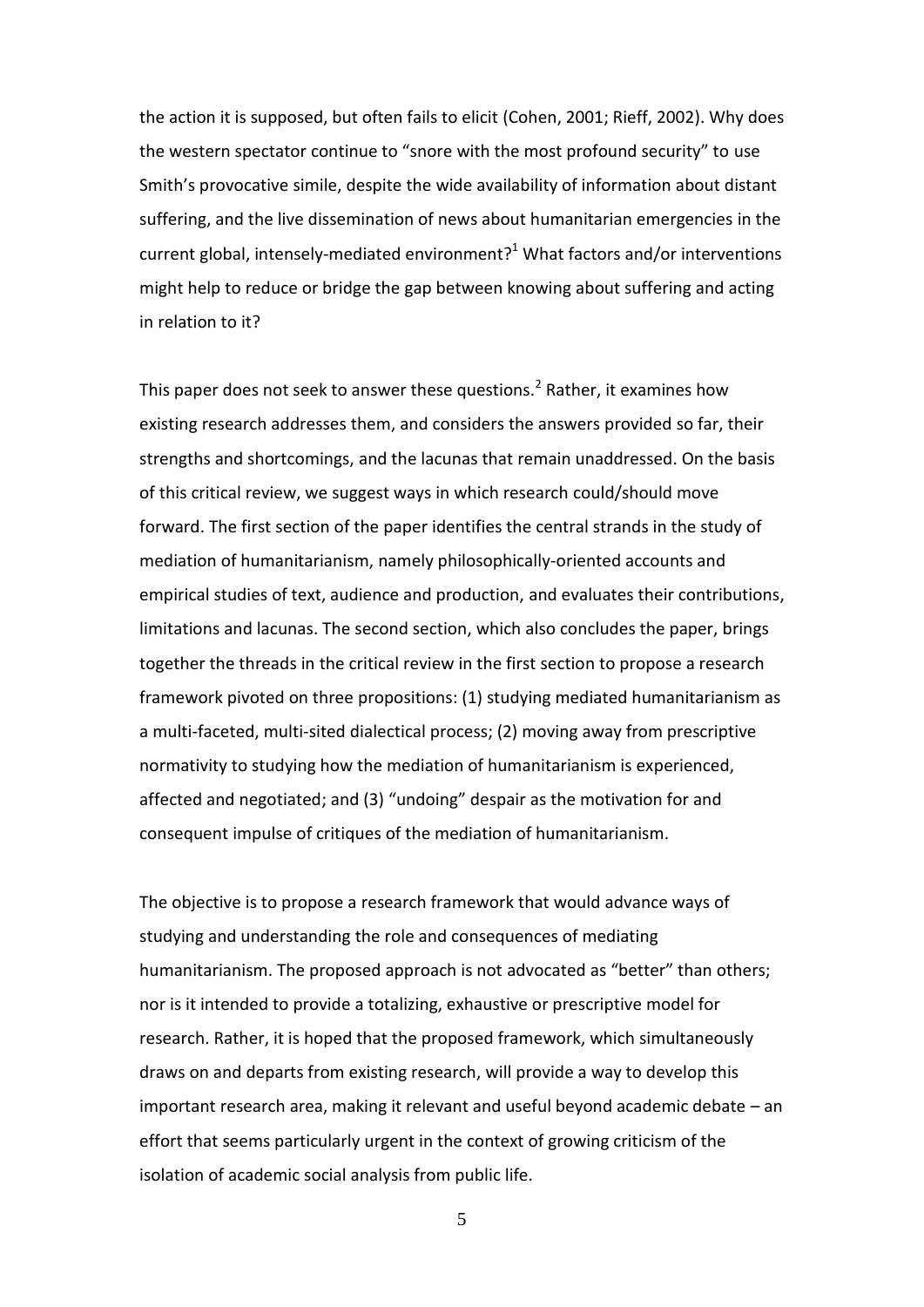This paper does not provide an exhaustive review of the research field. Indeed, one of the challenges (which simultaneously is a strength) of the literature on the relationship between knowledge of humanitarian suffering and the response to that knowledge, is that it spans several disciplinary fields such as experimental psychology, social psychology, moral philosophy, sociology, political science, media and cultural studies and linguistics. The aim is to provide a selective, informed and critical account of how the mediation of humanitarianism has been studied, in order to complement, ground and expand current research. This effort involves the thorny task of demarcation, which, inevitably, excludes some accounts. In particular, while there are important overlaps in and productive links between discussions on the mediation of *humanitarianism* and of *development*, we include only those studies that examine the implications of mediation of distant suffering in relation to response and transnational assistance action in the context of humanitarianism as defined above. This means that much of the rich work on media, mediation and development and the developing world (largely informed by postcolonial critique) is not considered unless it is connected to humanitarianism, e.g. if there is an interest in the role of media representations for cultivating compassion, solidarity and alleviation of suffering beyond borders.

#### **Strands and trajectories – strengths, limitations and gaps**

Research on the mediation of humanitarianism can be divided into two types. The first includes accounts that are rooted in *moral philosophy,* which explore dilemmas and questions raised by the process of mediation of distant suffering and make normative proposals about how these challenges should be addressed. The second comprises *empirical studies*, which often are informed by normative frameworks developed within the first type, and which examine the effects and implications of mediated stories and images of human suffering, on the cultivation of solidarity and promotion of action to alleviate suffering.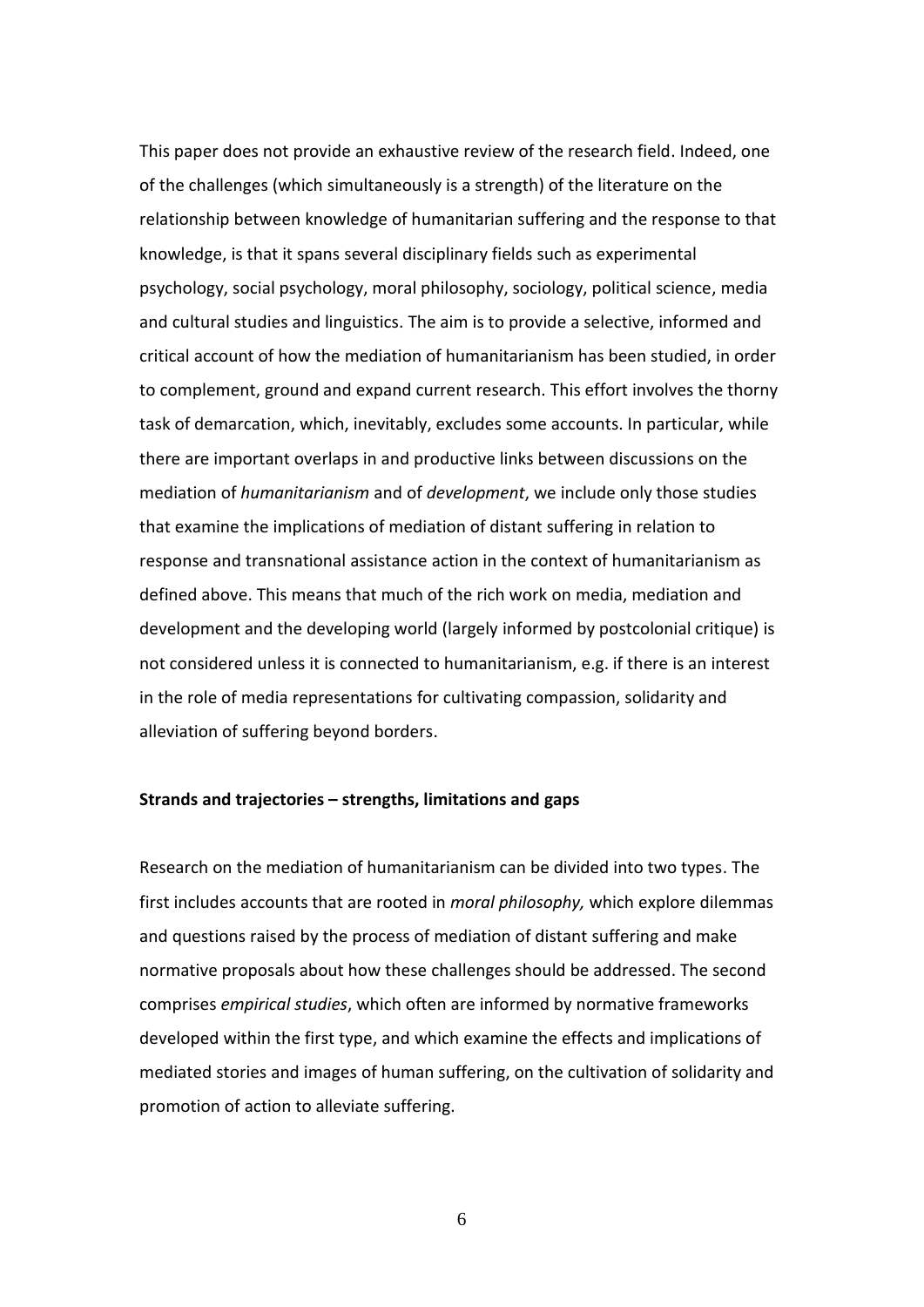In what follows we provide a brief review of some of the most central works in these two groups in order to highlight their contributions and identify how they might be developed, and some of their limitations addressed.

# *Philosophically-oriented accounts*

Debate on the relationship between spectators and far away suffering is not new. Nor is the idea of acting beyond borders, and beyond one's own community or nation, with concern for all humanity (Barnett, 2011; Calhoun, 2008; Smith [1976 (1759)]). However, there is a new aspect to the relationship between spectator and distant sufferers that has emerged from the process of mediation of distant suffering globally – specifically by global media and NGOs – and how it informs and shapes spectators' moral responses and sensibilities. Drawing on moral philosophy, several theoretical accounts explore the paradoxes raised by global media and communication technologies, and the difficulties they pose for the relationship between spectator and sufferer. Most of these are normative accounts that make particular propositions regarding how these paradoxes and challenges *ought* to be tackled.

In a short, but important essay, Bauman (2001: 2) frames the "moral problem of our globalising world", introduced by mediation, which has shrunk time and space, as the creation of an "abysmal gap between the suffering we see and our ability to help the sufferers". Bauman (2001: 2) explains that, for most of human history, there was a match between the suffering that people saw and their ability to act effectively; thus, moral responsibility and the capacity to act were congruent. Mediation has introduced a fundamentally new situation:

While our hands have not grown any longer, we have acquired "artificial eyes" which enable us to see what our own eyes never would. The challenges to our moral conscience exceed many times over the conscience's ability to cope and stand up to challenge. To restore the lost moral balance we would need "artificial hands" stretching as far as our artificial eyes are able to. (Bauman, 2001: 2)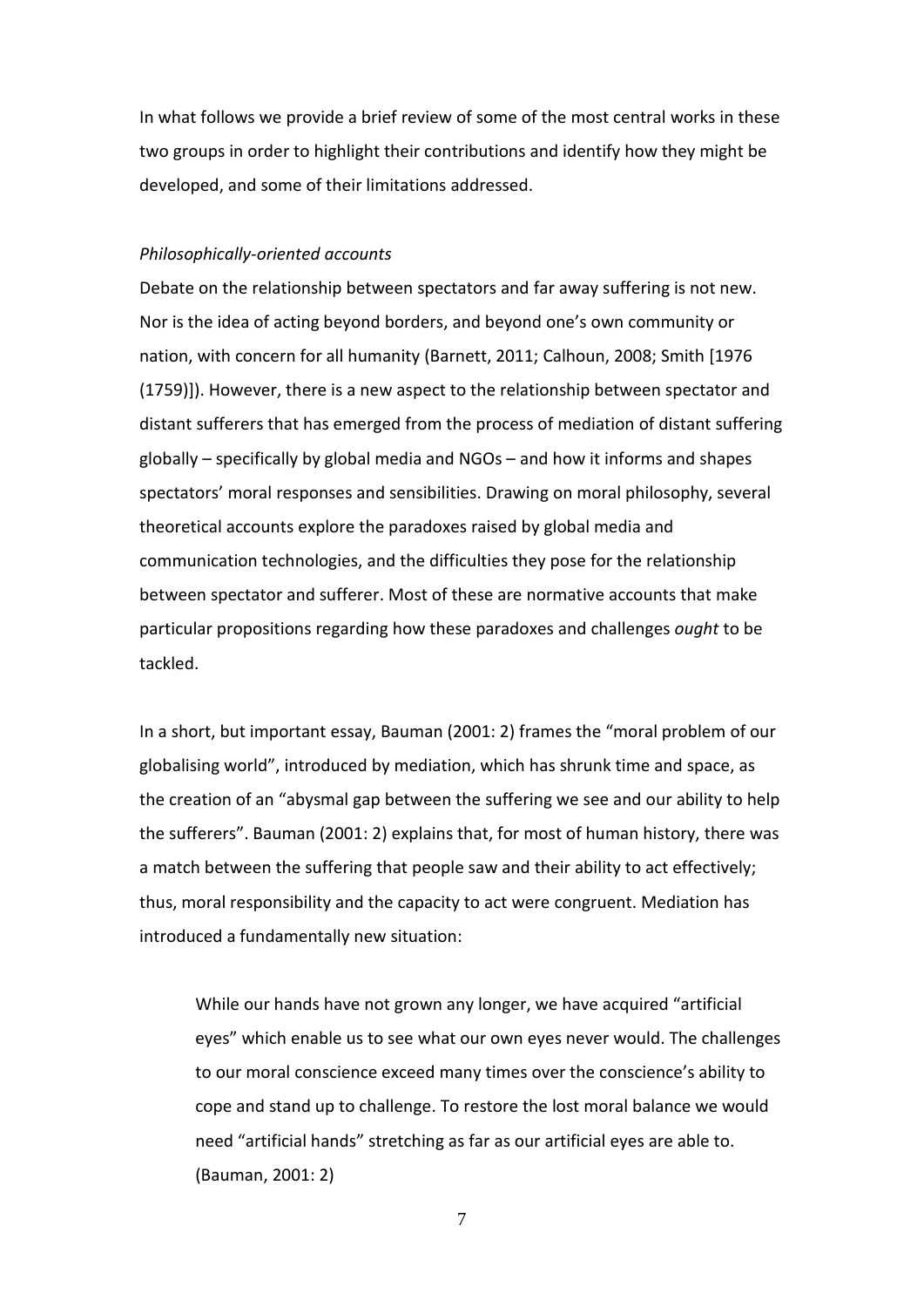Studies of mediation of/and humanitarianism seek to expose the role of mediation in creating this "abysmal gap" and to explore ways in which it could be reduced and moral balance restored. To adapt Bauman's metaphor, the interest in most analyses would seem to be looking for ways to provide viewers with "artificial hands", i.e. ways in which witnessing the suffering through the (artificial eyes provided by) media could enable, encourage and potentially be translated into moral action to alleviate the suffering of far-away strangers.

Boltanski's (1999) *Distant Suffering* is probably the most influential of these philosophically-oriented accounts. Developing the idea of the spectator in Smith's [1976 (1759)] moral theory, and drawing on (while simultaneously departing from) the philosophical work of Arendt [1990 (1965)] in *On Revolution* and Taylor's (1989) *Sources of the Self*, Boltanski defines the problem introduced by mediation as the fundamental gap between sufferer and spectator. The viewer is "sheltered", and "not in the same situation as the unfortunate; he [sic.] is not by his [sic.] side during his [sic.] agony or torture" (Boltanski, 1999: 153).

In the current mediated environment, Boltanski (1999) asks, what possibilities are available for engaging the spectator, and for the spectator to engage in caring for the far-away unfortunate? In contrast to Arendt, who regards pity as diffuse, top-down sentiment and calls for compassion to be that which acknowledges the possibility of a shared human condition, Boltanski argues for the potential of pity as a political sentiment, which might provoke outrage, indignation and action. Boltanski argues that the ways in which the spectacle of suffering is mediated constitute specific forms of emotional commitment in response to distant suffering. He traces three such forms or "topics" – ways of being concerned and affected on encountering spectacles of far away suffering. These topics are denunciation, sentiment and the aesthetic, this last, Boltanski argues, being a critical reaction to the first two.

*Distant Suffering* (1999) largely set the terms of the debate on mediation of distant suffering, specifically in relation to humanitarianism. The backdrop is the 1990s'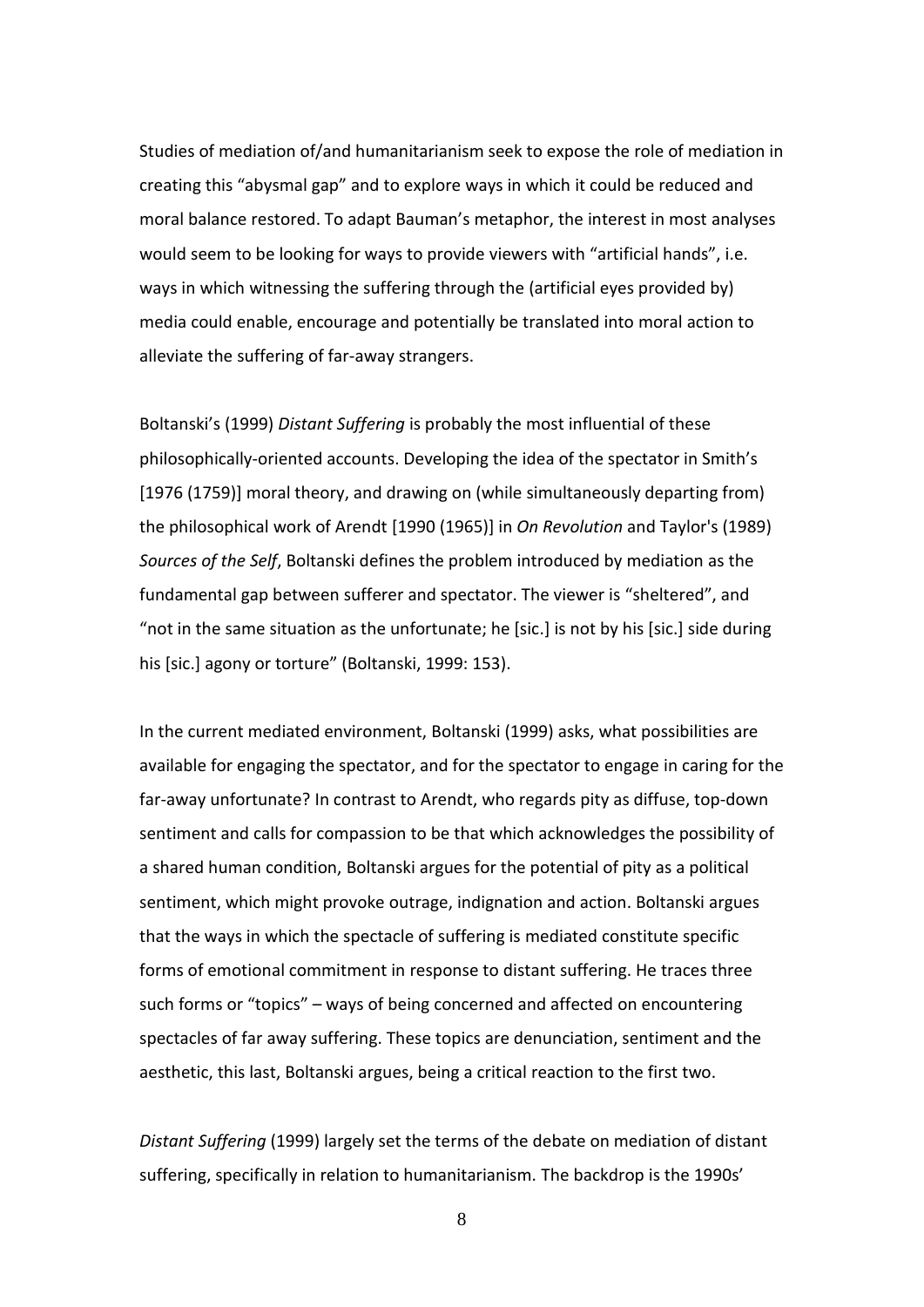crisis of humanitarianism, which Boltanski theorizes as a crisis of pity in western societies (with particular reference to France). His book, which was published at the end of a decade that had high hopes, but witnessed deep failures in relation to humanitarianism, places the problem of mediation *at the heart* of the concern with and for humanitarianism. *Distant Suffering* highlights the urgent need to understand the specific role of mediation in the "moral meltdown" (Rieff, 2002, cited in Linfield, 2010a: 41) and possible ways of dealing with this "meltdown". *Distant Suffering* has contributed also to propelling a wider reappraisal of the cultural histories of such sentiments as "pity" and "compassion", and charting their significance in public life (Wilkinson and Kleinman, forthcoming).

Boltanski's seminal account inspired a series of empirical explorations of the roles and practice of the media and NGOs in eliciting and cultivating compassion, and mobilizing spectators to action to alleviate sufferers' misfortunes (e.g. Chouliaraki, 2006; Höijer, 2004; Illouz, 2003a; Nash, 2008; Scott, 2011). His book provides some useful analytical vocabulary, especially in distinguishing the three topics of suffering to account for the "work" and consequences of mediation in cultivating (or failing to cultivate) moral sensibilities and moral action. The importance of this contribution is demonstrated in our discussion of empirical studies in the next section.

Despite its positive contributions that go beyond those described above, the huge influence of *Distant Suffering* (1999) on research on the mediation of humanitarianism has also constrained scholars. Perhaps its most limiting aspect in the context of the present discussion is its framing of the debate (following Kant and Smith) around the *spectator*. The figure of the spectator can be traced back to Kant's *der Weltbetrachter*, through which the philosopher sought to highlight the special role played by the observer of distant events and the importance of his<sup>3</sup> sympathetic response to these events (Sliwinski, 2011). For Kant, "the spectator's emotional reaction to distant events serves as a carrier of 'moral character'" (Sliwinski, 2011: 21). Arendt developed this understanding of the distant spectator's judgement as being based on a position of common human understanding. However, since the 1970s, and influenced by Guy Debord's (1994) *The Society of the Spectacle* in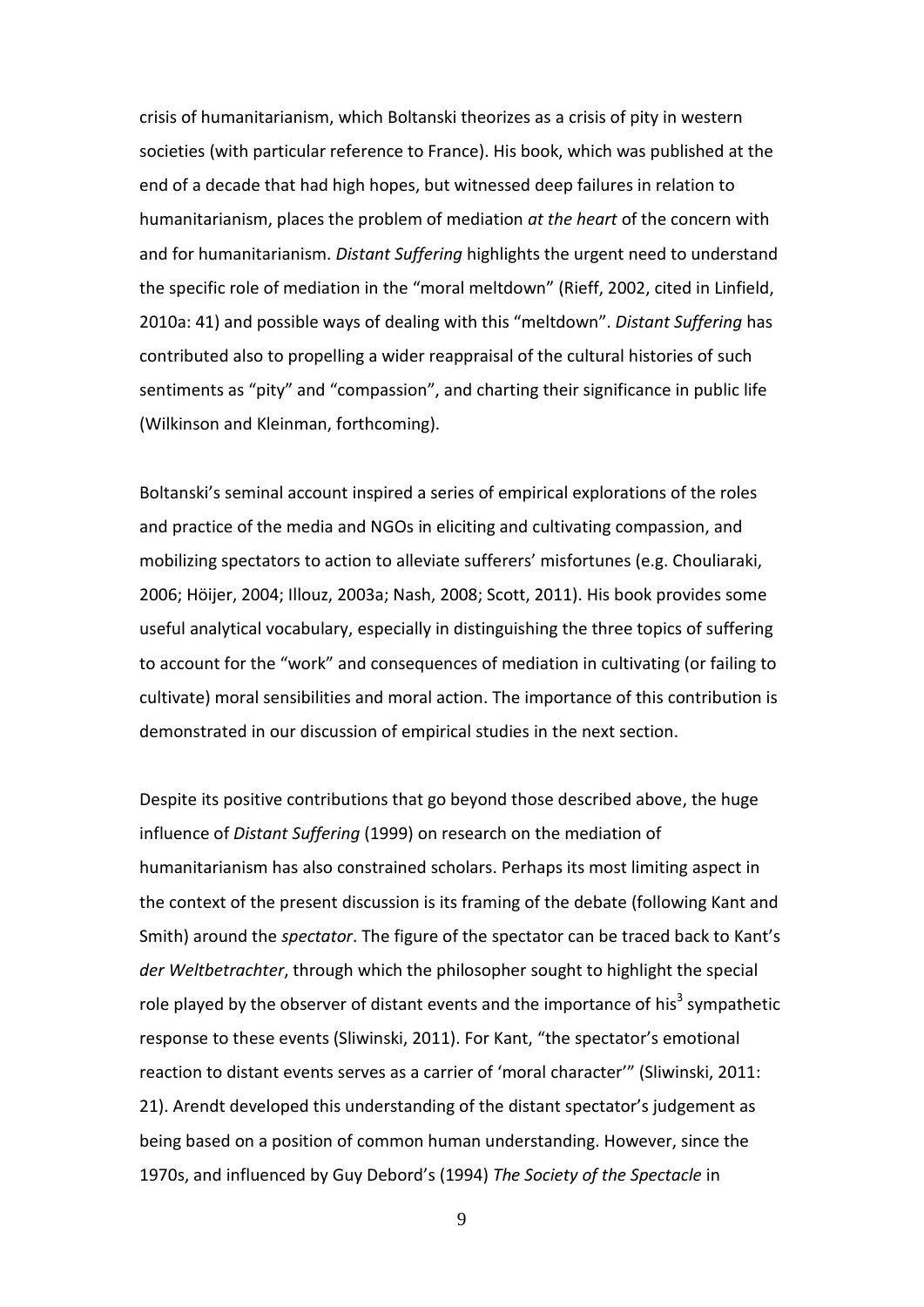particular*,* "the spectator had become a figure of much critical derision" (Sliwinski, 2011: 28). It has become the figure of a passive voyeur, separated from the capacity to act, and deprived of active participation in political life (Sliwinski, 2011, drawing on Rancière, 2009). The spectator has become the antithesis of knowing, "presumably held in thrall before an illusion, in a state of ignorance about the process of image production and the reality that it conceals" (Sliwinski, 2011: 28, drawing on Rancière, 2009).

This largely negative image of the (white male) spectator<sup>4</sup> has left a significant imprint on discussions of the mediation of distant suffering and, specifically, how the viewer's position *vis a vis* the mediated messages that s/he encounters is understood. The concept of spectator has proven useful for highlighting the intensely visual, increasingly spectacular and commodified environment within which distant suffering is mediated and encountered, primarily by western audiences. It highlights the "fathomless distance" (Cohen, 2001: 169) between the viewer in his or her zone of safety in the west, and the sufferer in the zone of danger, whose suffering is transmitted as a spectacle, a commodity to be consumed.

At the same time, the concept of spectator has three important shortcomings. First, it leaves out a variety of alternative ways of understanding the *representation of suffering.* Images and narratives of suffering may take on other forms and make other claims than spectacle. For example, Sliwinski's (2011) study of the aesthetics of human rights, and Linfield's (2010b) account of photography and the development of human rights ideals, usefully show that the spectacle is *one* dimension of a field of representation of violence and suffering that is far more diverse and complex than allowed by a view of the representation of suffering as spectacle.

Second, the notion of the spectator reduces the *experience of receiving representations of suffering, to spectatorship.* In spectatorship (of fiction) "the representation of pain…is not supposed to excite the spectator to humanitarian service but to clarify through representation what is possible in life. The drama offers terror without danger, pity without duty" (Peters, 2001: 721).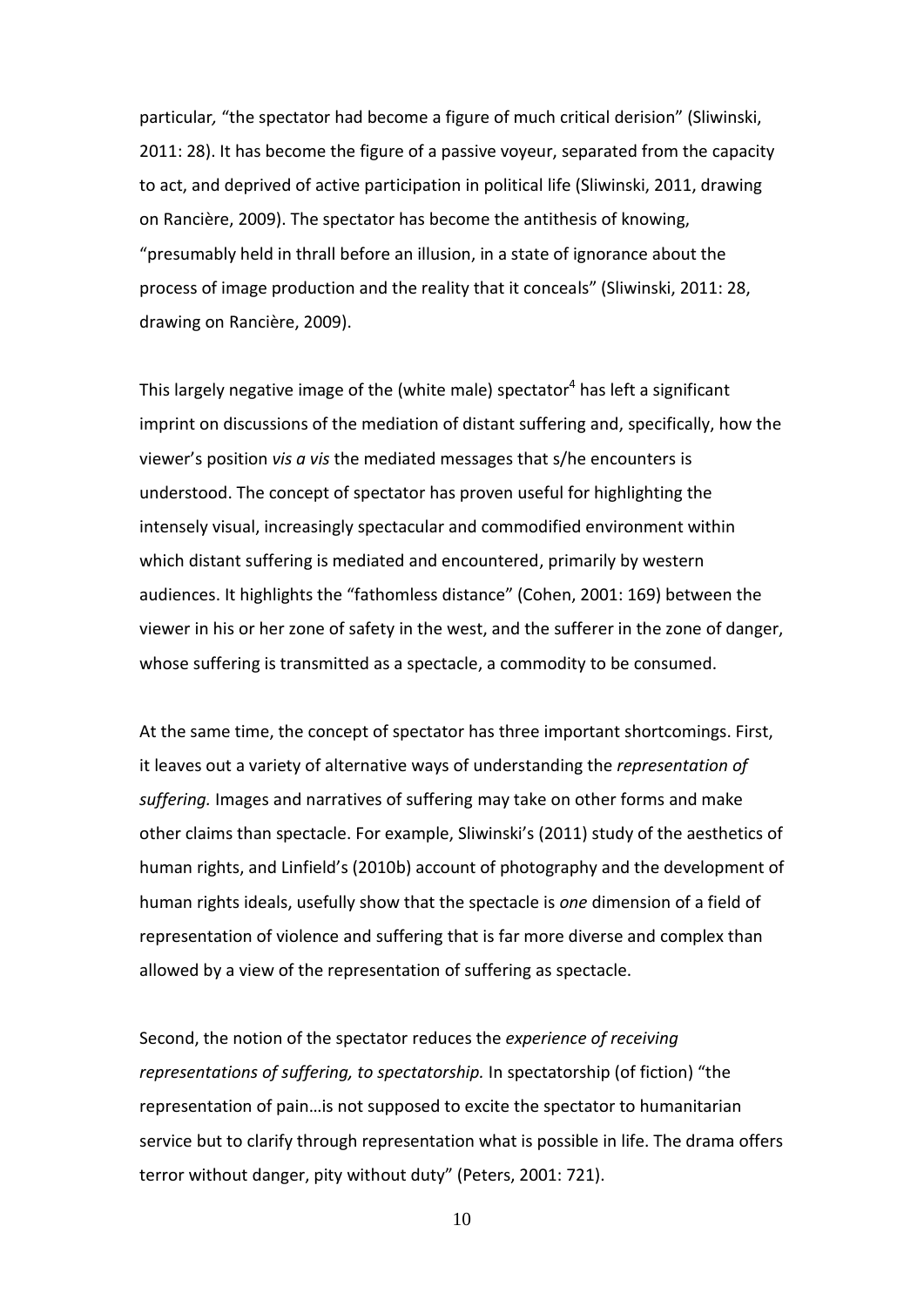Thus, we are left lamenting the loss of the moral and political potential of the mediation of suffering in an encounter that is essentially a voyeuristic gaze at the pain of distant others that evokes a response of contemplation and pleasure rather than a demand for the viewer's aid and duty (based on Peters, 2001).

There is value in expanding the ways and terms to account for the experience of engaging with mediated messages of distant suffering. For instance, contra the notion of spectator who, as discussed earlier, is seen as separated from the capacity to act, the concept of witnessing<sup>5</sup> emphasizes the continuities of modern and historical experience of viewing suffering, implying an inherent moral response and demand for action (Ellis, 1992; Frosh and Pinchevski, 2009; Peters, 2001). It is removed from the negative connotations of spectatorship, and offers a more dialectical, complex and, possibly, more optimistic framework for exploring the experience and implications of encountering mediated suffering. Thus, it might prove useful to inform the discussion by exploring the tensions between witnessing and spectatorship, and by expanding the conceptual vocabulary even further, beyond spectating and witnessing, to account for the possibilities that may be opened up or closed down by the mediation of distant suffering.<sup>6</sup>

A third (and related) problem with the concept of the spectator, which Sliwinski (2011: 30) traces back to Kant's "mistake", is that it "assume(s) that the community of human understanding generated by spectators' collective judgements would be a uniform landscape". "When world events capture distant spectators' attention, what is starkly evident – and deeply important to reflect upon – is the great *diversity* of affective responses [on which political expressions and actions are based]" (Sliwinski, 2011: 3, italics added). The encounter with images of suffering gives rise to responses whose diversity neither moral philosophy nor textual analyses are capable of capturing. Thus, even if, as Boltanski (1999: 53) argues, there are structural forms of and "stable facilitating paths" to engagement with distant suffering, their typologies should be always in tension with the diversity of ways in which human beings respond to distant suffering. It is important for research to challenge the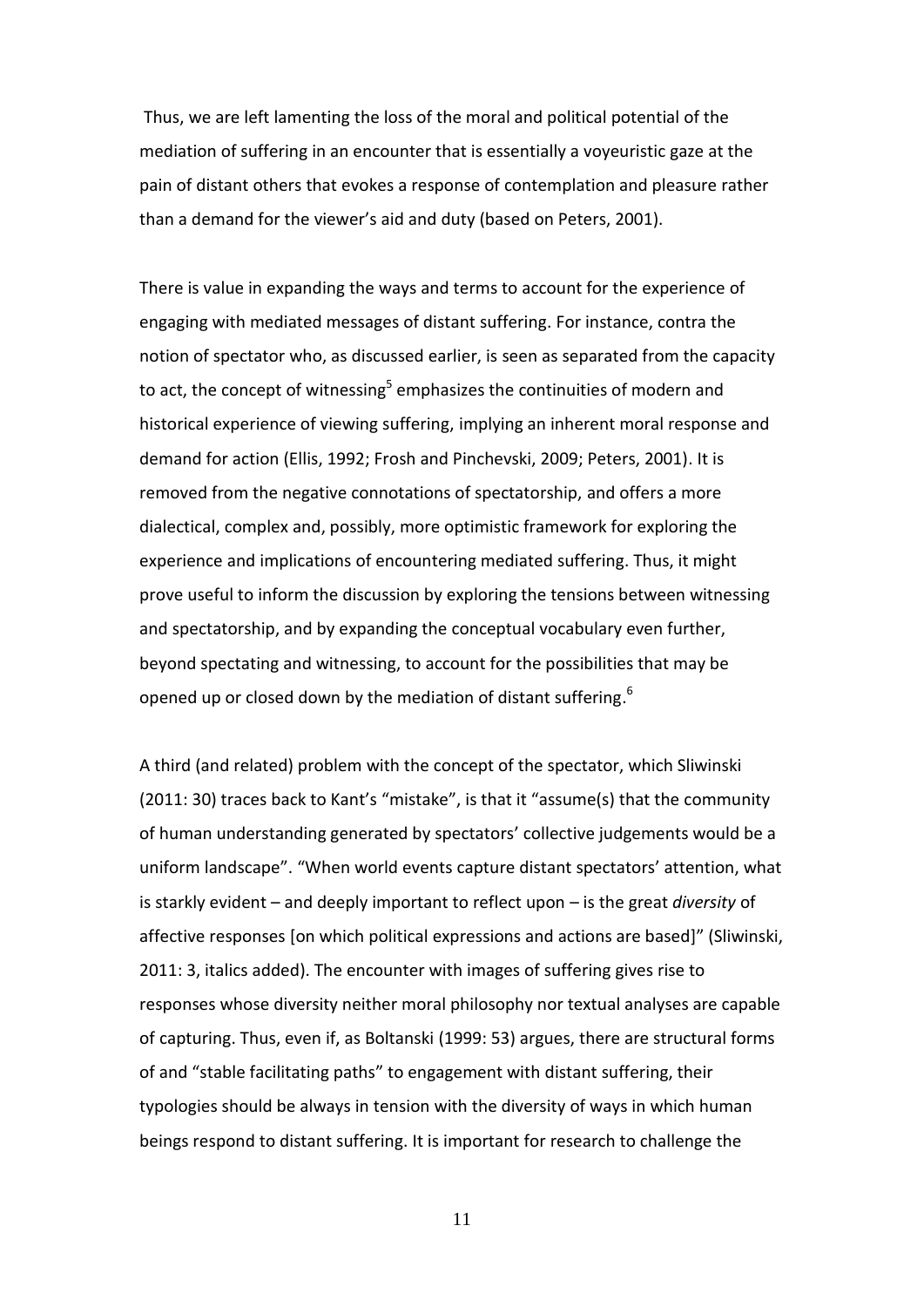singularity and universal validity of the spectator's particular judgements – an argument we develop in proposing a research framework.

The spectator's moral response to mediated humanitarian messages in both the philosophically-oriented literature and many of the empirical studies it informs, is treated largely in a normative fashion. The concern is over how the spectator *should* respond, what counts as a *desirable* and *appropriate* moral response. Silverstone's (2007) *Media and Morality* constitutes a central point of reference in this normative literature. Although not specifically focused on distant suffering or humanitarianism, it is concerned essentially with the consequences of mediation in the contemporary globalized "mediapolis", for our relationship, in the west, with the distant other. *Media and Morality* offers three noteworthy insights into the study of mediation of humanitarianism.

First, drawing on Kant and Derrida, Silverstone (2007) develops the moral idea of unconditional hospitality to envisage a more inclusive, generous and moral media space. He challenges the claim that the viewer's relation to the distant other necessarily should depend on identification and a sense of reciprocity, and that hospitality is and should be conditional. Rather, Silverstone emphasizes that the relation to the distant other should be predicated on acceptance and recognition of the other's difference on his or her own terms – recognition rooted in cosmopolitanism and universal ethics. Silverstone (2007), thus, encourages researchers to look beyond the creation of identification with sufferers, as something that media representations can and should achieve; he underscores the possibilities that lie within a "cooler" engagement (what he calls "proper distance") with distant suffering, based on empathy rather than sympathy (see also Sennett, 2012).

Silverstone's account has inspired many studies, particularly in relation to the mediation of distant suffering, that argue for the need to develop media practices and thinking that are underpinned by the cosmopolitan idea of "common humanity" and unconditional hospitality (Chouliaraki, 2012; Lokman, 2011; Ong, 2011; Orgad,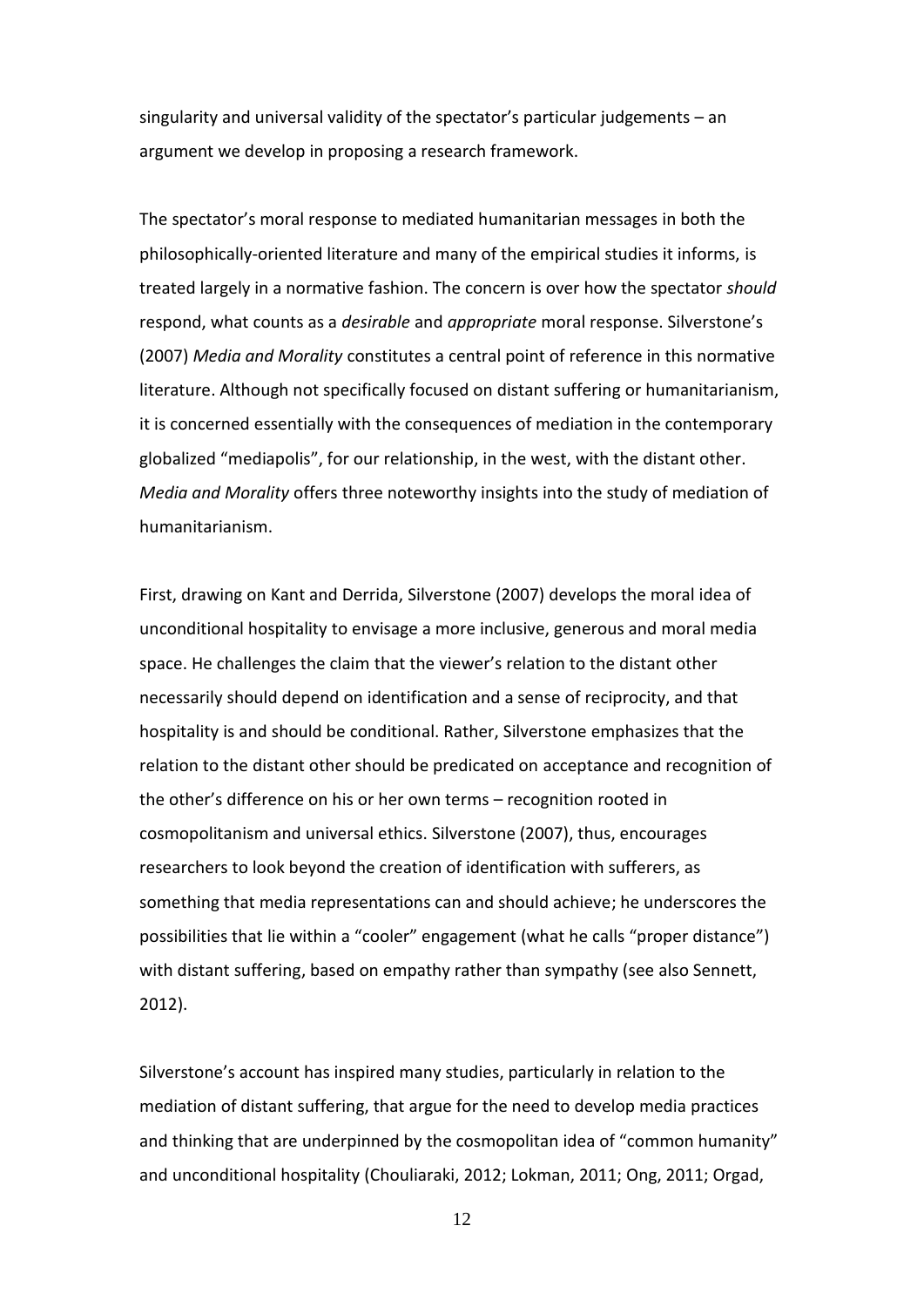2012). For example, Chouliaraki (2012), Cottle (2009) and Nash (2008) argue in line with Silverstone, that the failure to represent victims of humanitarian disasters as human beings in their difference, and to encourage a message of an unconditional obligation to help distant strangers beyond borders, has deep connections with and is partly responsible for the broader crisis of pity and erosion of solidarity.

Second, *Media and Morality*'s holistic approach to mediation, which stresses the links between how we relate to the other and the infrastructure and conditions of the global mediated environment, provides a base for linking what, to date, have been largely separate fields of enquiry: textual and visual study of representation of distant suffering, and its production - specifically the structural and political economic conditions underpinning the production of mediated messages. We develop this further in the second section in proposing some directions for future empirical research.

Third, Silverstone's holistic view of media, mediation and morality suggests that while distant suffering might be one context where the media's moral work is pronounced, because it spotlights the relationship between the viewer here and the sufferer there, it must be concurrently connected to the broader structures of people's morality. Silverstone insists on a view of morality as inscribed in people's everyday lives, and stresses the need to connect its exploration to the ways in which the media in their multiple platforms, contexts, forms and genres, continuously shape and enact morality. This contribution of Silverstone's account informs the framework proposed in the second part of this paper as a potentially fruitful context for research on mediation and humanitarianism.

At the same time, the explicitly normative stance adopted by Silverstone, which is characteristic of the broader moral philosophy literature, is constraining. Arguably, normativity is inherent to any discussion of humanitarianism and human suffering. However, the limitation of Silverstone's and other accounts that adopt an exclusively normative focus, is that they foreground a concern with how people *ought* to respond to mediated messages, rather than investigating how they *do* respond. They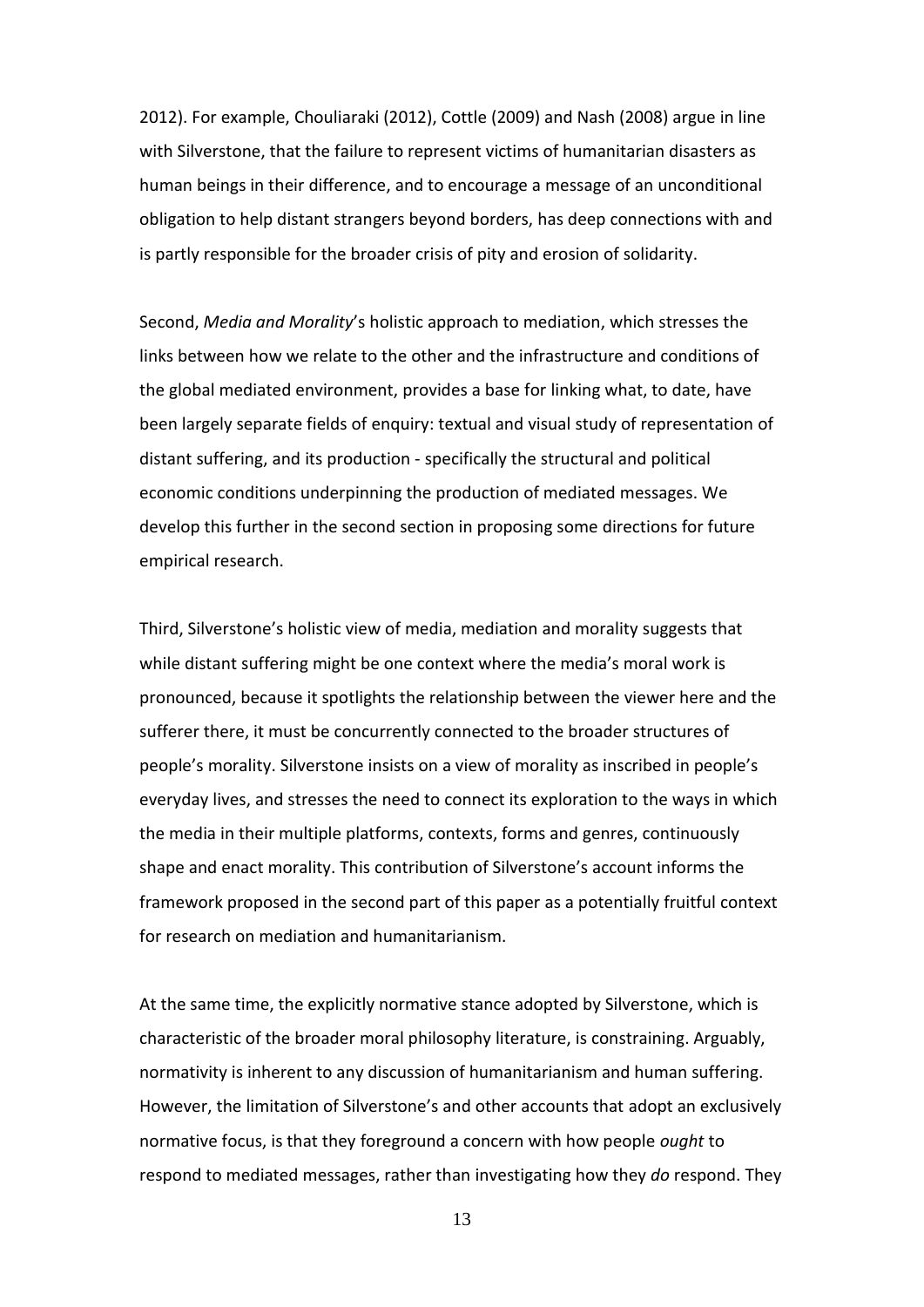draw, often exclusively, on philosophical norms, to make claims about people's actual and desirable responses to mediated distant suffering. Alternatively, some other accounts, whose theoretical and methodological orientations are sociological and/or psychological (and which are discussed later), examine empirically the way people experience and relate to mediated distant suffering, and draw their arguments on this basis.

Silverstone and others advocate cosmopolitanism as a desirable ethical threshold against which the work of media and mediation should be evaluated, and to which they (particularly news media) should aspire. However, endorsing cosmopolitanism as the primary and often exclusive, desirable normativity is risky and unhelpful. Calhoun (2007), for instance, points to the "tyranny" of the cosmopolitan imaginary and the danger of an inverted tendency to treat nationalism as the binary opposition of cosmopolitanism and to dismiss its appeal and significance for people's sense of belonging and democratic public life. Thus, a response to humanitarian need that is grounded in one's national belonging and articulated within a national framework (e.g. "I help distant others because we are a humanitarian people") might be seen, according to the cosmopolitan normativity, as inappropriate and undesirable. Similarly, evoking national sentiments in appealing for the public's help for distant sufferers (e.g. by NGOs or the media), is likely to be dismissed as parochial and "wrong", by those who embrace cosmopolitanism as a guiding normative idea.

This favouring of cosmopolitanism is particularly problematic in the context of empirical study of the mediation of humanitarianism. The empirical reality of mediated accounts and images of distant suffering, the ways in which it is envisaged by media and NGO producers, and the experiences and processes of the reception of such accounts, demonstrate a much greater diversity of ethical positions, dispositions and responses. Dismissing these diverse responses as "inappropriate" or "undesirable" since they are seen as not fulfilling the "cosmopolitanizing potential" (Chouliaraki, 2011) of the mediation of suffering, risks excluding the rich and complex nature of these responses in the name of what they "ought to be" (rather than what they are). Our point is not to suggest that cosmopolitanism should be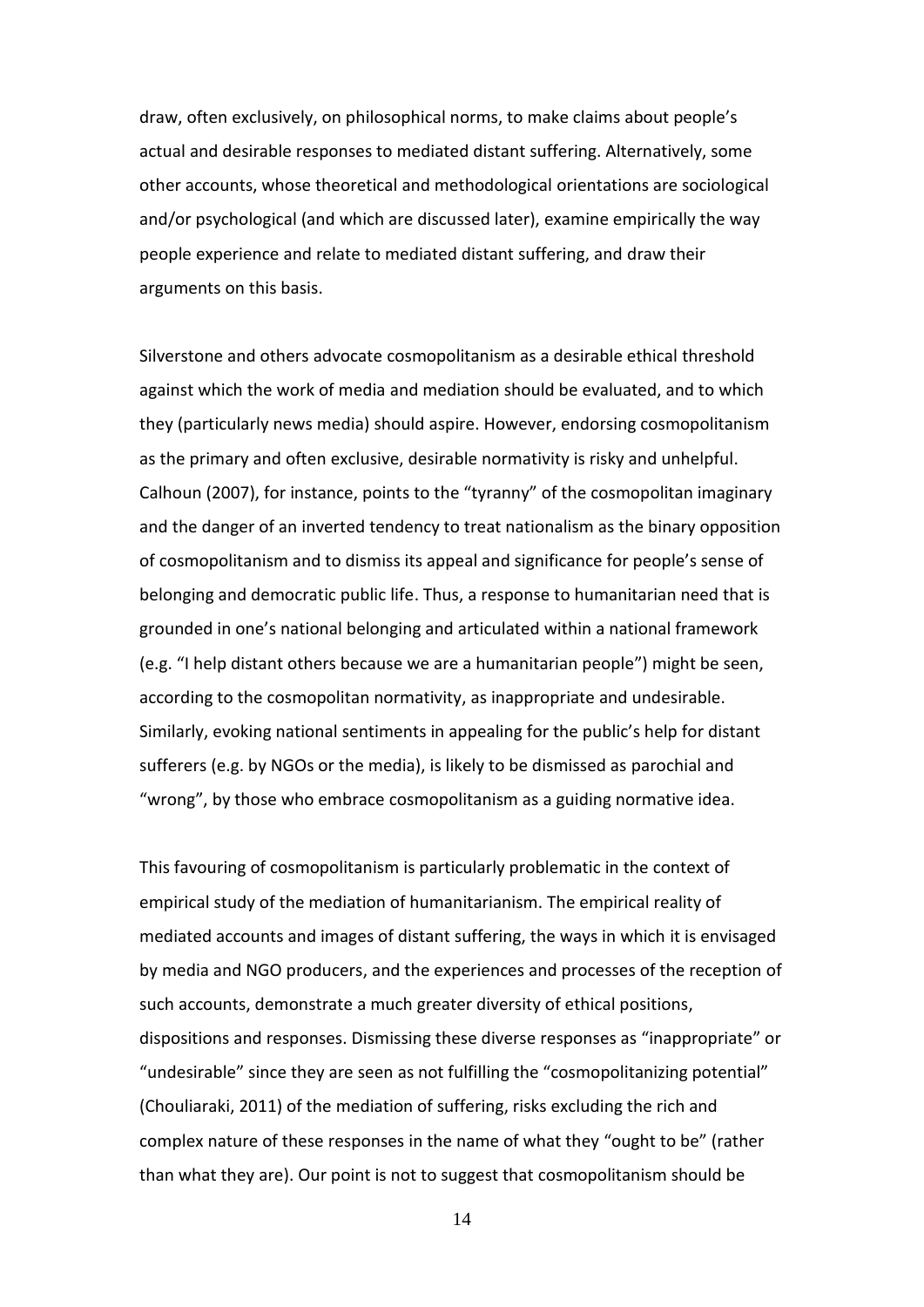rejected or replaced; as a normative position it is vital for inspiring critical discussion of the mediation of suffering. Rather, following critics such as Robertson (2010) and Cottle (2009), we suggest that the existing emphasis on cosmopolitanism should be complemented and qualified by empirical research, which documents and critically analyses the *different* communicative structures and paths that can help sustain the bonds of solidarity. This is the focus of the next section.

#### *Empirical research*

Most of the empirical studies on the mediation of humanitarianism focus on the symbolic (textual and visual) construction of violence and suffering by mediated images and narratives. Studies of production and audience reception in this context are scarce and their contribution to informing the debate very limited. There is limited dialogue between studies of these three sites of mediation, namely text, audience and production.

#### TEXT

Employing Critical Discourse Analysis and visual analysis, content analysis, thematic analysis and framing analysis, studies in this strand investigate a variety of types of representations, mediated forms and genres of distant suffering including news coverage of humanitarian disasters (e.g. Chouliaraki, 2006; Cottle, 2009; Franks, 2013; Gaddy and Tanjong, 1986; Hanusch, 2012; Moeller, 1999, 2006; Pantti et al., 2007; Robertson, 2010; Seaton, 2005; Tierney et al., 2006), NGO appeals and campaigns (Chouliaraki, 2012; Nash, 2008; Vestergaard, 2008) and their interaction with media narratives and products (Nash, 2008; Richey and Ponte, 2011); celebrity (Chouliaraki, 2010; Driessens et al., 2012; Goodman and Barnes, 2011; Littler, 2008; Narine, 2010; Richey and Ponte, 2011;) and films (Chouliaraki, 2012; Narine, 2010).

These analyses reveal the visual and textual patterns, formulas, strategies, modes and conventions employed by media and NGO depictions of distant suffering. Many focus on how sufferers are depicted in scenes of suffering, and how specific ways of presenting and framing suffering position the western viewer in particular asymmetric power relations to, and degrees of distance from, the sufferers. On the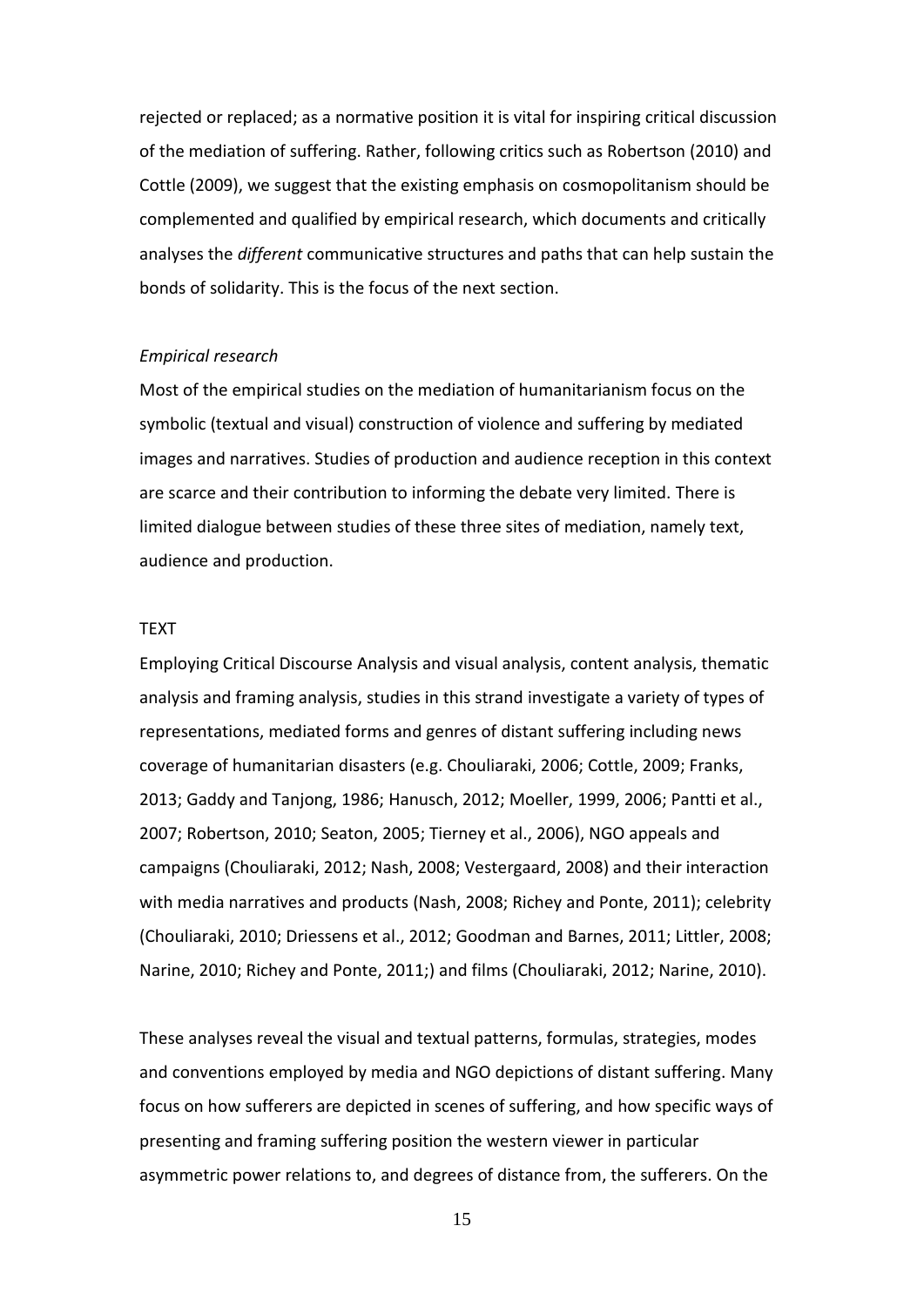basis of these analyses, authors argue about representations' capacity to shape spectators' understanding and judgements of distant suffering, and the extent to which images and narratives cultivate and/or inhibit humanitarian commitment in the form of compassion, assistance beyond borders, and a sense of solidarity and obligation to act.

For example, Chouliaraki's (2006: 187) cross-national Critical Discourse Analysis of broadcast news reports of suffering proposes a typology of a "hierarchy of distant suffering" in the news. At the top of the hierarchy is "ecstatic news" - embodied by the example of coverage of the 9/11 attacks, in the middle is "emergency news" and at the bottom "adventure news". Chouliaraki argues that the three types of news cultivate in the spectator distinct moral dispositions. Ecstatic news, at the top of the hierarchy, invites "reflexive identification" by the spectator with the sufferers' misfortune, while the bottom of the hierarchy is characterized by representational practices that dehumanize and symbolically annihilate the sufferers, and "fail[s] to engage the spectators in an emotional and reflexive way with the [sufferers'] misfortunes" (Chouliaraki, 2006: 106).

Moeller's (1999) *Compassion Fatigue* is motivated by a similar concern with the inadequacies and failures of news representation of distant suffering to elicit the viewer's compassion. In trying to explain why Americans have been overtaken by a compassion fatigue stupor, Moeller (1999) compares four sets of case studies of mainstream American news coverage of disease, famine, death and war. She argues that the diminishing capacity to mobilize compassion and humanitarian forms of response is a result of the highly formulaic and repetitive, sensationalized and "Americanized"<sup>7</sup> news media coverage of distant mass suffering, which feeds this compassion fatigue.

Chouliaraki's (2006), Moeller's (1999) and others' textual analyses of media representations (e.g. Cottle, 2009; Moeller, 2006; Scott, 2011; Seaton, 2005) helpfully document patterns and trends, identifying certain "regimes of meanings" (in the Foucauldian sense) and mapping representational practices that constitute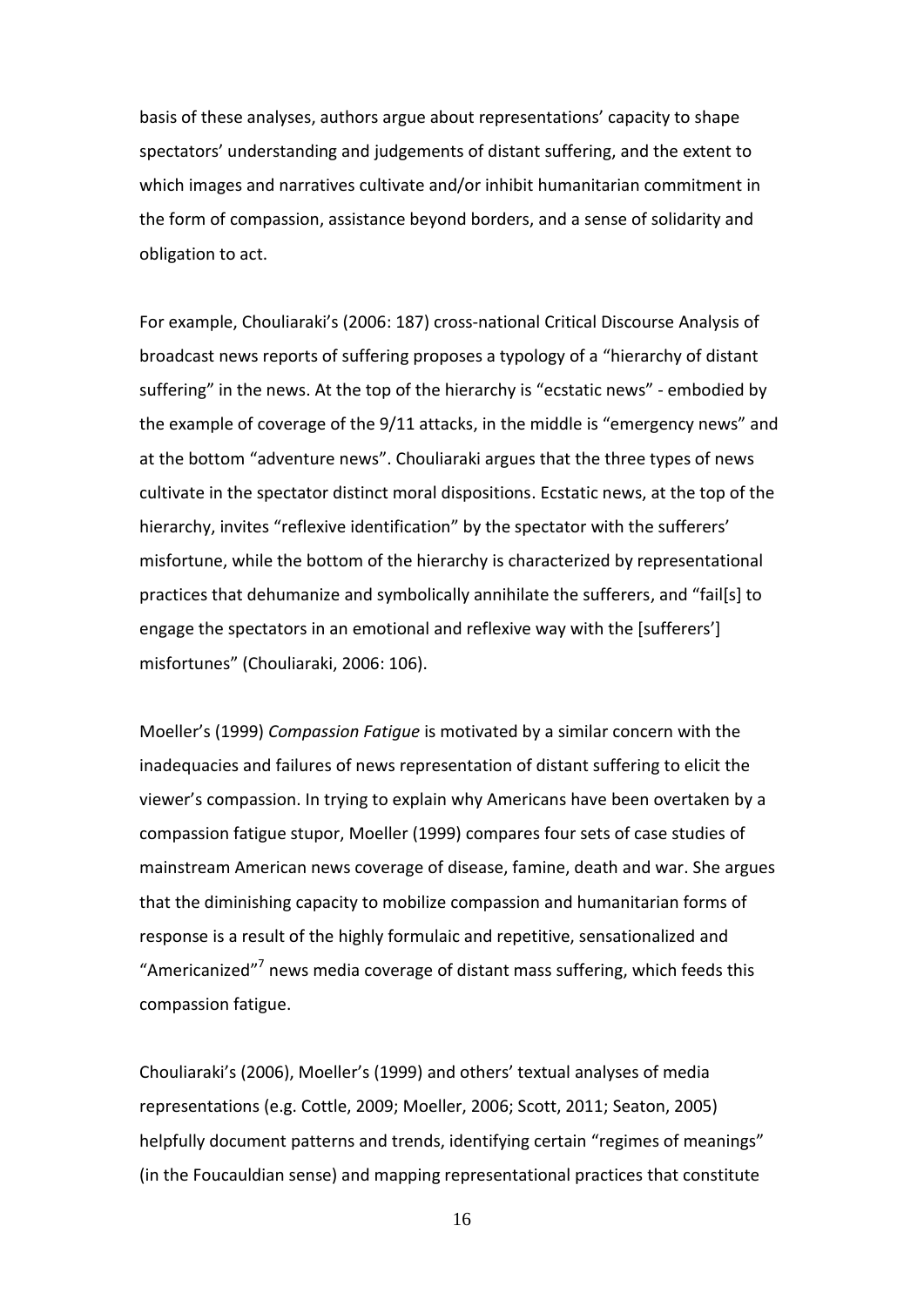*proposals* (following Boltanski, 1999) to viewers to engage with and commit (or not) to helping alleviate the suffering encountered via the media. These studies highlight the systematic and consistent exclusions and biases in the mediation of distant suffering and how they are implicated in and entwined with cultural, politicaleconomic and organizational interests. A particularly valuable contribution of this research is its critical attention to the biases and patterns in the selection of stories of humanitarian disasters and suffering. In particular, research shows that news coverage is characterized by "structured silences" (Cottle, 2009: 115), rather than random processes of selection and filtering (Cohen, 2001).

A consequence of these biases, Moeller (1999: 313) contends, is that media coverage of suffering "can become a crutch, simplifying a crisis beyond recognition, and certainly beyond understanding". However, studies point also to ways in which representations can be morally positive and "effective", for example, by "humanizing" sufferers and showing them to be active agents rather than passive, dependent and needy victims (Chouliaraki, 2006; Tester, 2001). These observations underscore how particular choices of depicting suffering are inscribed in and, in turn, reproduce the power relations and injustices that they may seek to redress. Such analyses of texts and images may help also to inform media and NGO professionals about the choices they make in communicating their messages and the visual and discursive politics of those choices.

At the same time, there is a fundamental shortcoming in many of these accounts, which Ong (2009: 451) describes as "the perils of making dangerous assumptions. When one deduces the effects of A [text] to B [audiences] from a close reading of A rather than a dialogue with B, one commits what John Thompson (1990) once called a 'fallacy of internalism'". Based on critiques of media coverage of suffering, frequent claims are made about audiences' "compassion fatigue" and lack of engagement or response, or about the ways in which certain types of coverage and depiction of sufferers successfully (or not) elicit compassion, cultivate moral sensibilities and mobilize people to act. However, we can learn only so much from using media representations as the raw material for understanding how the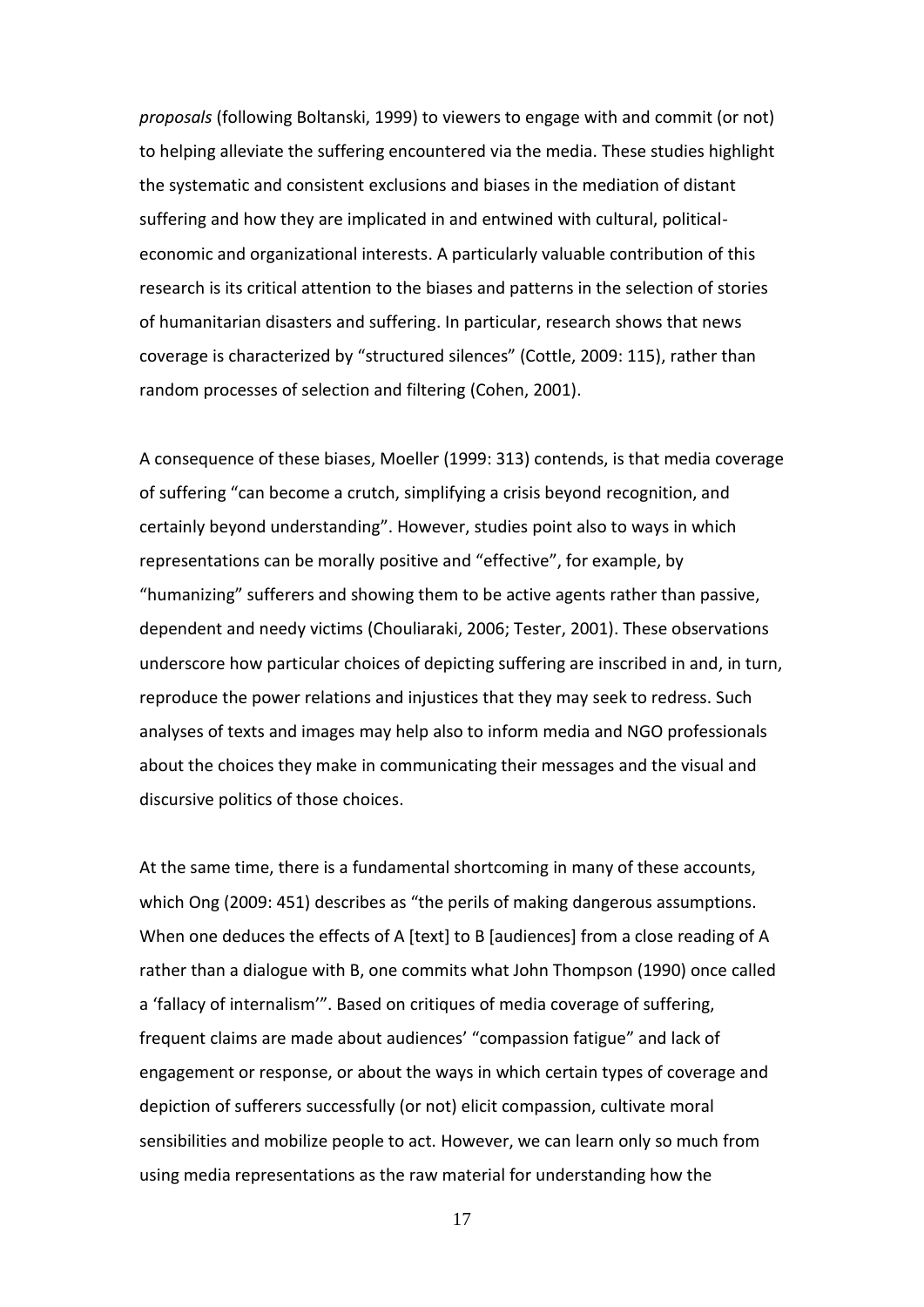mediation of humanitarianism impacts on viewers' understanding and knowledge. Investigating how representations shape and inform knowledge and action exclusively on the basis of textual and visual analysis, is limiting, and can be dangerously misleading. It also introduces the risk of reinforcing a mechanistic and over-simplistic view of the relationship between media texts and reception, as being a stimulus-reaction - a view that audience research has shown to be reductive and misleading (see Livingstone, 1990).

The limited ability of textual analyses to account for how messages shape and impact on knowledge and action is illustrated vividly through consideration of the concept of compassion fatigue that has haunted explanations of audiences' responses to mediated messages about human suffering. Compassion fatigue is a psychological theory to explain audiences' apathetic response to mediated images of human suffering, resulting from repeated exposure to information on suffering, delivered by the media in formulaic ways. The public is tired, indifferent and apathetic, so the argument goes; the ways that the media and NGOs communicate suffering, reproduce and enhance this audience "malaise". Researchers of media texts extrapolate from evidence of *coverage* of suffering to its *effect* on audiences: repetitive and formulaic depiction equates with viewer compassion fatigue.

This is methodologically flawed. Furthermore, the aptness of the metaphor and validity of the thesis have been criticized roundly (see Cohen, 2001; Cottle, 2009). The term "compassion fatigue" has its origins in mental health where it is used to denote a form of secondary trauma involving health professionals who, after daily exposure to traumatized patients, developed similar symptoms and experienced "burn out". Thus "compassion fatigue" originally referred to heightened, untenable sensitivity to symptoms of trauma. However, in migrating to the mediation context, its meaning has changed and become synonymous with desensitization, habituation and indifference – the opposite of its meaning in the medical context. In its new meaning, one of the main limitations of the concept is that it collapses an enormously diverse range of responses into a single homogenous, static, passive and negative state of "fatigue".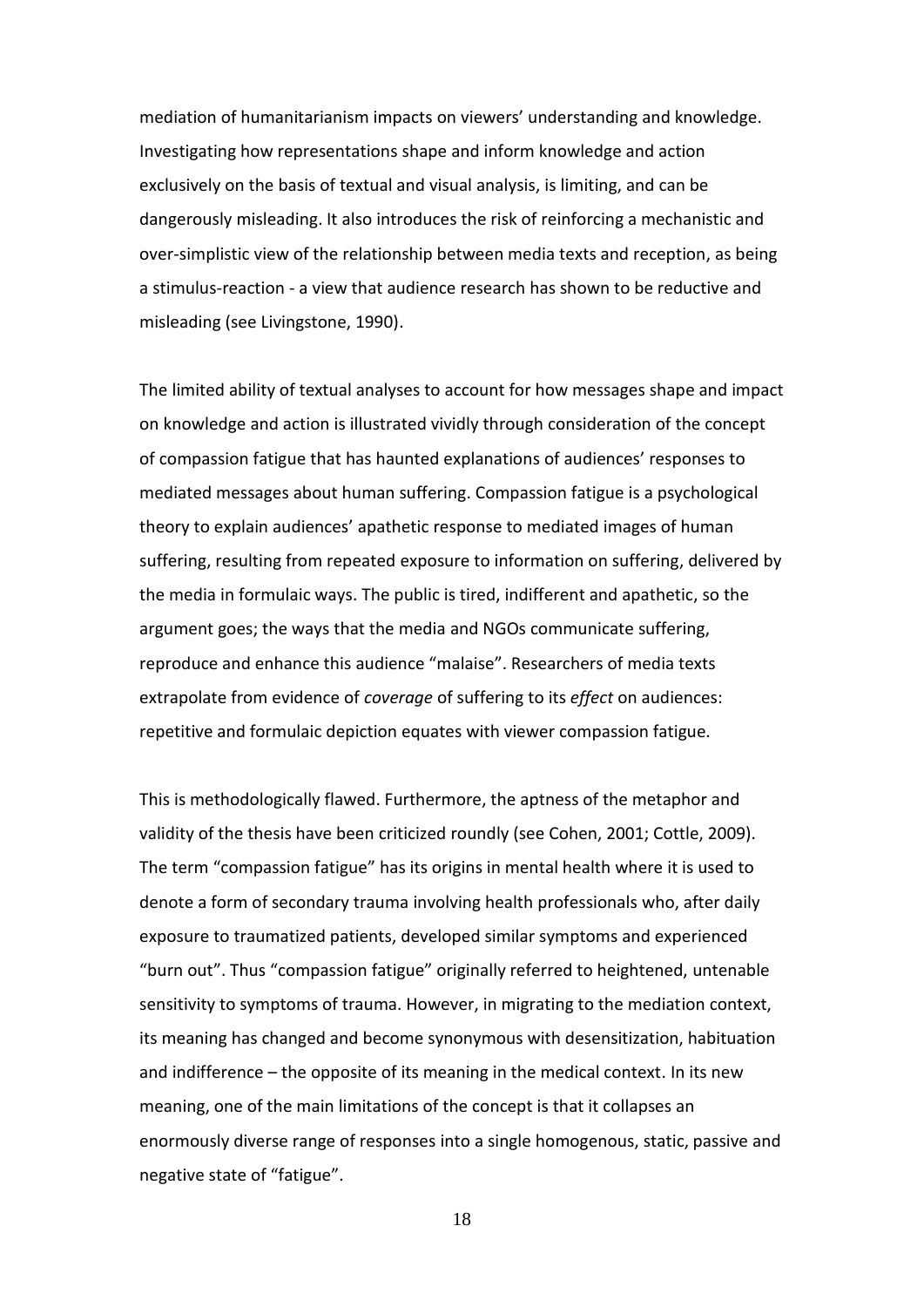Nevertheless, even those who tend to be critical of the term compassion fatigue (Chouliaraki, 2006; Cohen, 2001; Cottle, 2009; Tester, 2001), $^8$  fail to provide convincing explanations for the seeming discrepancy between an implicit or direct call in the media and NGO communications for compassion and action, and viewers' lack of commensurate response. Evidence beyond the text and beyond the notion of compassion fatigue is needed. Audience research would appear vital to complement, expand and substantiate text-based analyses, and to interrogate the social and psychological processes and factors underpinning people's understanding of and feelings related to mediated distant suffering.

# **AUDIFNCF**

Empirical work is focusing increasingly on how audiences respond to mediated messages about distant suffering (Cohen and Seu, 2002; Glennie et al., 2012; Höijer, 2004; Kyriakidou, 2012; Ong, 2011; Park, 2009; Seu, 2011a, 2011b, 2010, 2003; Scott, 2011). However, the number and scale of these studies are still small and their impact on discussion of the mediation of humanitarianism is limited. As Livingstone (2010: 569) notes in a more general context, "curiously, it remains easy to presume that one knows what other people think or feel". It is striking that, despite the rich and prominent tradition of audience research within media and communication studies, debate hitherto on the mediation of humanitarianism (and distant suffering more generally) is informed largely by text-based suppositions about the effects of messages and the process of mediation, rather than empirical evidence showing how they are received and negotiated.

Kinnick et al. (1996) conducted a pioneering survey of "compassion fatigue" among American news viewers. They show that people selectively avoid particular issues in the news, and argue that the nature of media coverage of "society's problems" may contribute to viewers' emotional fatigue. However, this study involved a telephone survey, which rather limits the ability to explain people's reception of news about distant suffering. Some more recent studies (discussed below) show that compassion fatigue is a rather narrow and reductive explanation of audiences' responses. These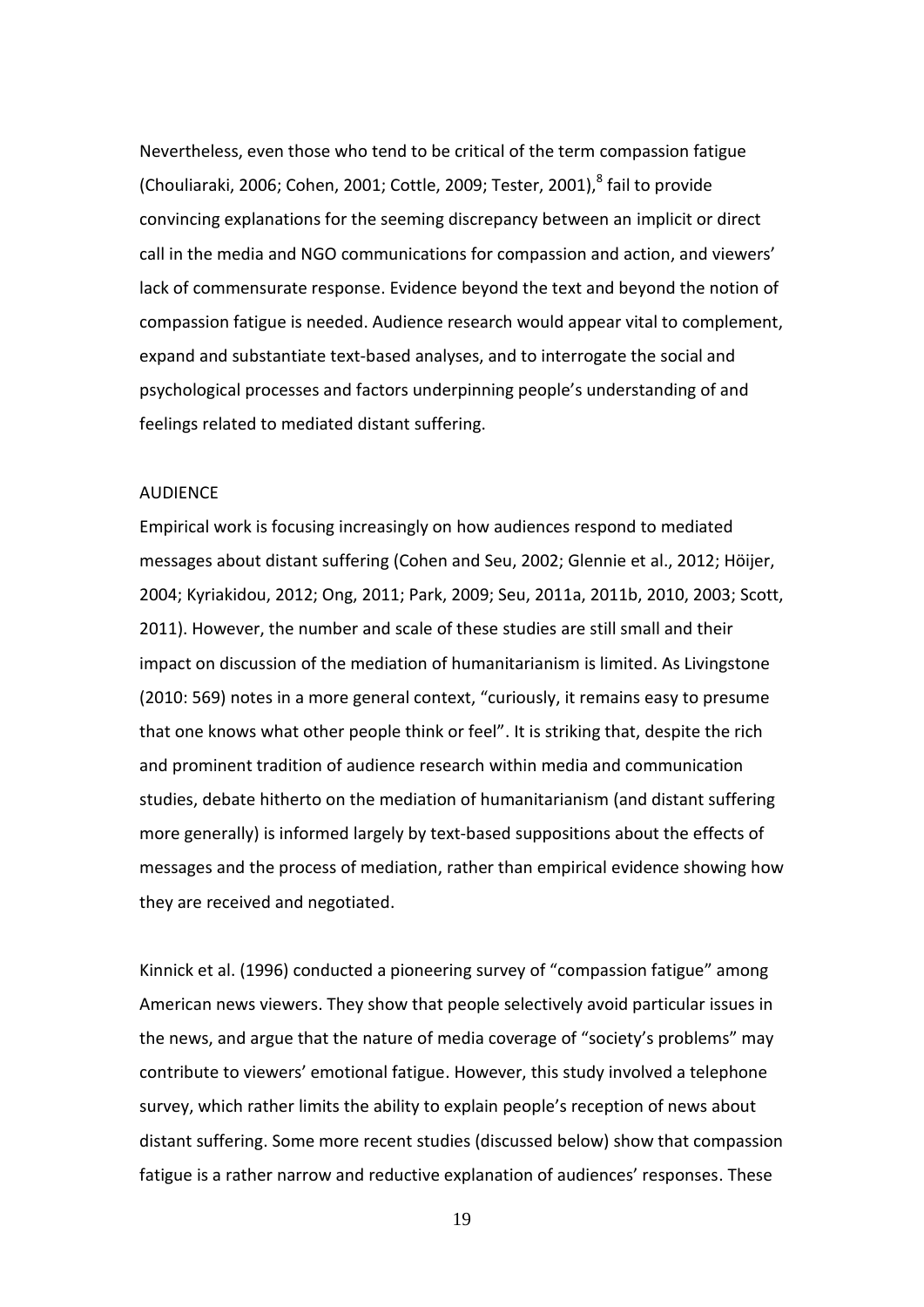studies reveal a far more complex, dynamic, context-specific and indeterminate picture.

One of the most influential studies of audiences' reactions to images of suffering on television news was conducted by Höijer (2004). Boltanski's topics of suffering inform Höijer's analysis of audiences' responses; however, rather than simply corroborating the validity of these topics, her study throws light on how they are translated in practice, in the specificity of viewers' engagement with the mediation of suffering. For instance, it shows how the "dominant victim code" of "deserving victims" - women, children and the elderly, all of whom are shown to be innocent, helpless, weak and passive - is not only accepted by audiences, but that this code is a *condition* for respondents' engagement with and feelings of compassion towards distant sufferers. This would seem to contradict the received wisdom in contemporary debates on the representation of suffering (influenced by Boltanski) that depicting sufferers as having agency (rather than passive and helpless) is key to their humanization and, therefore, to audiences' sense of agency and ability to care for distant sufferers (see e.g., Chouliaraki, 2006; Tester, 2001). More broadly, Höijer's (2004) work casts critical doubt on the largely pessimistic, sometimes cynical tone of many text-based studies that view audiences as narcissistic and/or indifferent spectators suffering from compassion fatigue, and of the media as "show business" inducing in spectators an "anaesthetic effect" (Tester, 1994: 107, cited in Höijer, 2004: 528).

Seu's (forthcoming, 2011a, 2011b, 2010, 2003) work focuses on audiences' responses to messages about human rights abuses, in the media and in NGO appeals - an important yet understudied genre in the study of the mediation of humanitarianism [see also Dalton et al.'s (2008) study of reception of humanitarian appeals in New Zealand]. Most current research focuses on televised news representation, reinforcing the (taken-for-granted, but empirically ungrounded) assumption that television news plays the most important role in the mediation of suffering. Seu's study is a useful reminder that we should expand the focus on television to include investigation of the ways in which *different* mediated forms,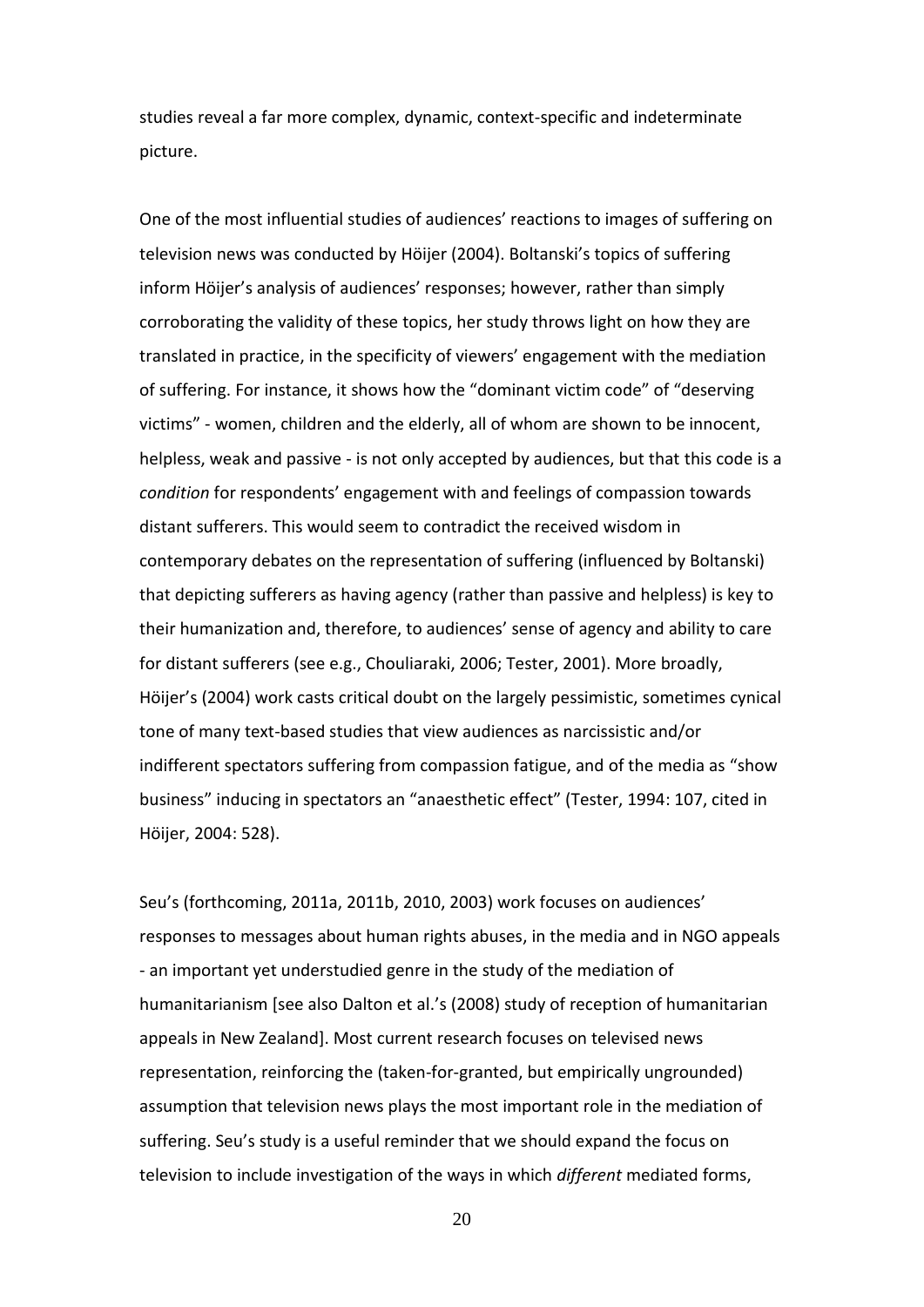media and genres feed audiences' moral imaginations and inform their moral judgements.

Seu's work is also helpful in moving the debate beyond compassion fatigue to concern (following Cohen, 2001) over the vocabularies of denial used by audiences to disengage from distant suffering and morally justify this denial. Seu (2003, 2010, forthcoming) and Cohen and Seu (2002) highlight how individuals' moral narratives (imbricated in their biographies and range of psychosocial factors) shape their responses to humanitarian messages (and humanitarianism more generally) in diverse, often contradictory ways. In so doing, this work demonstrates how forms of *mediated social suffering* (e.g. media and NGO representations of human rights abuses) evoke *individual* lives (e.g. biographical experiences), and how individuals' personal accounts are inextricably embedded in and shaped by broader interpretive repertoires and by social discourses and contexts, such as consumerism, for example.<sup>9</sup>

Furthermore, Seu's audience studies calls into question Boltanski's (1999: 53) "stable facilitating paths" to being affected and concerned by distant suffering. It shows that there is nothing stable and little that is predictable in the relation between representation and audience responses. Although Seu's research findings show that viewers tend to assume the position of spectators insofar as they often choose to remain emotionally removed from the strangers in the mediated scene of suffering, they illustrate also that this is not an automatic, predictable or untroubled choice. For example, people might rationalize that what happens in "countries like that" (Seu, 2012) is not their moral responsibility, but nevertheless respond generously to humanitarian appeals. The notion of spectator and its theorization captures only a fragment of the many conflictual, ambivalent and contradictory positions and experiences evoked in audiences by the mediation of humanitarianism.

Unlike Seu, whose entry point to studying the mediation of humanitarianism is the psychological dynamics and ideological operations of denial, Ong (2012) and Kyriakidou (2012) position their interest in the reception of mediated messages of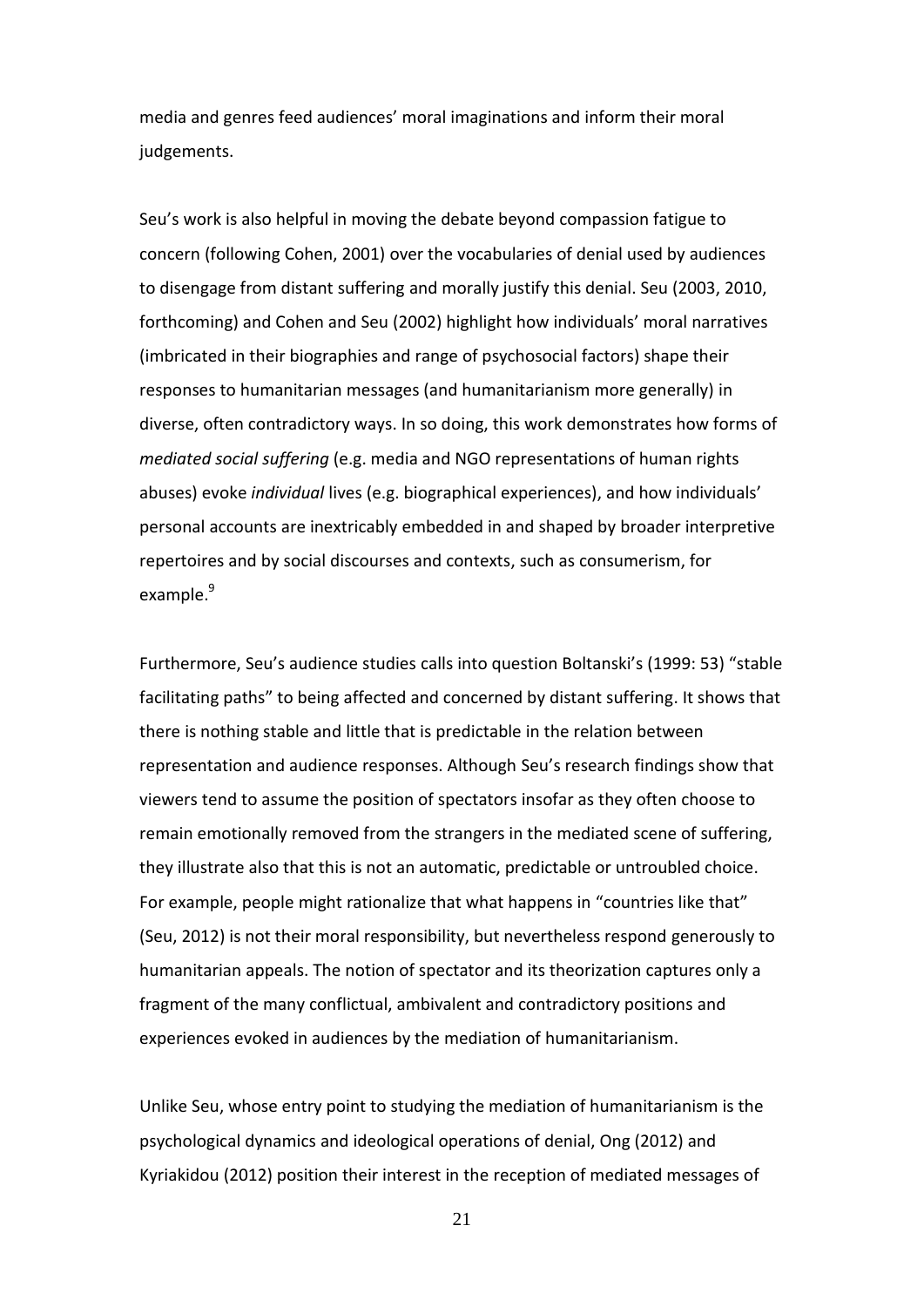distant suffering within the morality of mediation as developed by Silverstone's theoretical framework. Drawing on the anthropological concept of "lay moralities", Ong (2011) examines the moral judgements that underpin expressions of compassion and disgust, in the context of Filipino audiences' viewing of televised suffering. Ong is particularly interested in how viewers' responses to suffering are shaped by their direct experience with the media, and their evaluation of how the media mediate suffering. A similar study of Greek audiences' responses to televised suffering (Kyriakidou, 2012) focuses on media witnessing and media remembering as central *practices* in audiences' relations to and experiences of mediated distant suffering. The strengths of both Ong's (2011) and Kyriakidou's (2012) studies lie in their examination of arguments made in the philosophical literature and textual analyses of the effects of mediation of distant suffering within *concrete empirical situations of audiences' practice*, in specific socio-historical and cultural contexts.

Ong's (2009, 2011) research, although limited in scale, extends the agenda. Rather than prescribing a uniform, moral framework of cosmopolitanism for all audiences, Ong provides a grounded analysis of lay moralities. The focus of his analysis is not on "people's 'violations' of philosophical norms", but on the actual "consequences of media production consumption in a particular culture" (Ong, 2011: 20).

Analysis grounded in audience research can be a productive and, we would argue, vital contribution to the overly normative (cosmopolitan) framework in the literature. Specifically, situating people's diverse moralities and moral responses in particular accounts and practices, places and times, challenges implicit ideas of "good" and "bad" representations and of desirable and undesirable ethical responses.<sup>10</sup> It importantly reminds and warns us that while it may sometimes be useful to question the moral virtue of feelings that are generated among people, we should be extremely cautious of assuming that they are liable to be gratuitous, inauthentic, insufficient or inappropriate. Instead, we should focus on exploring the varied ways in which those feelings serve to express and shape people's "lay moralities" and moral behaviours (based on Wilkinson and Kleinman, forthcoming).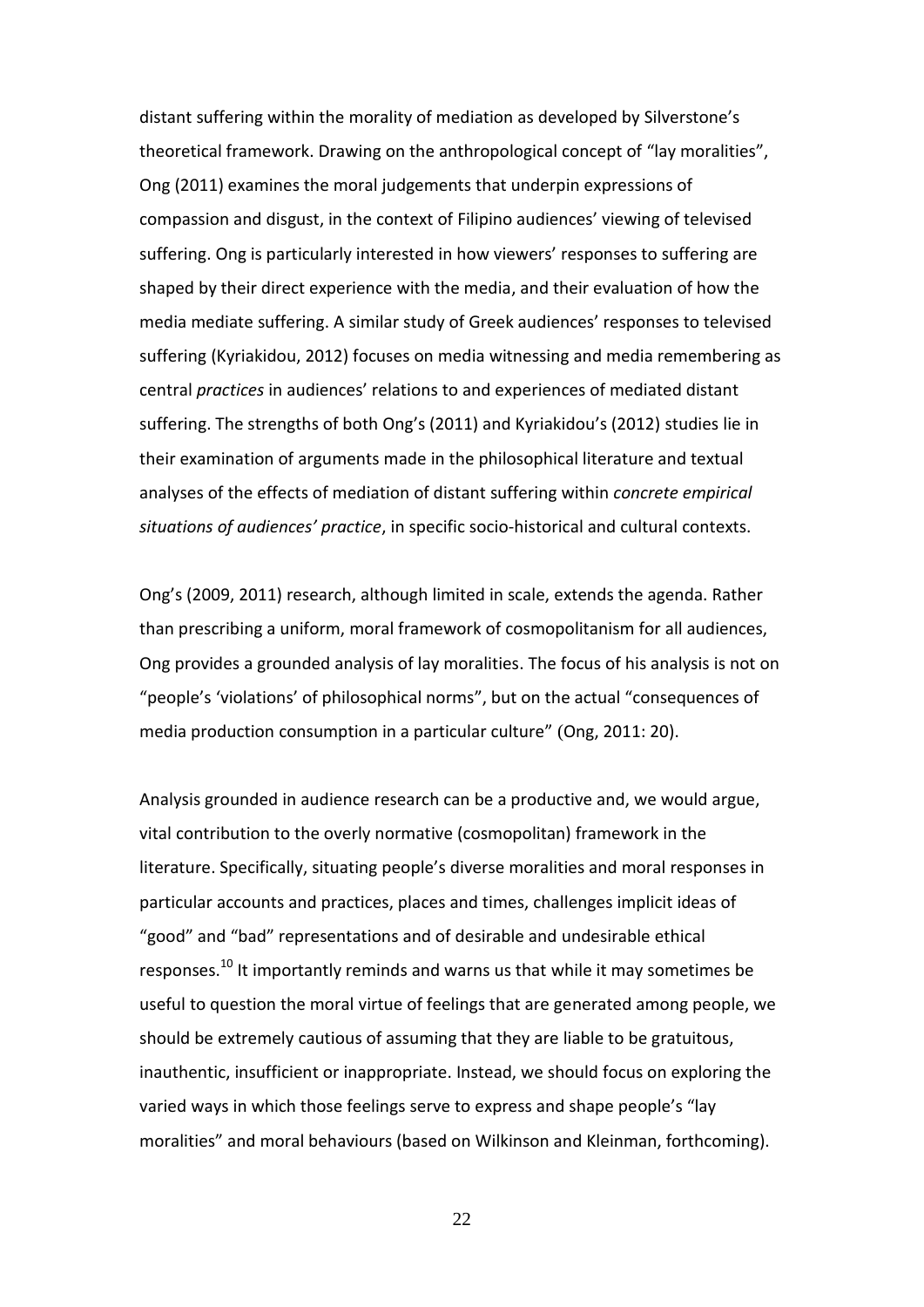Accounting for the diversity of people's responses to the mediation of distant suffering invites a revisiting of the hegemonic status of cosmopolitanism as the ethical "gold standard" for how distant suffering *should* be mediated and how people *ought* to respond. Instead of evaluating the successes or failures of texts according to their "cosmpolitanizing potential" (Chouliaraki, 2011) and the extent to which this potential is or is not realized in audiences' responses (Höijer, 2004; Kyriakidou, 2012), research would benefit from considering cosmopolitanism as part of the *empirical* rather than the normative object that it analyses (Robertson, 2010; Orgad, 2012). This approach is akin to what Illouz (2003b), drawing on Held (1980), calls "immanent critique", or the analysis of media representations for what they offer, for their underpinning presuppositions and claims, and for how readers think, feel and act in relation to them (Orgad, 2012).

As already mentioned, audience research on the mediation of humanitarianism is relatively scarce, small-scale and focused mostly on television news viewing, the locus of which is the privileged westerner (Ong, 2011). More empirical evidence is needed to support claims about the effects and consequences of images and accounts of humanitarianism, and to develop understanding of people's relations and responses to mediated images, situated in their everyday lives and lay moralities, and in particular social, cultural and political contexts, beyond and outside the west. Livingstone (2010: 568, based on Hartley, 2006) observes that "when claims are taken for granted about what audiences do or think or understand—claims which are often homogenizing, dismissive, or patronizing—the very act of going out to speak with them can be critical". Indeed, speaking with audiences is one of the most urgent and critical tasks in the study of mediation and humanitarianism, required to inform debate, media and NGO practice and policy, by developing "a more complex and illuminating picture of interpretative activity in context" (ibid.).

#### PRODUCTION

Of the three "moments" of mediation, namely production, text and reception, it would seem that the production of humanitarian messages by media and NGO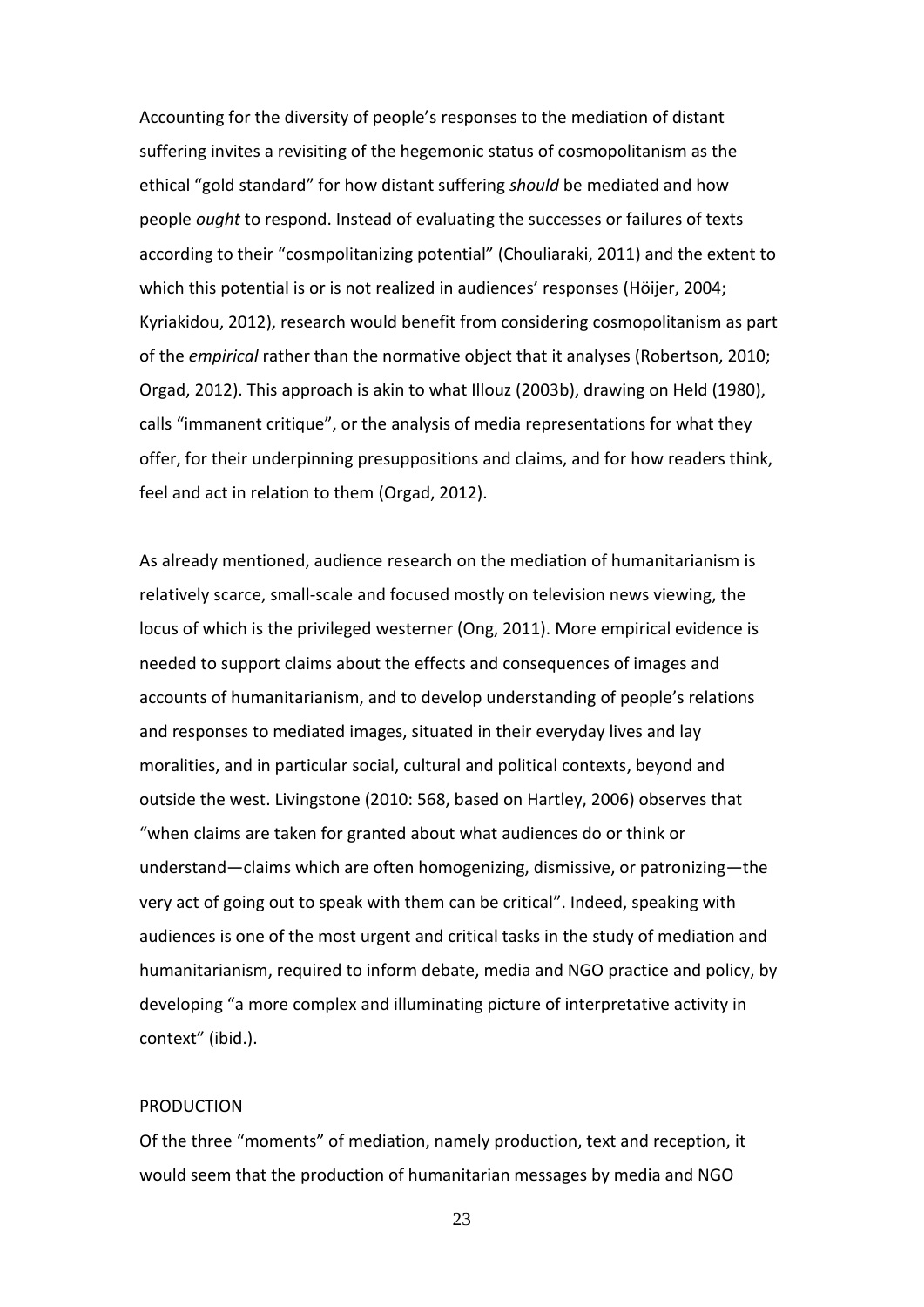sectors has received the least attention. The academic literature on the process of producing messages about distant suffering and the assumptions, structures, influences, intentions and expectations that their producers bring to the task, is slight. This neglect mirrors a broader bias against media production/industry studies in the field of media and communications research. The reasons for it are presumably similar to those that account for the wider bias, namely, the difficulty of gaining access to the sites of media production, and the theoretical and methodological traditions that have shaped the field of media and communications research which leans towards studying texts and audiences (Havens, Lotz & Tinic, 2009).

An important distinction is between the two key industries involved in mediating distant suffering, namely media and NGOs. While NGOs and the media interact with, and mutually reinforce each other in mediating and propelling the imaginary of humanitarianism (Calhoun, 2008; Cottle and Nolan 2007), their characteristics as industries, their roles and their remits, and the processes of production in which they are involved, are distinct. Yet in analyses of humanitarian narratives and images, the two are often conflated and treated, often implicitly, interchangeably. While most textual and/or visual studies focus on *either* media texts (commonly news) *or* NGO communications (campaigns or appeals), the claims made tend to be stretched to apply to both NGOs and news media and to the consequences of the process of mediation of distant suffering more generally.

For example, Tester (2001) discusses telethons and their direct calls for action as an exemplar of a "morally effective" media effort, while Chouliaraki (2006) discusses direct news appeals that are accompanied by phone numbers and bank transfer details to enable donation, as examples of "good practice" of news reporting to promote public action. These may be useful as examples of media programmes that generate compassion and action (although empirical audience research is needed to show that this is the case). However, in highlighting direct calls for action in the media (e.g. in telethons in collaboration with NGOs) as effective, it is the *uncommon* practice of news that is being acknowledged. The primary goal of the news is to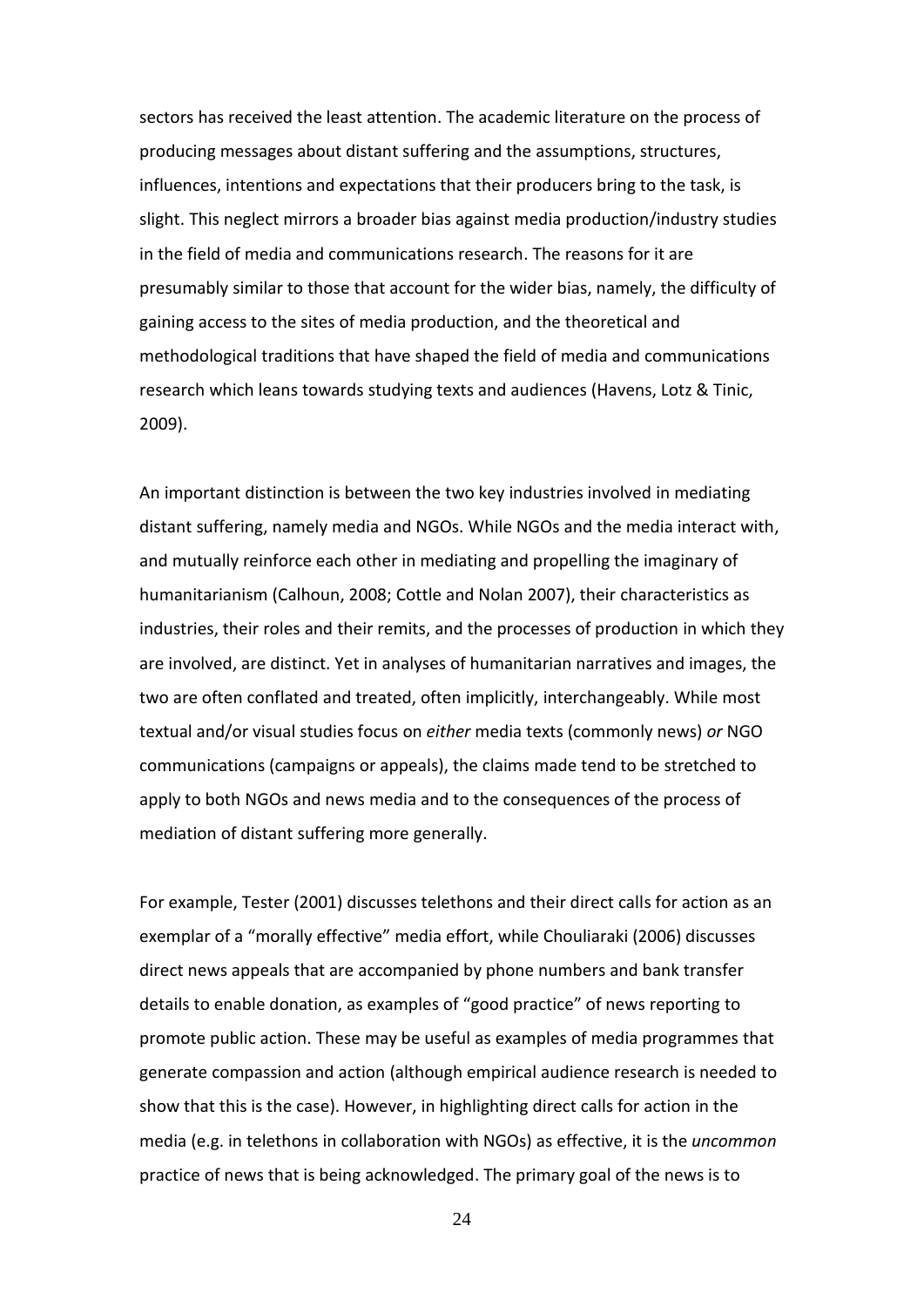report situations and to inform, $^{11}$  while the goal of NGOs is to elicit direct response and mobilize action. One of the news media's central roles in public life is gatekeeping, a process that determines what information about suffering is to be selected, and what the content and nature of the message should be (Joye, 2010; Moeller, 2006). In contrast, NGOs often critique the selection processes and biased criteria of news reporting of humanitarian issues, and seek to expose "orphaned disasters" (a term coined by former UN Secretary-General Kofi Annan) that the media neglect to report, demanding that they be attended to and acted upon.<sup>12</sup>

In failing to distinguish between the media role of informer and educator and NGOs' roles as campaigners appealing for public action, the literature collapses empirically separate and different categories. The implication is that the media (specifically news media) and NGOs are evaluated and critiqued for their capacity to effectively deliver the humanitarian promise of representations of suffering, to elicit compassion, solidarity and *action.* For example, in his analysis of news coverage of the 2008/9 war and humanitarian disaster in Gaza, Campbell (2009: 7) suggests that the international media can and should align itself with the global human rights movement, "in a shared logic about the relationship between vision, ethics and politics". Seductive as this cosmopolitan vision of the media might be, it unhelpfully confuses the roles of news media and humanitarian/human rights organizations. If "the notion of a 'responsibility to act' lies at the heart of the humanitarian impulse" (Foley, 2008, cited in Linfield, 2010: 43), then it would be useful to ask how do the messages designed by NGOs, rather than the media, convey and enact this notion? It might be more productive and would be grounded in the realities of news professionals' practice, to focus critical examination of the news media on the question of their capacity to inform and educate viewers about humanitarianism*.* In what follows, we adopt this distinction to examine work on production of mediated humanitarianism by these two industries.

**NGOs**: Benthall's (1993) study is one of very few accounts of the dilemmas faced by NGOs when communicating distant suffering. It examines the ways that UK-based humanitarian agencies have to adapt to a "media regime" (1993: 3), and the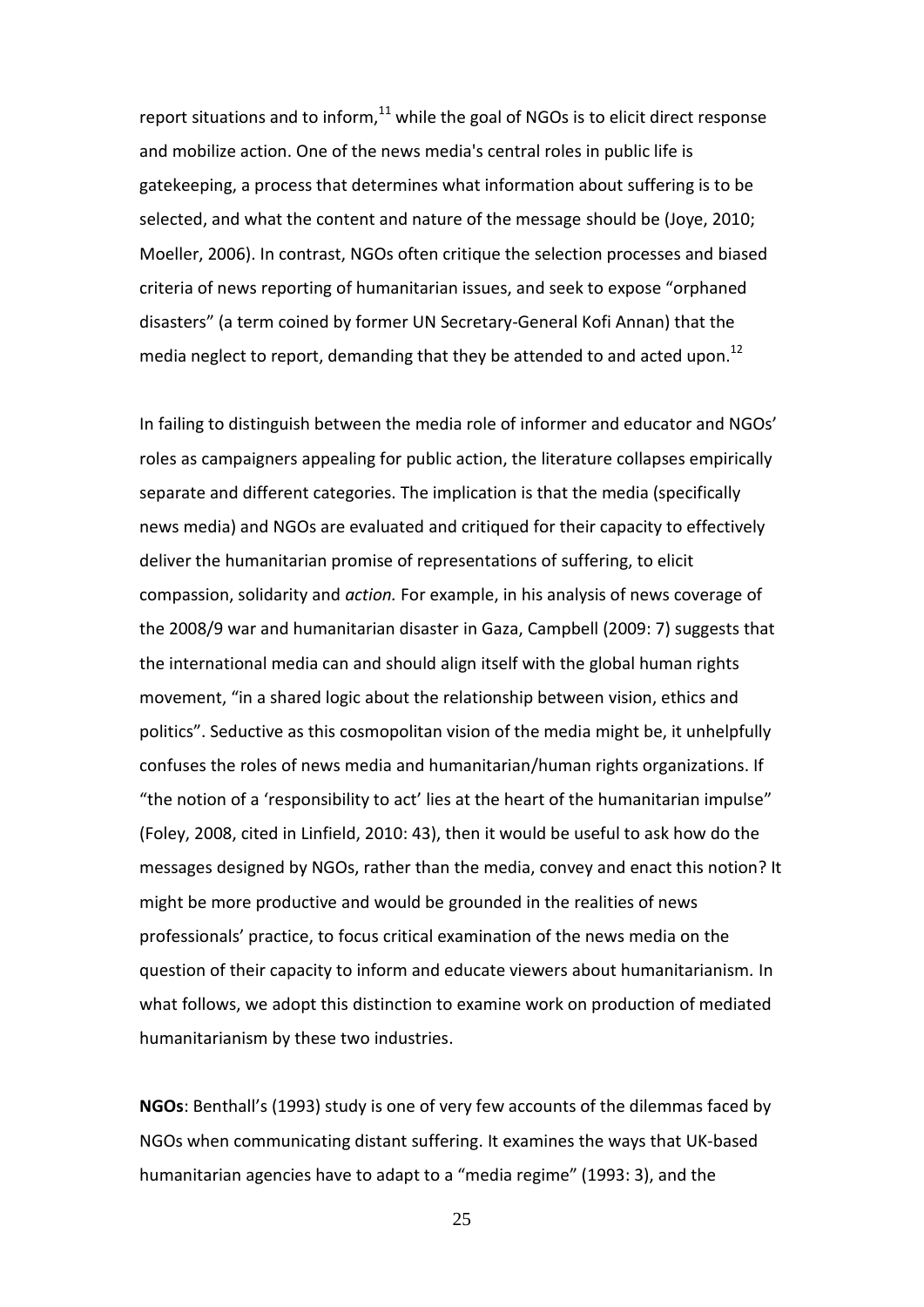organizational, moral and political problems they face. Benthall highlights the increasing competition between as well as within NGOs, especially between shortterm fundraising and long-term education goals, and how it shapes professional practice and the messages designed. Lidchi's (1993) ethnographic study of Oxfam is another early study of the production side of NGO work. It helpfully ties concern over the politics of representation and depiction of poverty and suffering, to the financial, political and logistical structures, struggles and pressures experienced by NGOs as *organizations*. Both Benthall's (1993) and Lidchi's (1993) studies illustrate the value of investigation that explores the realities within which texts and images are produced in order to develop an effective critique of and constructive intervention in the practices and frameworks of NGOs.

Benthall's (1993) and Lidchi's (1993) studies were published before the huge transformations and humanitarianism's "identity crisis" in the mid-1990s, which have shaped the work of NGOs (including communications and fundraising) in fundamental ways. The financial reality in which NGOs operate, and growing criticism and scepticism in the west and the developing world about foreign aid and humanitarian intervention, have produced radical changes to NGOs' communication practices. Some textual analyses reflect on the effect of these transformations on humanitarian communication, especially its "corporatization" (e.g. Chouliaraki, 2012; Richey and Ponte, 2011; Vastergaard, 2009) and "Bono-ization" (Cooper, 2008). However, the ability of these studies to account for the professional, institutional and personal tensions that underlie NGO work is limited. We need a better understanding of the conditions under which NGO communication is produced, the worldviews and moral frameworks that guide NGO communicators', advocates' and fundraisers' thinking and practice, the pressures, constraints and possibilities they face and the effect of all these on the messages produced, and NGOs' changing role as the moral arbiters of humanitarianism.

NGOs and humanitarian organizations are engaged in urgent, thoughtful, selfcritique of their goals, stances and practices (Barnett and Weiss, 2008; Linfield, 2010; Orgad and Vella, 2012). Many humanitarian and development NGOs are re-thinking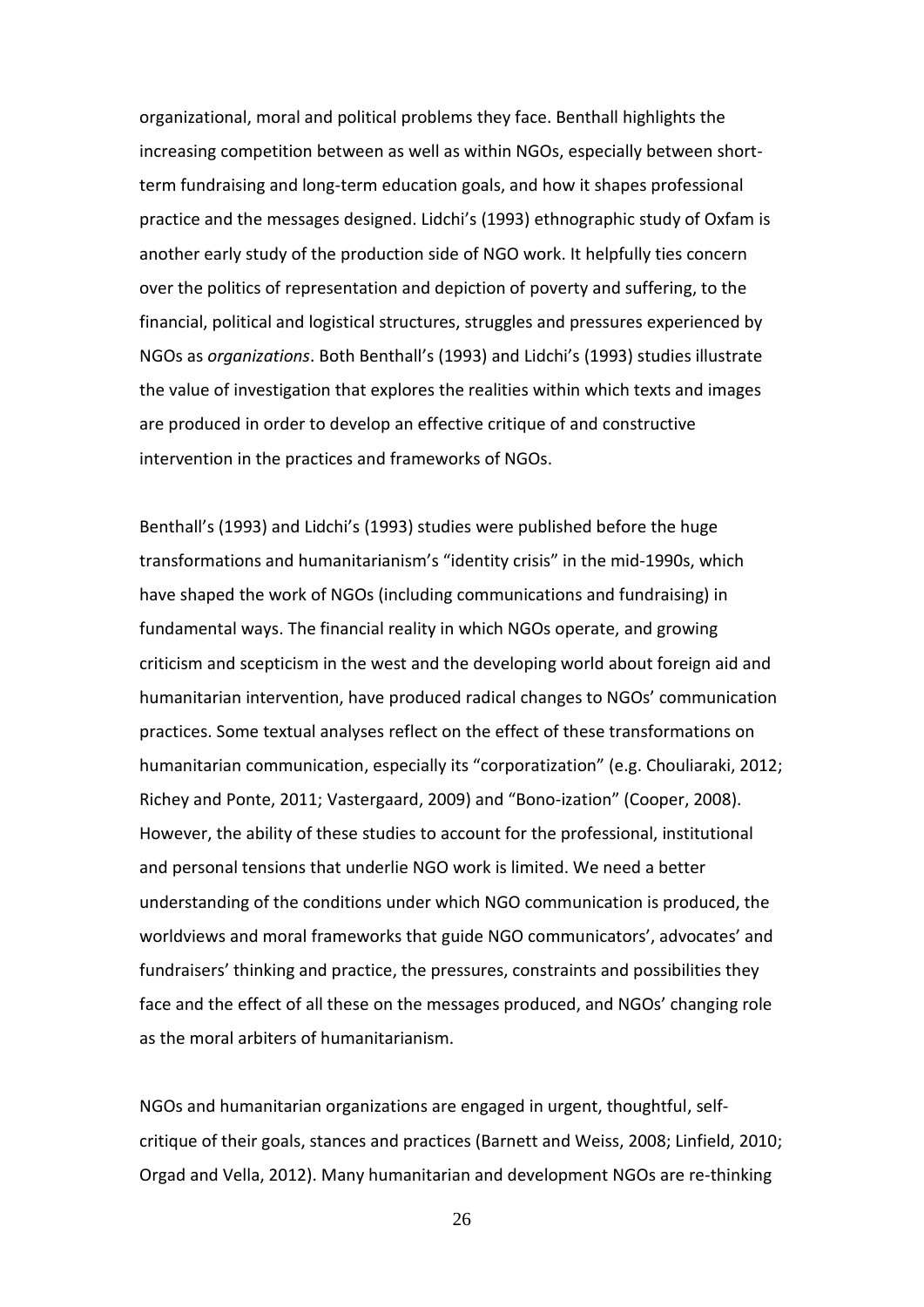communication and fundraising from the bottom up. For example, Oxfam UK, in collaboration with Bond (Darnton with Kirk, 2011), have produced a series of publications drawing on Lakoff's idea of frames and calling for the NGO sector to reform its global poverty communications (and thus fundraising) paradigms and practices. They suggest that some of the public's disengagement with humanitarian causes and issues of global poverty among UK public is due to the approaches and cultural frames used by NGOs and the emphases in their messages on urgency, short-term solutions, small donations, donor power and grateful recipients.

In light of such re-evaluation, research into the processes of production could provide useful insights and promote better understanding of the problems related to the mediation of humanitarianism. It could inform practice and policy from the position of a critical observer who understands and is sensitive to the dilemmas, challenges and possibilities faced by practitioners. It should take the form of a critical dialogue on the conditions and structures of production rather than critique of the final product (the mediated messages NGOs produce), based on philosophicallyoriented normative criteria.

Dogra's (2012) study, which combines analysis of NGO campaigns, their production and their reception (although this last is a very small part of the study), demonstrates the potential of this dialogic approach. By integrating detailed content and visual analysis of the images NGOs produce with information from interviews with NGO communications professionals at different levels, Dogra seeks to establish a link between the NGO representations and the institutional dimensions that shape them. She shows, for example, that an important concern for NGO producers is internal coherence in their organizations' messages - an aspect which is ignored in much text-based analyses of humanitarian messages. Based on her interviews with NGO practitioners involved in the planning, design and execution of representations of global poverty, Dogra discusses how increasing managerialism and demand from legal frameworks are shaping NGO messages in fundamental ways. Her appreciation of the practical, legal, organizational as well as the cultural, financial and political contexts of production, allows Dogra to make some practical recommendations for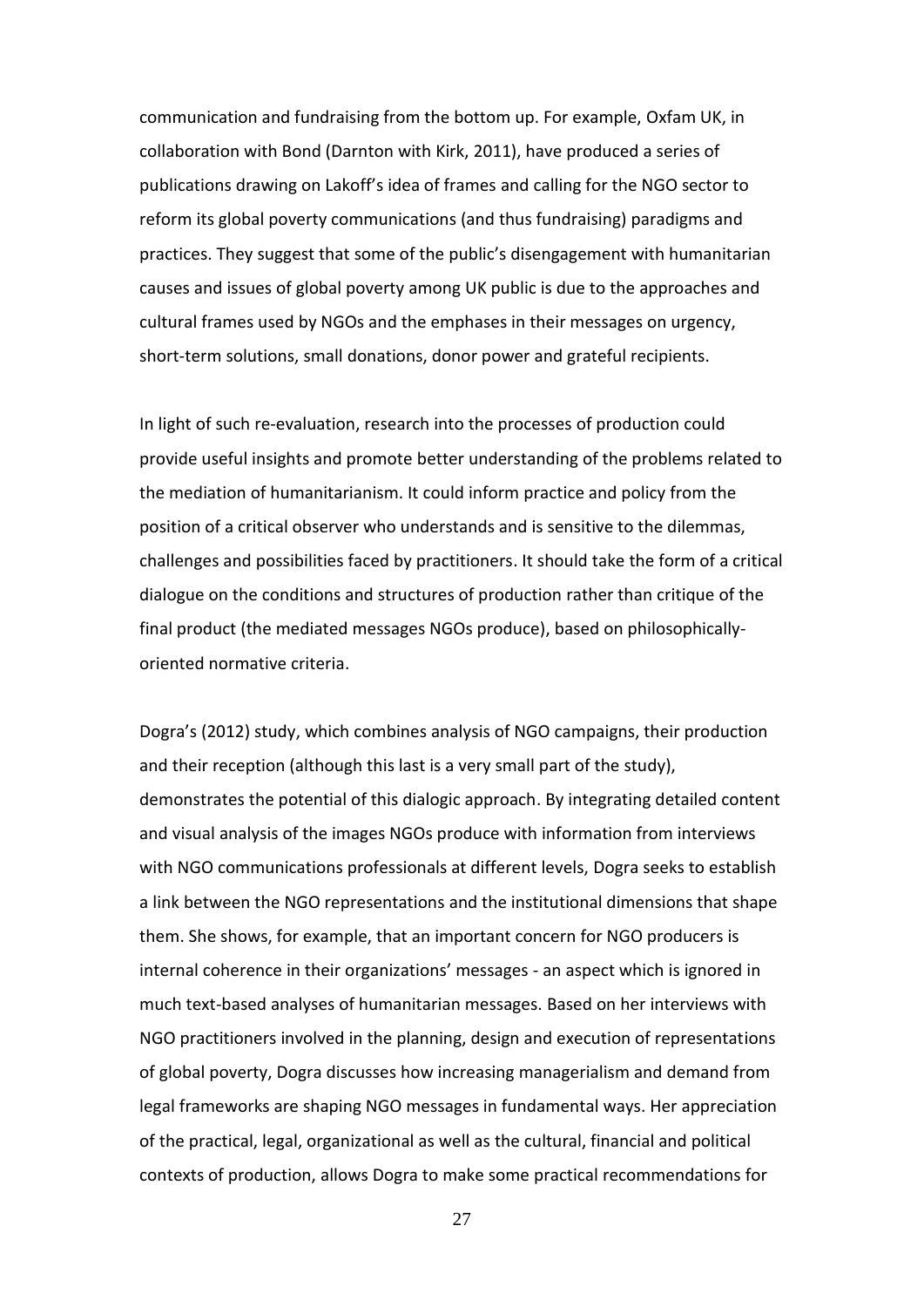NGO policy and practice, and elaborate a theoretical critique of the politics of representing distant suffering. We need more empirically-based studies of this kind in order to develop an informed critique of humanitarianism and its mediation.

Another understudied, but important aspect of NGO production of representations of suffering is interaction with the media. Benthall (1993) and Cottle and Nolan (2007), are the only studies we found on this topic.<sup>13</sup> Cottle and Nolan (2007) examine how communication strategies designed to raise awareness, funds and support, have been assimilated in the current, pervasive and competitive mediated environment. They draw on accounts of communications managers working inside the world's major humnitarian agencies (Red Cross, Oxfam, Save the Children, World Vision, CARE, Medicins sans Frontieres). In the increasingly crowded and competitive humanitarian agency field, NGOs are seeking to "brand" themselves in the media; they use celebrities and produce regionalized and personalized "media packages" to court the media; and they devote time and resources to defending themselves from media scandals. Cottle and Nolan (2007) contend that humanitarian agencies increasingly have become embroiled in the practices and predilections of global media and that consequently their communication aims are being compromised, their organizational integrity impugned, and the ethics of global humanitarianism, which historically these agencies have promoted, imperilled. Cottle and Nolan's study is small scale and only scratches the surface of the fundamental relationship between the two industries involved in the mediation of humanitarianism. As Cottle (2009: 147) acknowledges, "We have yet to explore in detail, how organized sources within the field of humanitarian action seek to further their aims and goals in interaction with the news media, the sorts of communication strategies that they deploy and the difficulties and dilemmas that they encounter and must seek to overcome".

**Media**: Unlike research on NGO production, the literature on media and, particularly, journalism production, is vast. The rich research on war, conflict and disaster reporting, documents the practices and priorities of global and national reporting, and critically explores the range of challenges faced by journalists in the process of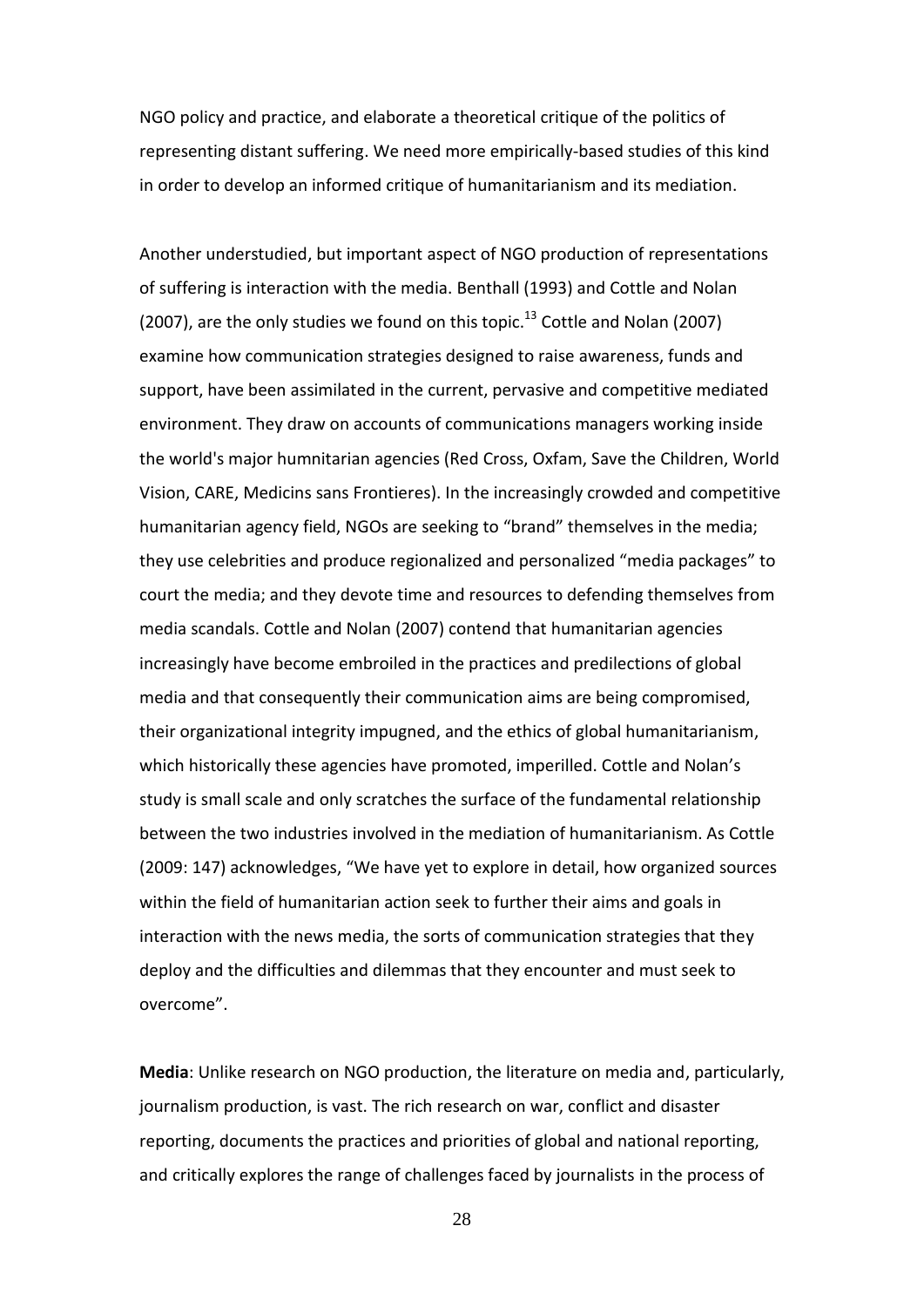producing news (see Cottle, 2009). Various studies discuss the changing conditions of news production of modern warfare. For example, Tumber and Webster (2006) highlight the growing centrality of communication as war technology and the role of news media in the "information war". There are also some influential, non-academic accounts, such as Polman's (2010) *War Games*, in which the author indicts journalists for not calling humanitarian organizations to account for their failures. Some express belief in the possibility and significance of a more supportive relationship between aid agencies and the media (e.g. Clarke, 2012). However, among all the studies that focus on war correspondence, and the processes and structures of news production in war and conflict situations, the links to more specific aspects of humanitarianism are rather weak. Specifically, more empirical investigation is needed into the interaction between journalists and aid organizations in zones of humanitarian crises, and the ways it shapes and conditions the extent and nature of news portrayal of these disasters (Cottle, 2009).

New media and social media and citizen journalism in particular, are transforming journalism and NGO work in potentially significant ways. For example, studies on the use of social media such as Twitter and Facebook in the context of humanitarian disasters, e.g. in the Sichuan 2008 earthquake (Li and Rao, 2010), the Japan 2011 earthquake (Hjorth and Kim, 2011), and the 2011 Haiti earthquake (Chouliaraki, 2012; Muralidharan et al. 2011), point to interesting transformations in the reporting and mediation of distant suffering, that have potentially important consequences for the capacity and meanings of citizens' action at a distance. Another example is the Kony 2012 case, which uncovered many potential opportunities and challenges provided by the new media landscape for the communication of humanitarian causes (e.g. see Madianou, 2012). However, research in this area is scarce and largely anecdotal; current debate seems to revolve around dystopian and utopian deterministic accounts of the impact of new media on humanitarianism. Production studies can reduce this unhelpful polarization by accounting rigorously for the implications of increasing use of new and social media in the humanitarian communication field.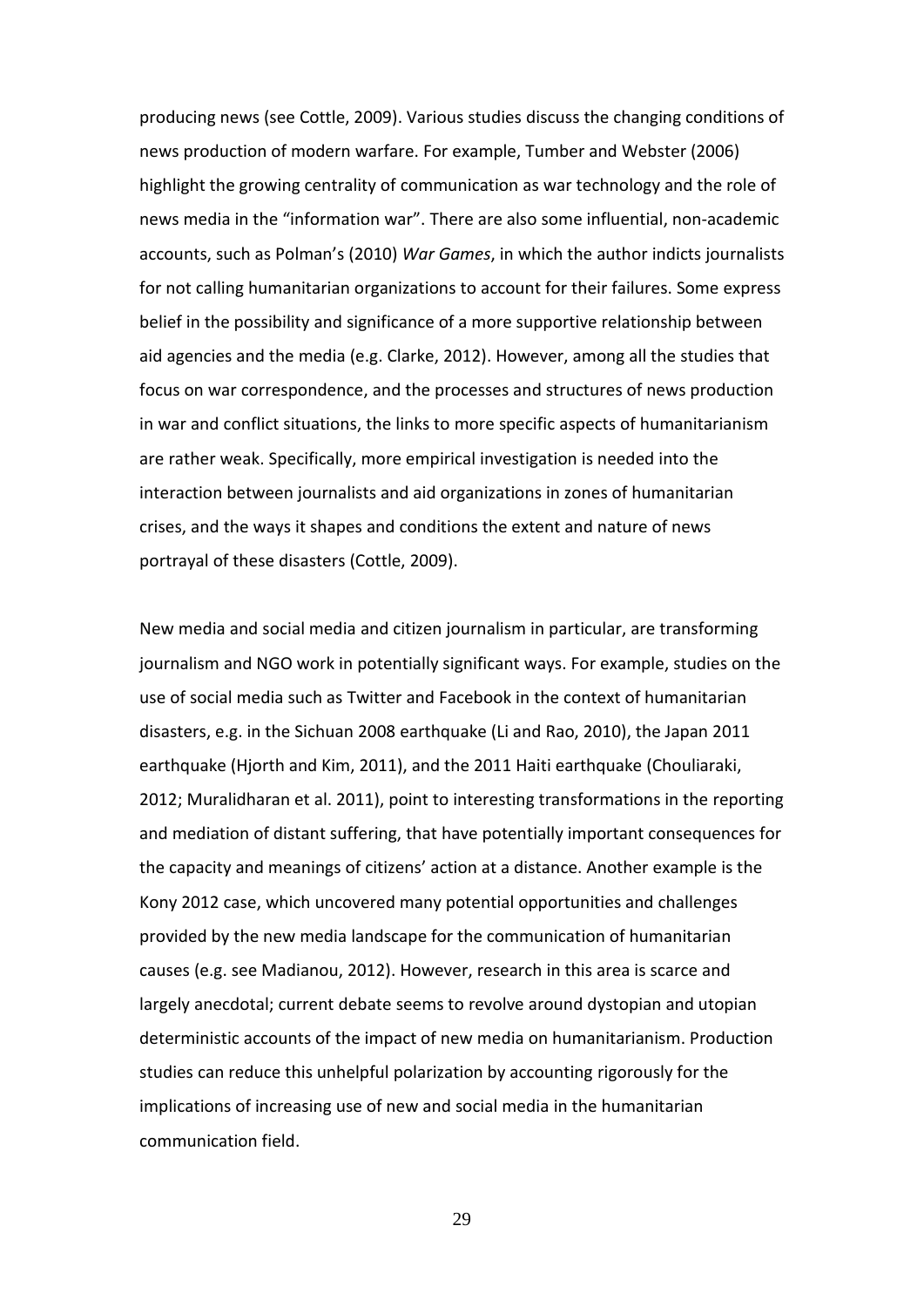#### **Mediation and humanitarianism – towards a research framework**

Drawing on the discussion so far, in this final section, we propose a research framework, which builds on and at the same time extends existing research. We highlight new directions and emphases that could contribute to advancing our understanding of the relationship between mediation and humanitarianism, and suggest ways to address some of the current challenges.

# *Mediation of humanitarianism: Studying a multi-sited, multi-faceted dialectical process*

To establish a stronger base for the study of mediation of humanitarianism, Silverstone's (2007) theorization of mediation and morality and his insistence on a "holistic" approach to studying the relation between the two is very constructive. Research should enhance our understanding of the links between moments of mediation and their dialectical relations, and promote dialogue among dispersed studies and areas of enquiry - representation (primarily), audience and production. To borrow Marcus's (1995) famous concept of a "multi-sited ethnography", we suggest a multi-sited programme of study of the mediation of humanitarianism, which investigates the many sites of production, reproduction, circulation and negotiation of humanitarianism as discourse, meaning, ideology and practice. As the study of mediated humanitarianism moves towards more diverse, complex and multi-sited research, we should ask what important aspects have been sidelined by the focus on the text. While textual and visual analyses are valid and important methodologies, they do not constitute a sufficient basis upon which to mount a broad, rigorous programme of research.

Silverstone (2007) insists on a view of morality as inscribed in people's everyday lives. Indeed, perhaps the most pressing task of research on the mediation of humanitarianism is to *connect its investigation to the realm of everyday life*, in order to understand and evaluate the *influence* of this mediation. Specifically, as we hope has been demonstrated in our review of existing research, there is a need to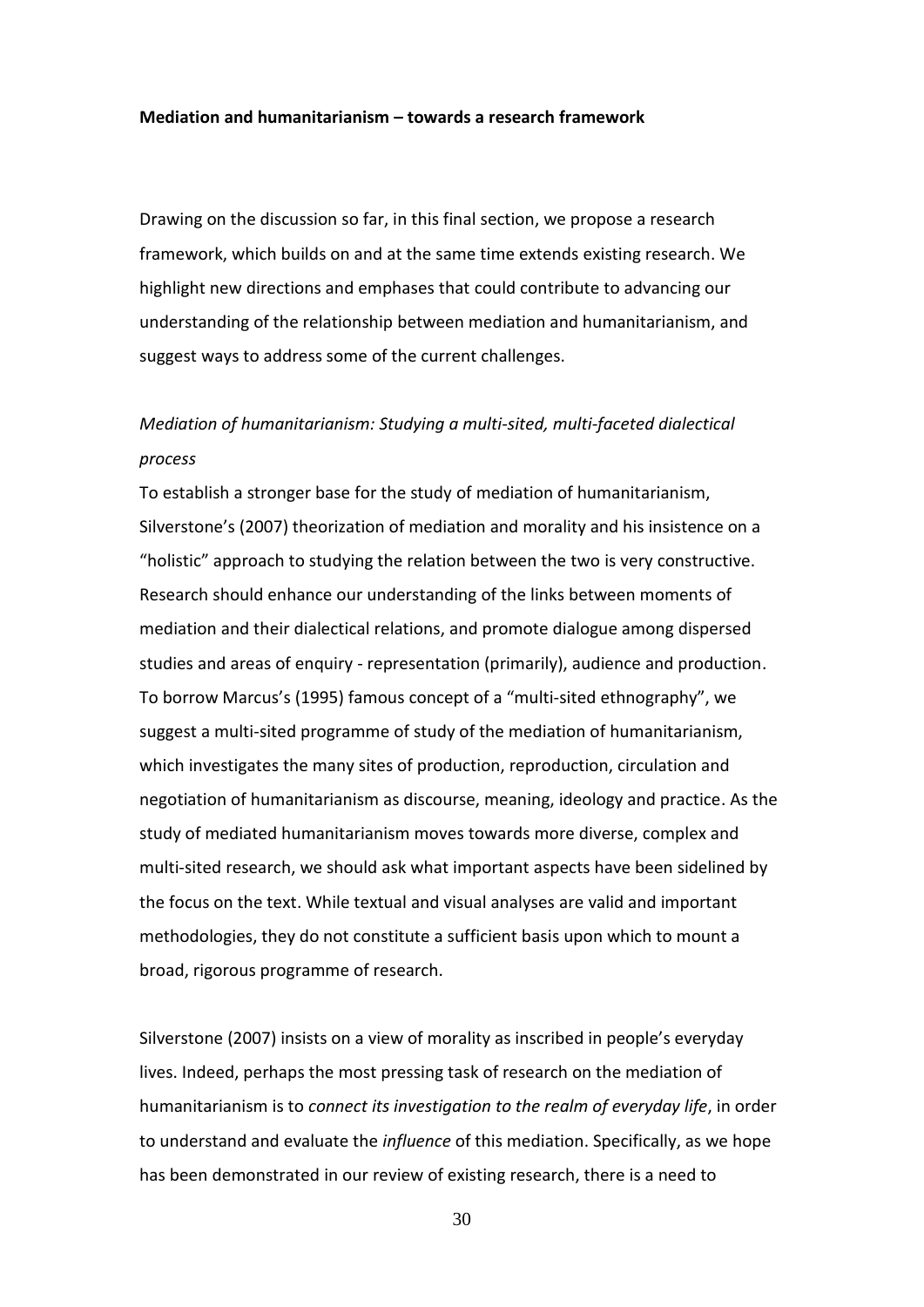establish a stronger base for the study of audience reception and of media and NGO production of humanitarianism.

# *The voices of the audience*

We have argued that scholarship on the mediation of humanitarianism is dominated by taken-for-granted claims about what audiences do, or think or understand. These claims, as Livingstone (2010) observes in a more general context, are often homogenizing, dismissive or patronizing. The voices of the audience have to enter and inform this discussion, and the textual studies that dominate this debate must connect and communicate with these voices that audience studies present. We do not claim that representation studies are necessarily in binary tension with audience studies; representations provide audiences with a menu of possible responses or "proposals" as Boltanski (1999) describes them. However, studying only representations excludes investigation of the contradictions and paradoxes that permeate their reception. Research needs to address the interrelations between audiences and texts: How do people actively make sense of structured texts about distant suffering? How do texts guide and restrict their interpretations? (based on Livingstone, 1990: 26). As Livingstone (2010: 569) eloquently argues:

to undermine the authority of text analysts is not to deny the role of media forms and texts. To recognize local processes of meaning making is not to deny the political-economic might of media conglomerates. To see media influence as contingent is not to deny its existence. To recognize the shaping role of diverse lifeworlds is not to deny the social structures that, in turn, shape those lifeworlds.

A crucial role for audience research is to provide evidence of audience responses to inform a debate presently focused on suppositions about the goals and effects of media representations of distant suffering. Another fundamental role of audience research is to challenge the singularity and universal validity of the spectator's particular judgements, both within philosophical writings and, crucially, in empirical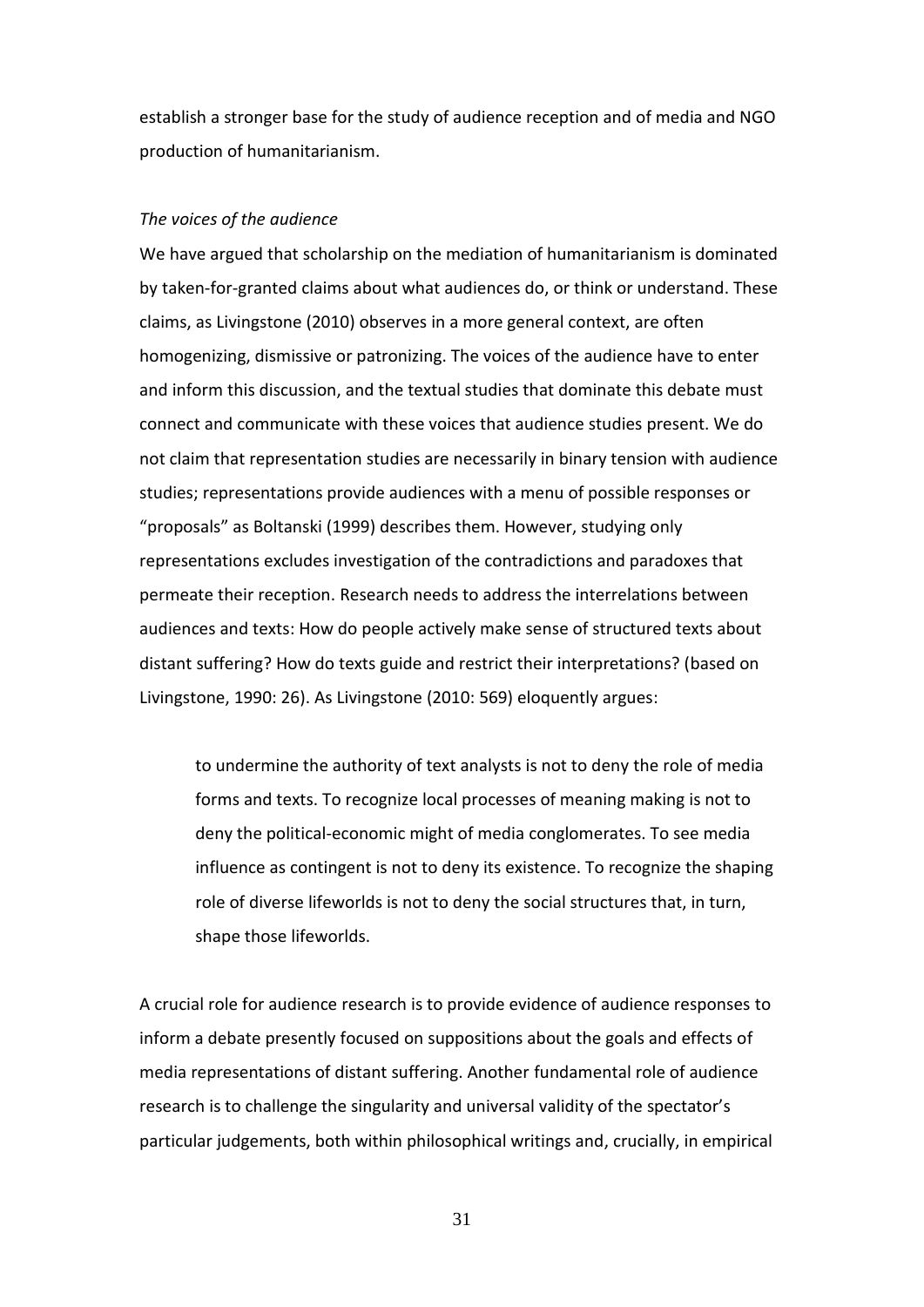works, and allow an expanded and more complex and nuanced understanding of audiences and how their morality is shaped by and in turn shapes humanitarianism.

# *The institutional context of production*

We need also to study the role of the production of messages – mediated imagery and narratives – by the media and NGOs. If, as many scholar argue, suffering is increasingly being constructed as a commodity in the contemporary media space, and humanitarianism is competing in the marketplace of ideas, we need to understand the industries that produce suffering and humanitarianism symbolically – i.e. the media (in their multiple platforms, forms and genres) and NGOs, and the ways in which they interact. The question of the mediation of distant suffering must be contextualized within the institutional and professional frameworks in which it is produced. Exploring the processes of production in these industries is crucial in order to account for the conditions within which they operate, the moral frameworks that underpin their thinking and practice, and the professional cultures that inform and shape the texts they produce.

Thus, research on the mediation of humanitarianism will be more firmly based if it invests in studying the reception and production of mediated distant suffering. Importantly, this is not an argument for naïve empiricism; the purpose is not to provide the "full picture" of how people and professionals *really* feel, think and act. Rather, it is about taking seriously the notion that the influence of the representations of distant suffering is contingent, by empirically investigating the many factors, processes and conditions upon which it depends.

Such a programme of research investigating the various sites of mediation and their interrelations requires an interdisciplinary approach. It invites contemplation and exploration of the relations between public texts and individuals (both audience members and producers) and of how the meanings of humanitarianism are shaped by media, NGOs, cultural and political discourses, and people's lifeworlds. Of course, this requires multiple studies; no single study can fully account for the multiple sites of mediation. However, any research into the mediation of humanitarianism will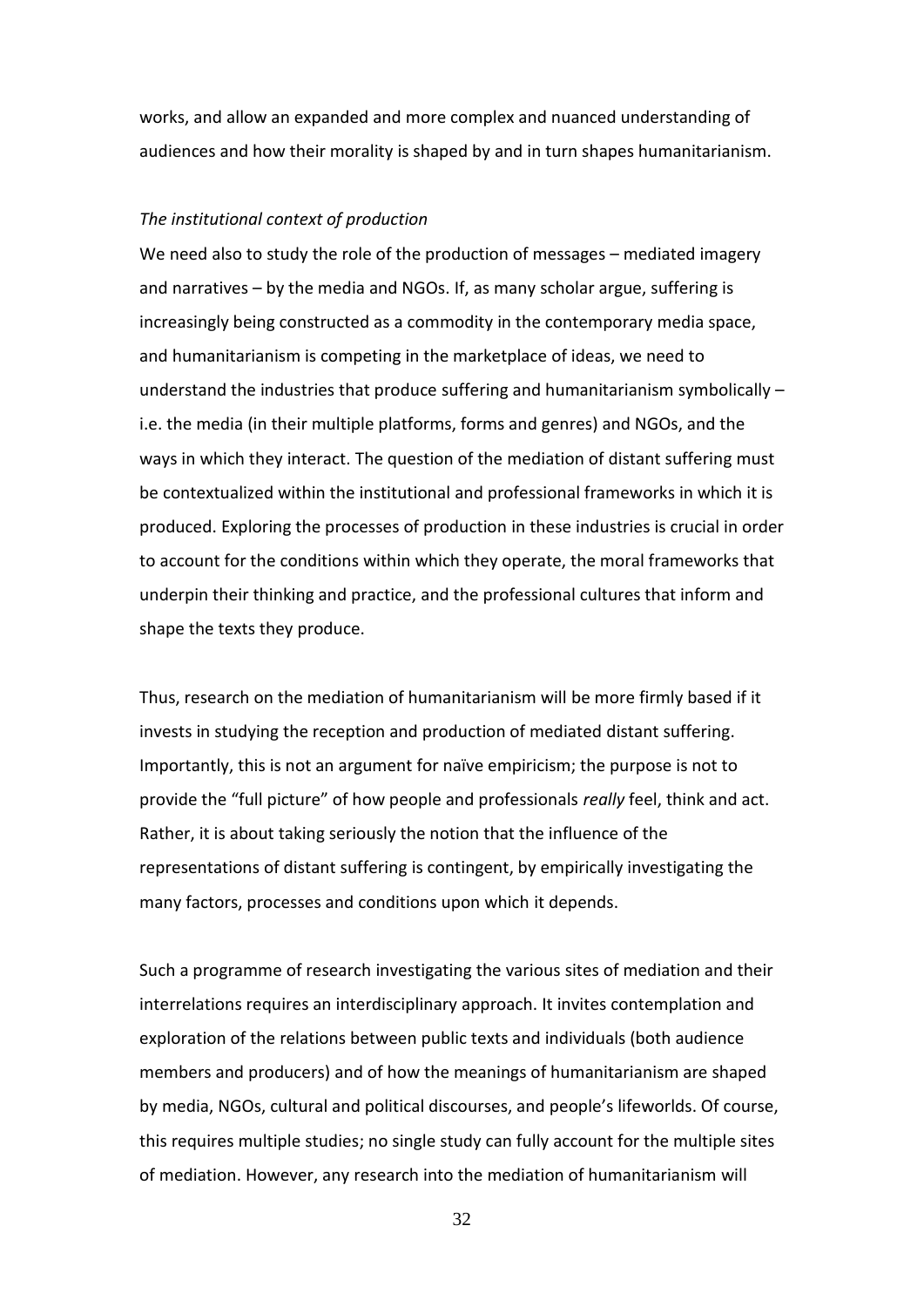contribute to and help to strengthen the field as a whole, by engaging with and responding to what we know and need to know about the different moments and aspects of this mediation. An interdisciplinary interrogation could potentially reveal vistas and viewpoints that are concealed by the epistemological and methodological normativities of individual disciplines.

#### *Moving away from prescriptive normativity*

A strong normative orientation governs much current research on the mediation of humanitarianism. In particular, audiences' response to mediated distant suffering is framed (especially by philosophical accounts and textual analyses) as a "problem":<sup>14</sup> compassion fatigue, desensitization, voyeurism, failure to engage and so on. Cosmopolitanism, which is tied to the humanitarian idea, is the ideal yardstick against which both producers and audiences are measured. Despite the strengths of this normativity (and of normative communication research more generally, see Nyre, 2009), it has, as we have argued, constrained research. Researchers may appear to be "preaching", to be judgemental or condescending about both media and NGO practitioners and members of the public and their (producers' and audiences') failure to "act in the right way", i.e., the cosmopolitan way.

We do not suggest that researchers should defend either audiences or producers, but rather that they should also investigate - systematically and rigorously - how things *are* rather than only discussing how things *ought* to be. This "bottom-up" empirical rather than "top-down" normatively-driven approach should be applied to both audiences and producers. It would direct research enquiry to what makes certain ways of understanding humanitarianism (and its related notions, e.g. the distant other, solidarity, responsibility, action) meaningful and potent or not. Discourses and representations must be efficacious and accomplish certain things (Illouz, 2007). Understanding how structures of feeling and ways of understanding the world and "everyday moralities" make certain relations and responses to distant suffering meaningful, possible and realizable, cannot be achieved merely by analysing the "proposals" being proffered to the spectator (Boltanski, 1999) in public discourse, theoretical accounts of notions of humanity, or abstract norms about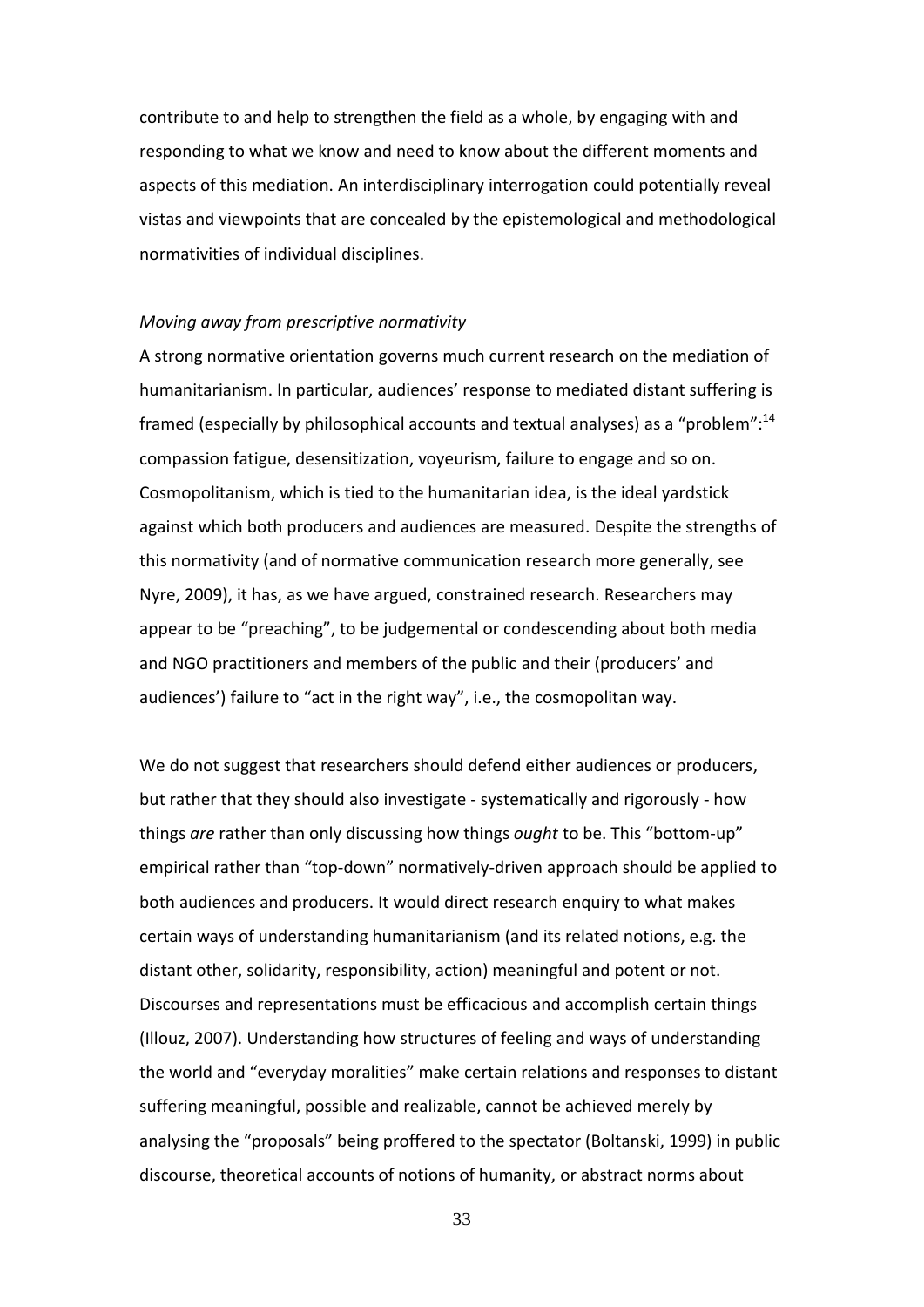social suffering and moral action. We need to investigate not just which social arrangements and structures are, in some abstract sense, "good" or "right", but what endows them with force and value for specific people in specific times and places (based on Calhoun, 2002: 153).

# *After the despair*

The starting (and sometimes the end) point of many studies of representations of distant suffering, is what Cohen (2001) describes as the "despair of representation": a recognition of the impossibility adequately to represent social suffering, that our efforts to represent suffering are doomed to fail, that there is no form, medium or language that appears adequate to the task (Wilkinson and Kleinman, forthcoming). Concern with the various inadequacies of representation has animated and dominated much of the research to date.

Scholars' despair over representation is usually inseparable from their despair about the spectator and the precariousness of his/her judgement: while spectators' ability to witness events at a distance has increased, it has had little effect on the frequency or severity of suffering. The claim coming out of the literature is that spectators are not delivering the promise of humanitarianism, of solidarity with distant others, and commitment to helping across borders.

This gloom is reminiscent of the normative (predominantly negative) views pre the 1980s of women's consumption of supposedly "trashy" genres of soap opera and romance, as insignificant activity and escapism of "cultural dopes". Audience studies, such as Radway's (1988), Ang's (1996) and Livingstone's (1990) among others, challenged these views and called for these genres and their consumption to be taken seriously, and for consideration of their social, cultural, political, personal and psychological significance as well as their limits. Similarly, a more diverse study of the mediation of humanitarianism focusing on reception, production and text and their interrelations, perhaps might promote a shift - from despair towards acknowledgement and better understanding of the diversity of possible responses, feelings and moral dispositions in the face of mediated distant suffering.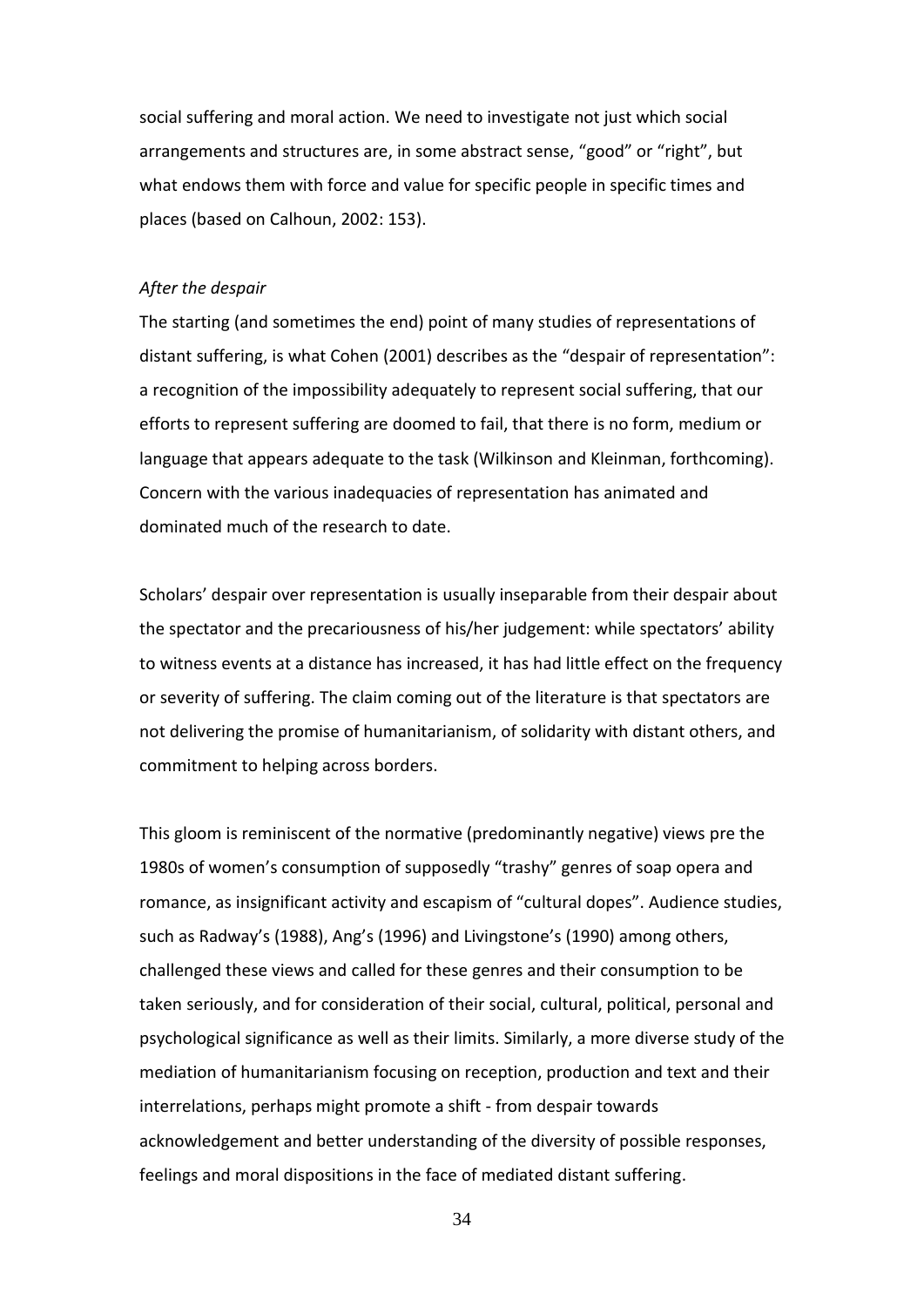Moving away from the normative approach and exploring the mediation of humanitarianism as a complex, multi-sited dialectical process, and the ways it is produced, experienced, affected and negotiated, might inform a different kind of research, driven not by hopelessness about distant suffering, but by the desire to explain and address what enables and inhibits understanding, response and action. We hope that this discussion and the framework proposed, which simultaneously draws on and departs from existing research, will prompt post-despair research that is relevant and useful within and beyond academia. The latter effort is ever more pressing in the current context in which it is demanded that academic research (re)connects with public life and brings its analysis to bear on society.

#### **Conclusion**

Humanitarianism is deeply intertwined with mediated images and accounts of the suffering it seeks to alleviate. Thus, any discussion of humanitarianism, and how its "identity crisis" (Barnett and Weiss, 2008) might be tackled should engage seriously with mediation, in and across its three fundamental sites of text, reception and production. While many writers recognize the significance of the globalized mediated environment within which humanitarian crises, issues and events are covered and constructed (by the media and NGOs), the role and consequences of mediation remain largely assumed rather than empirically investigated. Drawing on the existing work in the field, this paper calls for more systematic, detailed and diverse investigation of the role and consequences of mediation for humanitarianism. Instead of a banal recognition that "the media and NGO communications are important", we contend that mediation must be at the core of work on humanitarianism.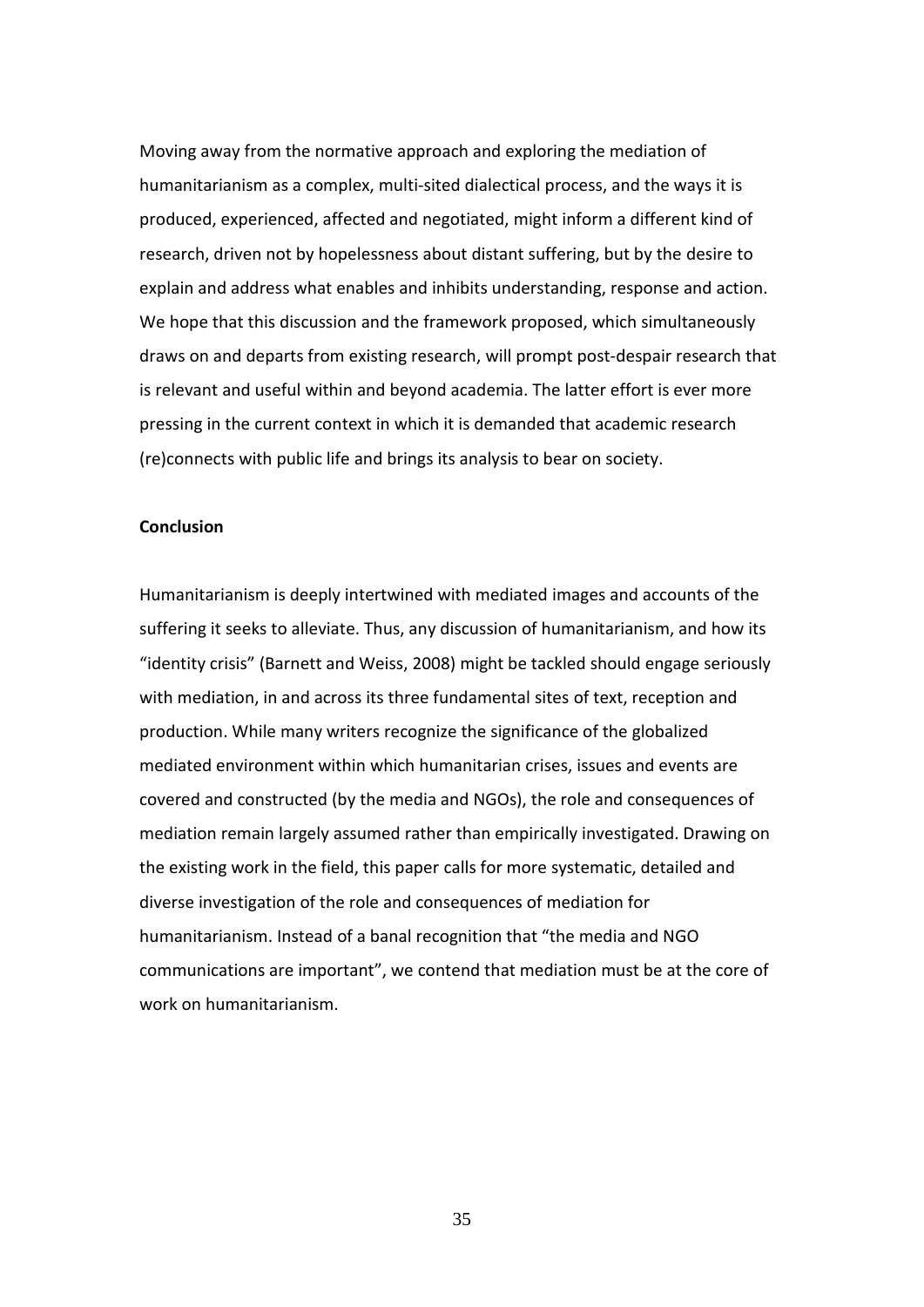# **Notes**

 $\overline{a}$ 

 $1$  Humanitarian emergencies, constructed as sudden, unpredictable and demanding urgent response, receive high visibility in the media. However, "the continuous stream of reporting on gradually worsening conditions receives limited visibility" and "doesn't make the cut for headlines – let alone half-hour broadcast news programs" (Calhoun, 2008: 4). Research has consistently documented the biases and selectivity of news coverage of distant suffering, especially when the latter does not meet the "emergency imaginary" criteria (e.g. Franks, 2013; Joye, 2010; Moeller, 2006). The argument in this paper focuses on the visibility of humanitarian disasters in the global media space, on television, newspapers and the internet and in NGO communications.

 $^{2}$  This paper is an introduction to reporting on the empirical project conducted to address these questions, involving large-scale audience research, focus groups and individual interviews with members of the UK public, and with communications, fundraising and advocacy practitioners in humanitarian organizations.

 $3$  The implied spectator in moral philosophical accounts is white and male, which is another limitation of the concept. Research shows consistently that reception of media and cultural texts is gendered, as is their encoding by their producers.

 $<sup>4</sup>$  See previous note on the male spectator.</sup>

 $<sup>5</sup>$  The majority of the writing on "media witnessing" focuses on witnessing performed by and</sup> through the media; we draw on this work by considering audience experience as witnessing.  $6$  Certainly, witnessing and spectating are not binary dichotomies. As Peters (2001) and others observe, in the 24-hour media environment, the demand for action, which is inherent in the historical experience of witnessing suffering, becomes blurred; "because it is spatially remote, our duty to action is unreal" (Peters, 2001: 722). This blurring is manifest in the accounts of some writers who use spectating and witnessing interchangeably.  $^7$  By this Moeller (1999: 2) refers to the tendency for news always to connect the suffering reported to the American public's own backyard.

 $^8$  Tester (2001) seeks to advance our understanding of why and how particular representations of suffering and misery move us, and how we are likely to react (Tester, 2001: 1). He heavily relies on Kinnick et al.'s (1996) study of American respondents to show how media texts can spur compassion and what types of moral action might ensue.  $^9$  This observation draws on Kleinman, et al., 1997: xxvii, cited in Joye, 2012: 4.

 $10$  See also Zelizer (2010) who argues that moralities are always articulated from particular places and times. Zelizer however takes a completely relativistic stance, unwilling to propose singular or universal principles that constitute definitive moral judgements on the many photographs she collected.

 $11$  In some situations, calls for audience action in the news go against professional journalistic principles of objectivity and impartiality. Martin Bell's "journalism of attachment" is a much-cited example that evokes this issue.

 $12$  That said, of course NGOs, too, act as gatekeepers (see Orgad and Vella, 2012).

 $13$  Some authors such as Rieff (2002) comment on NGO-media relations, however their observations are not based on empirical investigation of these relations.

 $14$  Even quantitative psychological research seems to adopt this tone.

# **References**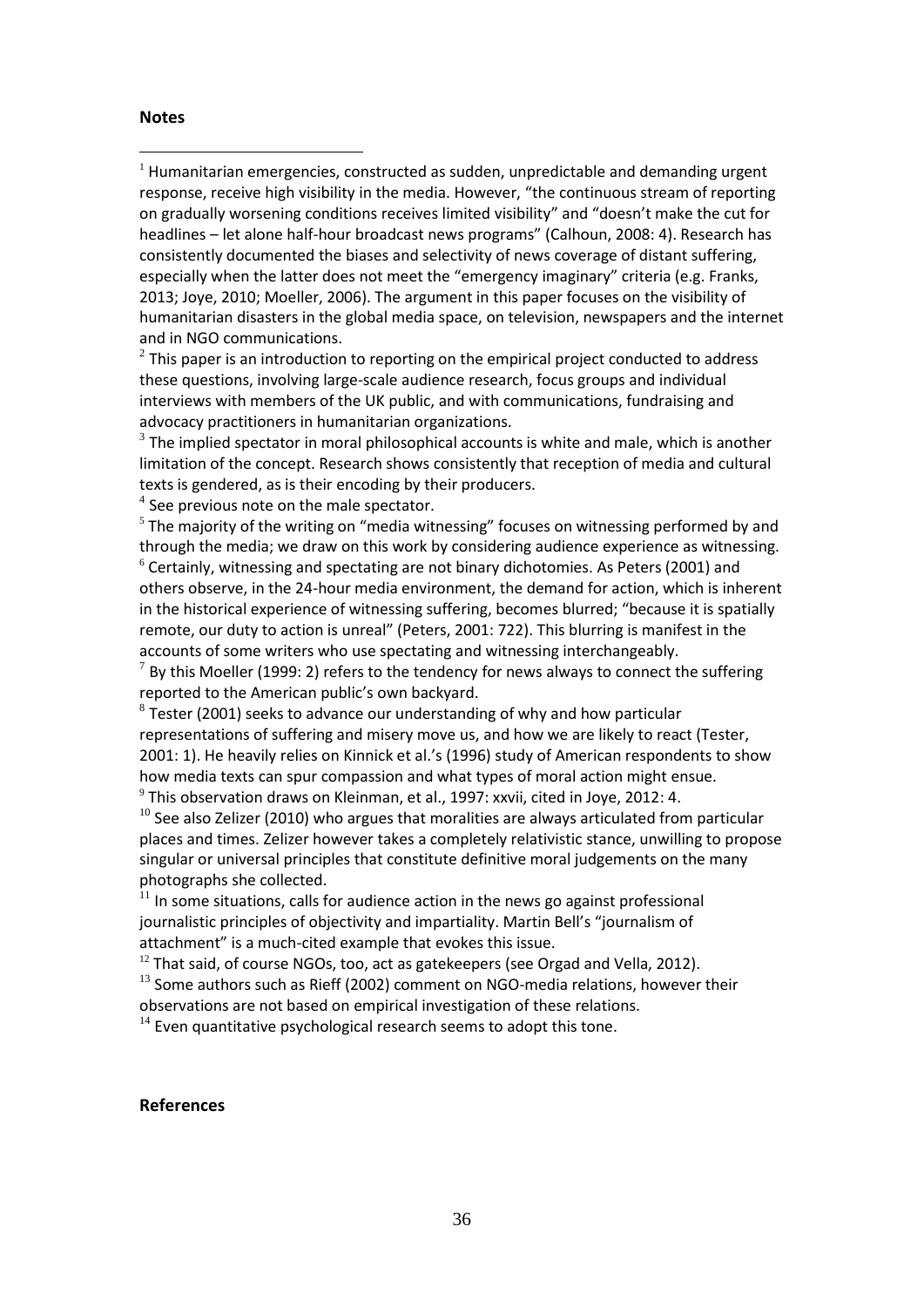Ang, I. (1996). *Living room wars: Rethinking media audiences for a postmodern world*. London: Routledge.

Arendt, H. [(1990 (1965)]. *On revolution*. New York: Penguin.

1

Barnett, M. (2011). *Empire of humanity: A history of humanitarianism*. New York: Cornell University Press.

Barnett, M. & Weiss, T. G. (2008). *Humanitarianism in question: Politics, power, ethics*. New York: Cornell University Press.

Bauman, Z. (2001). Whatever happened to compassion? In T. Bentley & I. Hargreaves (Eds.), *The moral universe* (pp. 1-6). London: Demos.

Benthall, J. (1993). *Disasters, relief and the media*. London: I.B. Tauris.

Boltanski, L. (1999). *Distant suffering: Morality, media and politics*. Cambridge: Cambridge University Press.

Calhoun, C. (2002). Imagining solidarity: Cosmopolitanism, constitutional patriotism, and the public sphere. *Public Culture, 14*(1), 147-171.

Calhoun, C. (2007). *Nation matters: Citizenship, solidarity and the cosmopolitan dream*. Abingdon: Routledge.

Calhoun, C. (2008). The idea of emergency: Humanitarian action and global (dis)order. In D. Fassin & M. Pnadolfi (Eds.), *Contemporary states of emergency: The politics of military and humanitarian interventions* (pp. 18-39). Cambridge, MA: Zone Books.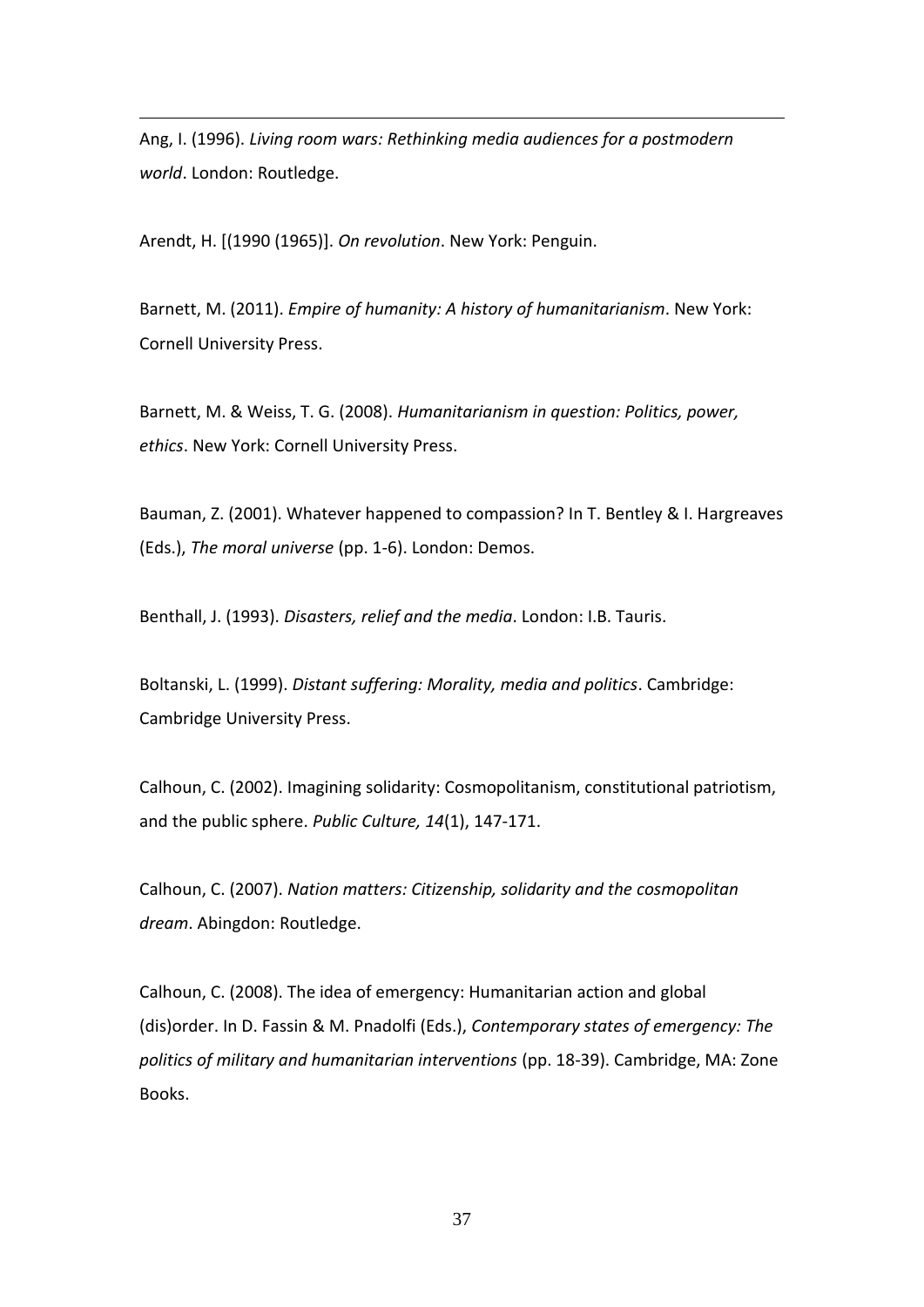Campbell, D. (2009). Constructed visibility: Photographing the catastrophe of Gaza. Paper prepared for the symposium *The Aesthetics of Catastrophe*, Northwestern University, Chicago, 2009, June 5. Retrieved July 20, 2011, from [http://durham.academia.edu/DavidCampbell/Papers/423329/Constructed\\_Visibility](http://durham.academia.edu/DavidCampbell/Papers/423329/Constructed_Visibility_Photographing_the_Catastrophe_of_Gaza_2009_) Photographing the Catastrophe of Gaza 2009

Cathcart, R., & Gumpert, G. (1983). Mediated interpersonal communication: Toward a new typology. *Quarterly Journal of Speech, 69*(3), 267-277.

Chouliaraki, L. (2006). *The spectatorship of suffering*. London: Sage.

1

Chouliaraki, L. (2010). Post-humanitarianism: Humanitarian communication beyond a politics of pity. *International Journal of Cultural Studies, 13*(2), 107-126.

Chouliaraki, L. (2011). "Improper distance": Towards a critical account of solidarity as irony. *International Journal of Cultural Studies, 14* (4), 363-381.

Chouliaraki, L. (2012). *The ironic spectator: Solidarity in the age of posthumanitarianism*. Cambridge: Polity.

Clarke, p. (2012, June 7). Aid agencies limit their impact by refusing to fund the media. Poverty Matters Blog, *Guardian*. Retrieved July 20, 2011, from [http://www.guardian.co.uk/global-development/poverty-matters/2012/jun/07/aid](http://www.guardian.co.uk/global-development/poverty-matters/2012/jun/07/aid-agencies-limit-impact-fund-media)[agencies-limit-impact-fund-media](http://www.guardian.co.uk/global-development/poverty-matters/2012/jun/07/aid-agencies-limit-impact-fund-media)

Cohen, S. (2001). *States of denial: Knowing about atrocities and suffering*. Cambridge: Polity.

Cohen, S. & Seu, I.B. (2002). Knowing enough not to feel much: Emotional thinking about human rights appeals. In M. Bradley, & P. Pedro (Eds.), *Truth claims:*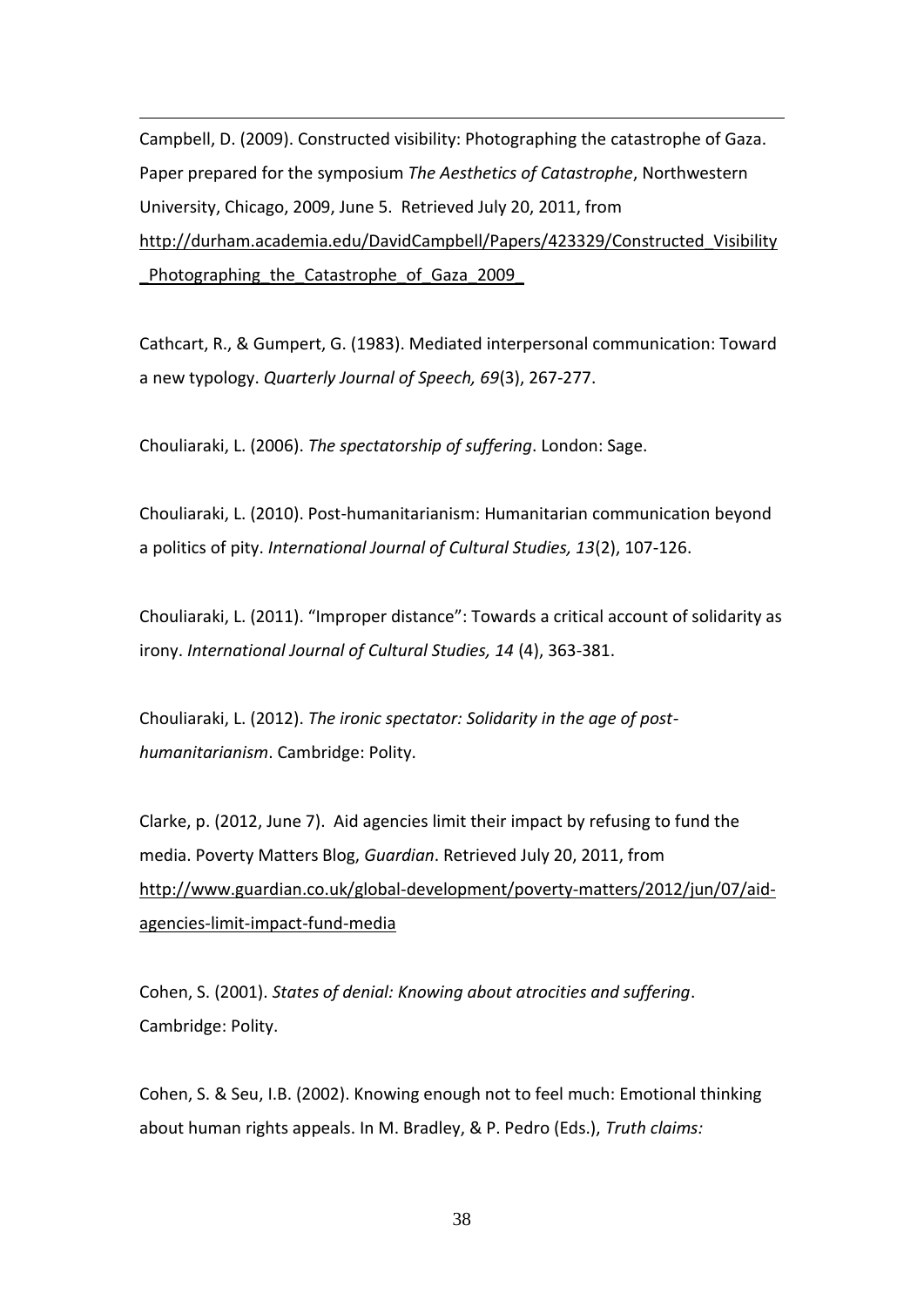*Representation and human rights* (pp. 187-204). New Brunswick: Rutgers University Press.

Cooper, A. F. (2008). *Celebrity diplomacy*. Boulder, Colorado: Paradigm.

1

Cottle, S. (2009). *Global crisis reporting: Journalism in the global age*. Maidenhead: Open University Press.

Cottle, S. & Nolan, D. (2007). Global humanitarianism and the changing aid field: "Everyone was dying for footage." *Journalism Studies, 8*(6), 862-878.

Dalton, S., Madden, H., Chamberlain, K., Carr, S. & Lyons, A. C. (2008). "It's gotten a bit old, charity": Young adults in New Zealand talk about poverty, charitable giving and aid appeals. *Journal of Community & Applied Social Psychology, 18*(5), 492-504.

Darnton, A., with Kirk, M. (2011). *Finding Frames: New ways to engage the UK public in global poverty*. Retrieved July 20, 2011, from<http://findingframes.org/report.htm>

Debord, G. (1994). *The society of the spectacle*. New York: Zone Books.

Driessens, O., Joye, S., and Biltereyst, D. (2012). The X-factor of charity: A critical analysis of celebrities' involvement in the 2010 Flemish and Dutch Haiti relief shows. *Media Culture Society*, 34(6): 709-725.

Dogra, N. (2012). *Representations of global poverty: Aid, development and international NGOs*. New York: I. B. Tauris.

Ellis, J. (1992). *Seeing things: Television in the age of uncertainty*. London: I. B. Tuaris.

Foley, C. (2008). *The thin blue line: How humanitarianism went to war*. London: Verso Books.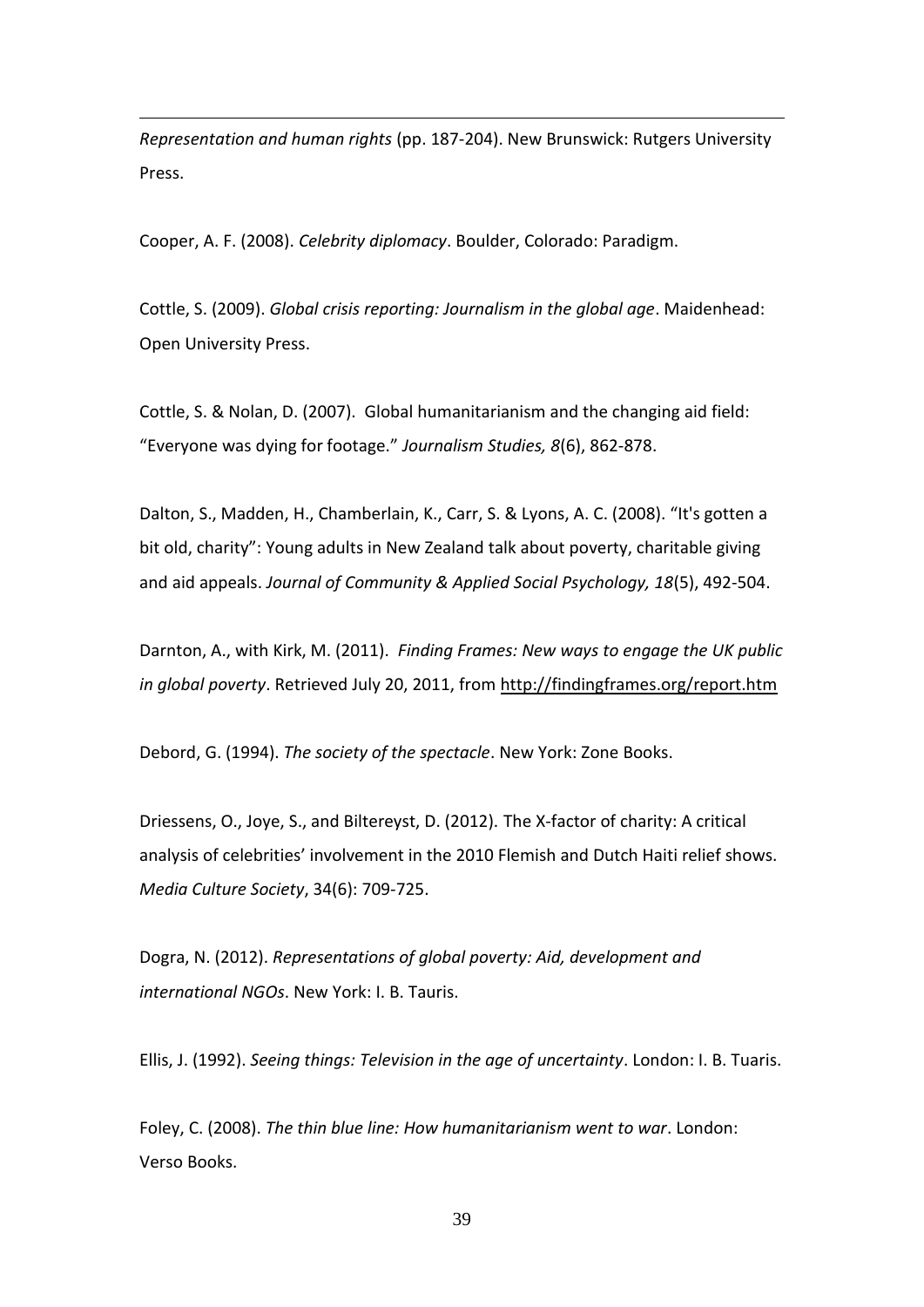Franks, S. (2013). *Reporting Disasters: Famine, Aid, Politics and the Media*. London: Husrt.

1

Frosh, P. & Pinchevski, A. (2009). *Media witnessing: Testimony in the age of mass communications*. Basingstoke: Palgrave Macmillan.

Gaddy, G. D. & Tanjong, E. (1986). Earthquake coverage by the western press. *Journal of Communication*, *36*, 105-112.

Glennie, A., Straw, W., & Wild, L. (2012). Understanding public attitudes to aid and development. *ODI*. Retrieved July 20, 2011, from <http://www.odi.org.uk/resources/docs/7708.pdf>

Goodman, M. & Barnes, C. (2011). Star/poverty space: The making of the "development celebrity." *Celebrity Studies, 2*(1), 69-85.

Hanusch, F. (2012). The visibility of disaster deaths in news images: A comparison of newspapers from 15 countries. *International Communication Gazette*, 74 (7): 655- 672.

Hartley, J. (2006). "Read thy self": Text, audience, and method in cultural studies. In M. White & J. Schwoch (Eds.), *Questions of method in cultural studies* (pp. 71– 104).Oxford, England: Blackwell.

Havens, T., Lotz, A. D., & Tinic, S. (2009). Critical media industry studies: A research approach. *Communication, Culture & Critique, 2*(2): 234-253.

Held, D. (1980). *Introduction to critical theory: Horkheimer to Habermas*. Cambridge: Polity.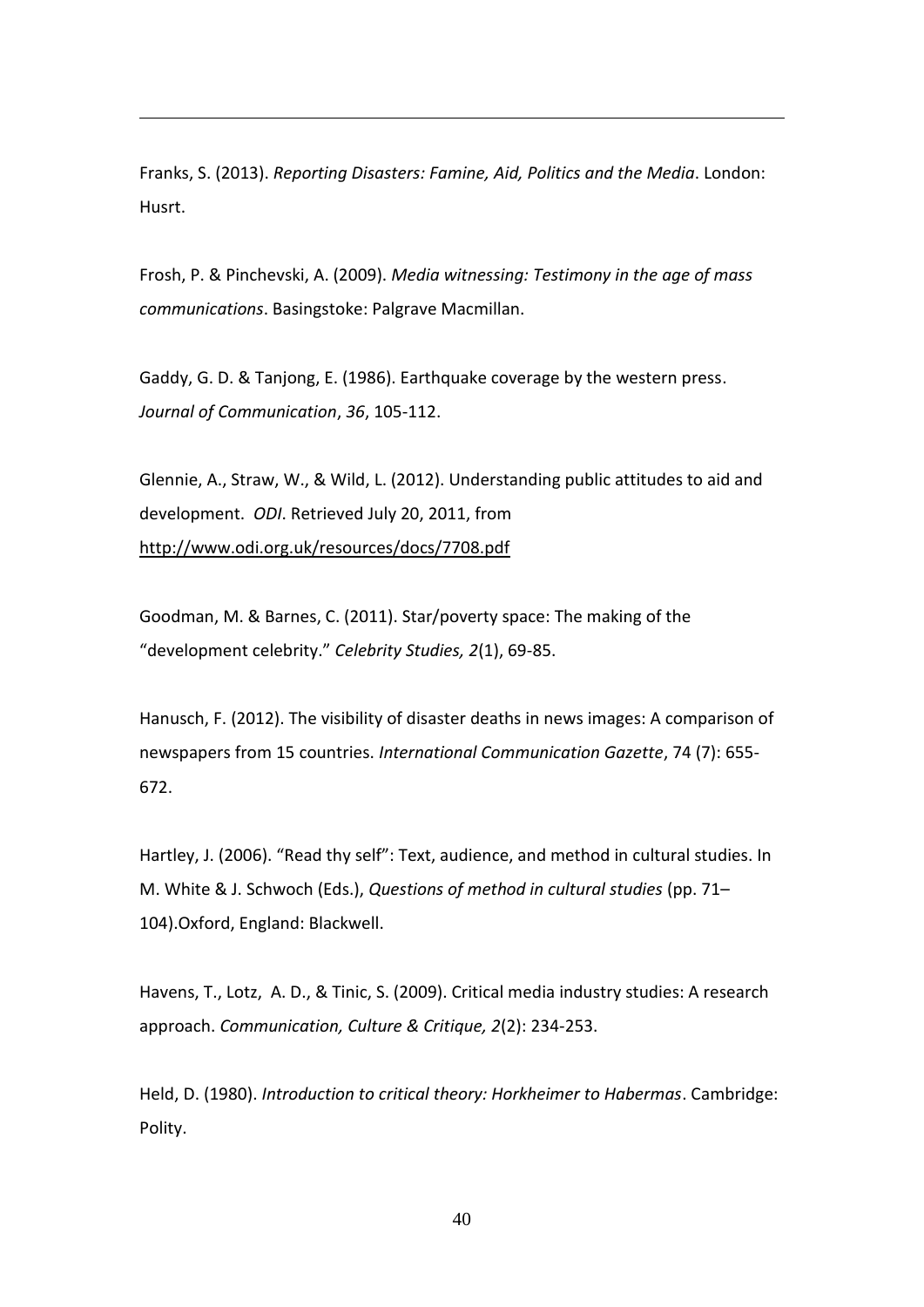Hjorth, L. and Kim, K. Y. (2011). The mourning after: A case study of social media in the 3.11 Earthquake Disaster in Japan. *Television New Media, 12*(6): 552-559.

1

Hoffman, P. J. & Weiss, T. G. (2006). *Sword & salve: Confronting new wars and humanitarian crises*. Lanham, MD: Rowman & Littlefield.

Höijer, B. (2004). The discourse of global compassion: The audience and media reporting of human suffering. *Media, Culture & Society, 26*(4): 513-531.

Illouz, E. (2003a). From the Lisbon disaster to Oprah Winfrey: Suffering as identity in the era of globalization. In U. Beck, N. Sznaider & R. Winter (Eds.), *Global America: The cultural consequences of globalization* (pp. 189-205). Liverpool: Liverpool University Press.

Illouz, E. (2003b). *Oprah Winfrey and the glamour of misery: An essay on popular culture*. New York: Columbia University Press.

Illouz, E. (2007). *Cold intimacies: The making of emotional capitalism*. Cambridge: Polity Press.

Joye, S. (2010). News media and the (de)construction of risk: How Flemish newspapers select and cover international disasters. *Catalan Journal of Communication & Cultural Studies*, *2*(2):253-266.

Joye, S. (2012). Suffering as a discipline? Scholarly accounts on the current and future state of research on media and suffering. *Media@LSE Working Paper*, 23. [http://www2.lse.ac.uk/media@lse/research/mediaWorkingPapers/pdf/EWP23-](http://www2.lse.ac.uk/media@lse/research/mediaWorkingPapers/pdf/EWP23-FINAL.pdf) [FINAL.pdf](http://www2.lse.ac.uk/media@lse/research/mediaWorkingPapers/pdf/EWP23-FINAL.pdf)

Kaldor, M. (2001). *New and old wars: Organised violence in a global era*. Cambridge: Polity.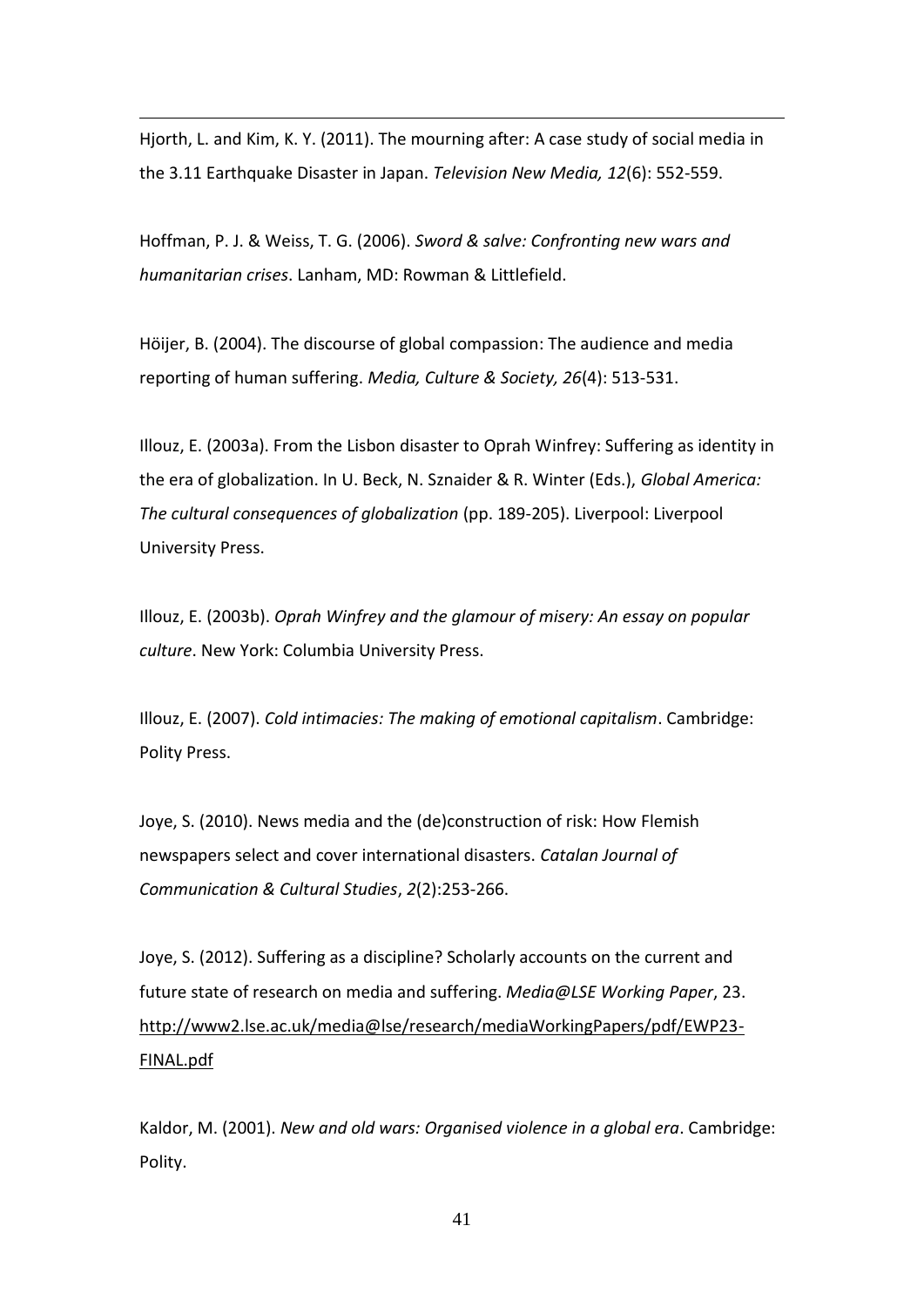Keane, J. (1996). *Reflections on violence*. Cambridge: Cambridge University Press.

1

Kinnick, K. N., Krugman, D. M. & Cameron, G. T. (1996). Compassion fatigue: Communication and burnout toward social problems. *Journalism and Mass Communications Quarterly, 73*(3), 687-707.

Kleinman, A., Das, V. and Lock, M. (eds.) (1997). *Social suffering*. Berkeley: University of California Press.

Kyriakidou, M. (2012). Watching the pain of others: Audience discourses of distant suffering in Greece. Unpublished PhD Thesis. UK, London School of Economics.

Li, J. and Rao, H. R. (2010). Twitter as a rapid response news service: An exploration in the context of the 2008 China earthquake. *The Electronic Journal of Information Systems in Developing Countries*, *42* (4), 1-22.

Lidchi, H. (1993). "All in the choosing eye": Charity, representation and developing world. Unpublished PhD Thesis. UK, Open University.

Linfield, S. (2010a). Aid wars. *New Humanist, 125*(5), 40-44. Retrieved July 20, 2011, from<http://newhumanist.org.uk/2363/aid-wars>

Linfield, S. (2010b). *The cruel radiance*. Chicago and London: University of Chicago Press.

Linfield, S. (2012). The hubris and despair of war journalism. *Guernica*. Retrieved July 20, 2011, from [http://www.guernicamag.com/features/martha-gellhorn-and](http://www.guernicamag.com/features/martha-gellhorn-and-contemporary-war-journalism/)[contemporary-war-journalism/](http://www.guernicamag.com/features/martha-gellhorn-and-contemporary-war-journalism/)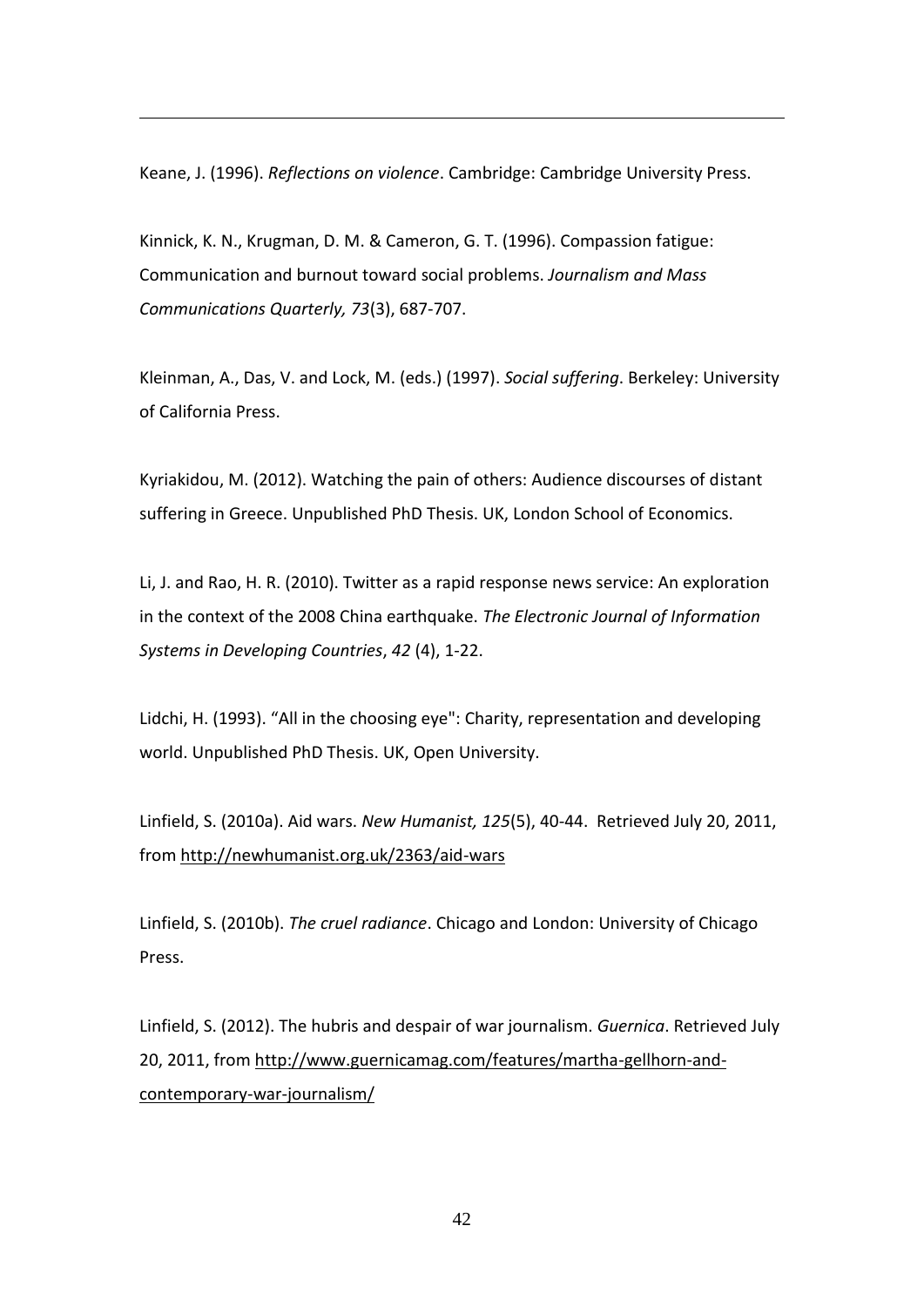Livingstone, S. (1990). *Making sense of television: The psychology of audience interpretation*. London: Routledge.

1

Livingstone, S. (2009). On the mediation of everything: ICA presidential address. *Journal of Communication, 59*(1), 1-18.

Livingstone. S. (2010). Giving people a voice: On the critical role of the interview in the history of audience research. *Communication, Culture & Critique, 3*(4), 566–571.

Littler, J. (2008) ''I feel your pain'': Cosmopolitan charity and the public fashioning of the celebrity soul. *Social Semiotics*, 18(2): 237-251.

Lokman, T. (2010). A journalism of hospitality. Unpublished Phd Thesis. US, University of Pennsylvania.

Madianou, M. (2013). Humanitarian campaigns in social media: Network architectures and polymedia events. *Journalism Studies*, iFirst, 17 September 2012, DOI:10.1080/1461670X.2012.718558.

Marcus, G. (1995). Ethnography in/off the world system: The emergence of multisited ethnography. *Annual Review of Anthropology, 24*, 95-117.

Moeller, S. D. (1999). C*ompassion fatigue: How the media sell misery, war, and death*. New York: Routledge.

Moeller, S. D. (2006). Regarding the pain of others: Media, bias and the coverage of international disasters. *Journal of International Affairs, 59*(2), 173-196.

Muralidharan, S., Rasmussen, L., Patterson, D., and Shin J. (2011). Hope for Haiti: An analysis of Facebook and Twitter usage during the earthquake relief efforts. *Public Relations Review*, *37*(2): 175–177.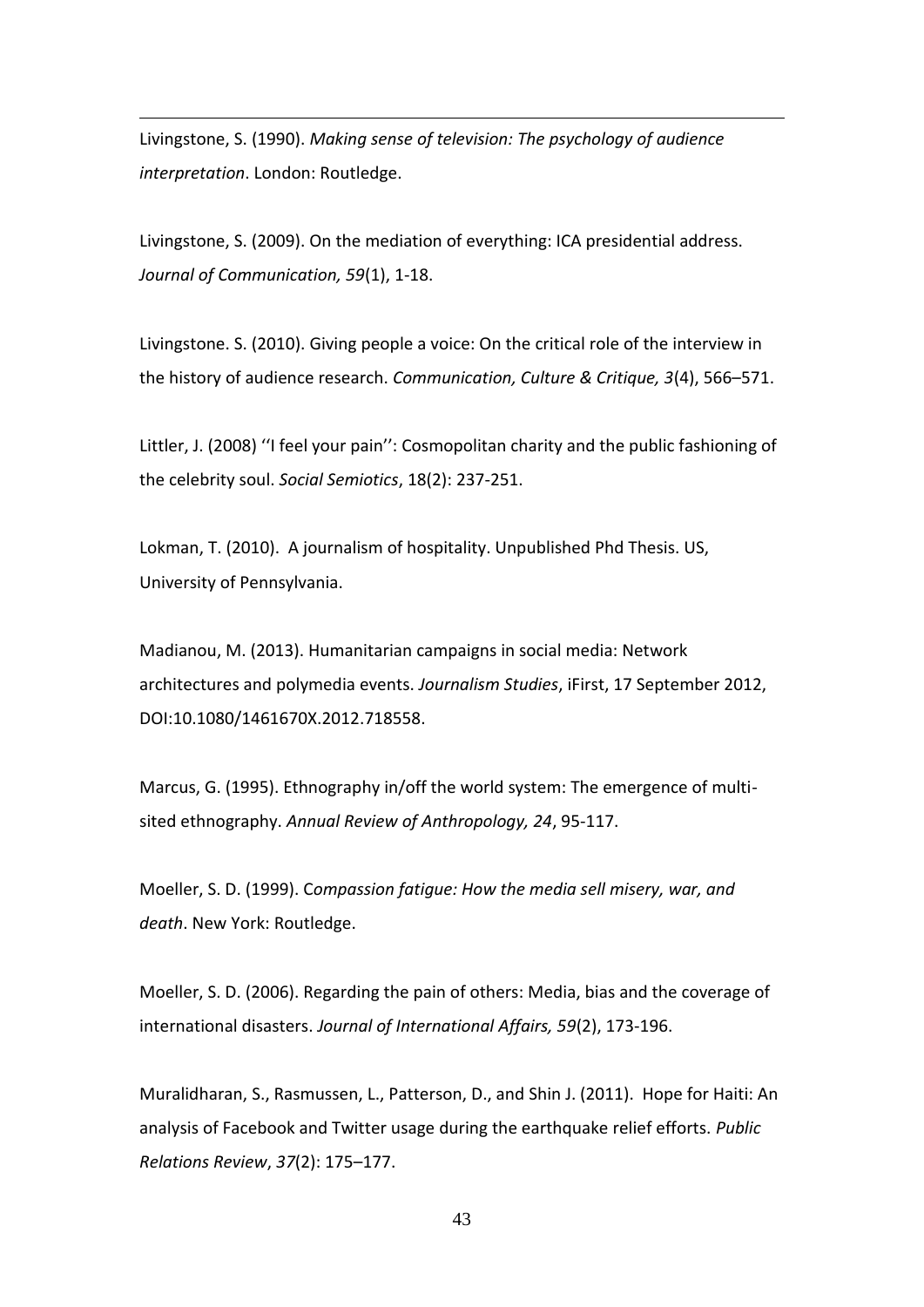Narine, N. (2010). Global trauma and the cinematic network society. *Critical Studies in Media Communication, 27*(3), 209-234.

1

Nash, K. (2008). Global citizenship as show business: The cultural politics of Make Poverty History. *Media, Culture & Society, 30*(2), 167-181.

Nyre, L. (2009). Normative media research: Moving from the ivory tower to the control tower. *Nordicom Review, 30*(2), 2-17.

Ong, J. C. (2009). The cosmopolitan continuum: Locating cosmopolitanism in media and cultural studies. *Media, Culture and Society, 31*(3), 449-466.

Ong, J. C. (2011). The mediation of suffering: Classed moralities of media audiences in the Philippines. Unpublished PhD Thesis. UK, Cambridge University.

Orgad, S. (2012). *Media representation and the global imagination*. Cambridge: Polity.

Orgad, S. & Vella, C. (2012). *Who cares? Challenges and opportunities in communicating distant suffering: A view from the development and humanitarian sector*. London: Polis.

Pantti, M., Wahl-Jorgensen, K. and Cottle, S. (2012). *Disasters and the Media.* New York: Peter Lang.

Park, E. (2009). The affluent psyche: European representations of African poverty. In T. Teo, P. Stenner, A. Rutherford, E. Park & C. Baerveldt (Eds.), *Varieties of theoretical psychology: International philosophical and practical concerns* (pp. 245-253). Toronto: Captus University Press.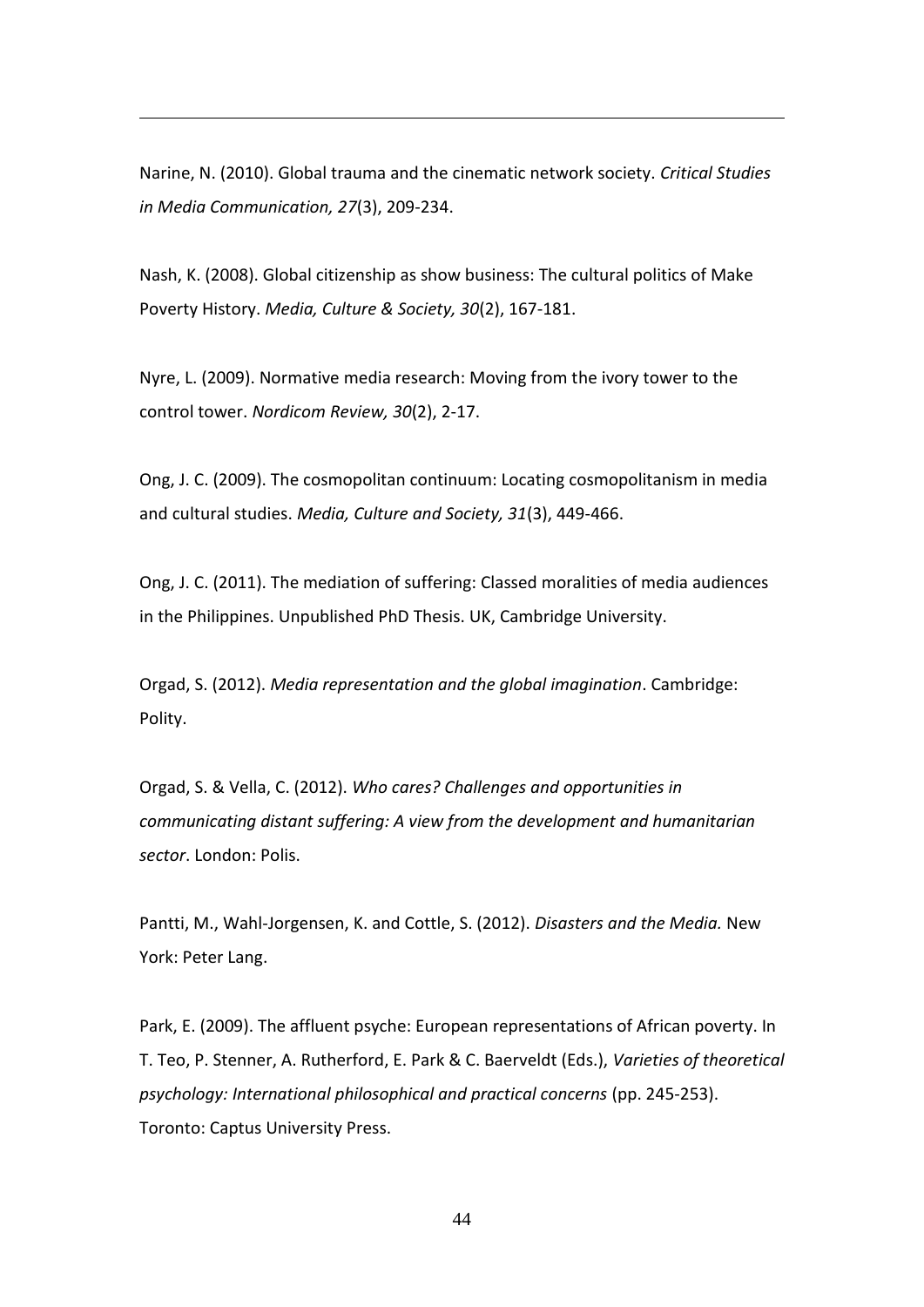Peters, J. D. (2001). Witnessing. *Media, Culture & Society, 23*(6), 707-723.

1

Polman, L. (2010). *War games: The story of aid and war in modern times* (L. Waters, Trans). London: Viking.

Radway, J. (1984). *Reading the romance*. Chapel Hill, NC: University of North Carolina Press.

Rancière, J. (2009). *The emancipated spectator* (G. Elliot, Trans). London and New York: Verso.

Richey, L. A., & Ponte, S. (2011). *Brand aid: Shopping well to save the world*. Minneapolis, MN: University of Minnesota Press.

Rieff, D. (2002). *A bed for the bight: Humanitarianism in crisis*. London: Vintage.

Robertson, A. (2010). *Mediated cosmopolitanism: The world of television news*. Cambridge: Polity.

Scott, M. (2011). How distant others are mediated by UK television. Unpublished PhD thesis. UK, University of East Anglia.

Seaton, K. (2005). *Carnage and the media: The making of breaking news about violence*. London: Allen Lane.

Sennett, R. (2012). *Together: The rituals, pleasures and politics of cooperation*. US: Yale University Press.

Seu, I.B. (2003). "Your stomach makes you feel that you don't want to know anything about it": Desensitization, defence mechanisms and rhetoric in response to and human rights abuses. *Journal of Human Rights, 2*(2), 183-196.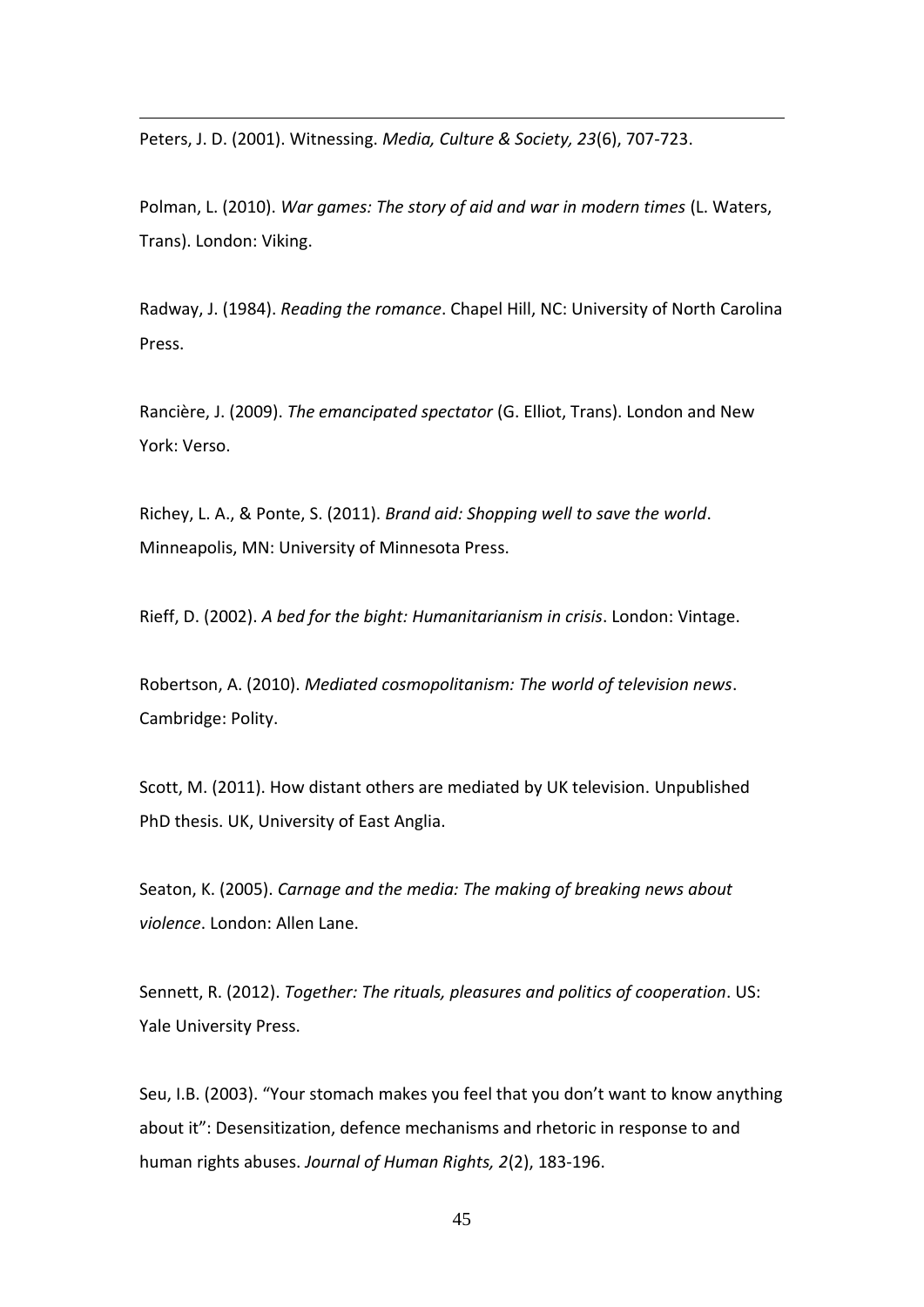Seu, I.B. (2010). Doing denial: Audiences' reactions to human rights appeals. *Discourse and Society, 21*(4), 438-457.

1

Seu, I.B. (2011a). "Shoot the messenger": Dynamics of positioning and denial in response to human rights appeals. *Journal of Human Rights Practice, 3*(2), 139-161.

Seu, I.B. (2011b). Virtual bystanders to human rights abuses: A psychosocial analysis. In T. Cushman (Ed.) *Handbook of human rights* (pp. 533-547). London: Routledge.

Seu, I.B. (2012) "In countries like that…": The symbolic construction of moral boundaries in human rights talk. *The International Journal of Human Rights* (special issue on the Sociology of Human Rights).

Seu, I.B. (forthcoming). *Human rights and everyday morality: The passivity matrix*. London: Palgrave.

Silverstone, R. (2007). *Media and morality: On the rise of the mediapolis*. Cambridge: Polity.

Slim, H. (2010). Dissolving the difference between humanitarianism and development: The mixing of a rights-based solution. *Development in Practice*, *10* (3- 4), 491-494.

Sliwinski, S. (2011). *Human rights in camera*. Chicago: Chicago University Press.

Smith, A. [1976 (1759)]. *The theory of moral sentiments*. Oxford: Clarenden Press.

Taylor, C. (1989). *Sources of the self: The making of modern identity*. Cambridge: Cambridge University Press.